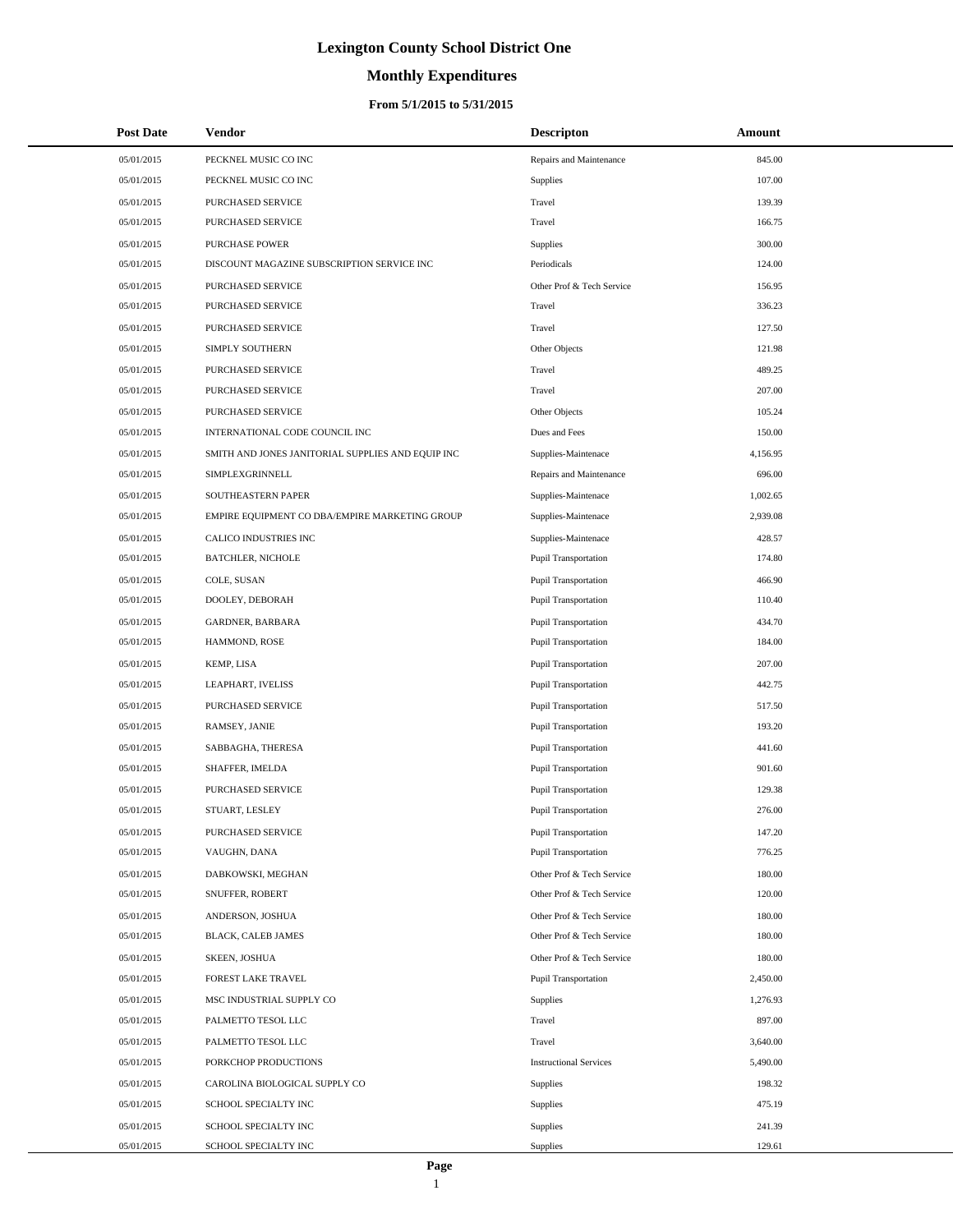# **Monthly Expenditures**

#### **From 5/1/2015 to 5/31/2015**

| <b>Post Date</b> | Vendor                                            | <b>Descripton</b>          | Amount    |  |
|------------------|---------------------------------------------------|----------------------------|-----------|--|
| 05/01/2015       | SOUTHERN REGIONAL EDUCATION BD (SREB)             | Travel                     | 1,560.00  |  |
| 05/01/2015       | EDUCATION AND BUSINESS SUMMIT                     | Travel                     | 110.00    |  |
| 05/01/2015       | NUIDEA SCHOOL SUPPLY CO                           | Supplies                   | 909.99    |  |
| 05/01/2015       | NUIDEA SCHOOL SUPPLY CO                           | Supplies                   | 12,893.15 |  |
| 05/01/2015       | NUIDEA SCHOOL SUPPLY CO                           | Supplies                   | 3,671.75  |  |
| 05/01/2015       | DELL COMPUTERS                                    | Technology Equipment D F   | 7,139.71  |  |
| 05/01/2015       | TRIDENT BEVERAGE INC                              | Food                       | 192.00    |  |
| 05/01/2015       | TRIDENT BEVERAGE INC                              | Food                       | 480.00    |  |
| 05/01/2015       | TRIDENT BEVERAGE INC                              | Food                       | 576.00    |  |
| 05/01/2015       | TRIDENT BEVERAGE INC                              | Food                       | 1,152.00  |  |
| 05/01/2015       | TRIDENT BEVERAGE INC                              | Food                       | 192.00    |  |
| 05/01/2015       | TRIDENT BEVERAGE INC                              | Food                       | 2,784.00  |  |
| 05/01/2015       | TRIDENT BEVERAGE INC                              | Food                       | 192.00    |  |
| 05/01/2015       | TRIDENT BEVERAGE INC                              | Food                       | 576.00    |  |
| 05/01/2015       | TRIDENT BEVERAGE INC                              | Food                       | 1,440.00  |  |
| 05/01/2015       | TRIDENT BEVERAGE INC                              | Food                       | 1,824.00  |  |
| 05/01/2015       | TRIDENT BEVERAGE INC                              | Food                       | 192.00    |  |
| 05/01/2015       | MACTASTIC LLC DBA MACTASTIC IREPAIR               | Pupil Activity             | 125.00    |  |
| 05/01/2015       | SMARTPHONE MEDIC LLC                              | Pupil Activity             | 1,141.00  |  |
| 05/01/2015       | MACTASTIC LLC DBA MACTASTIC IREPAIR               | Pupil Activity             | 968.00    |  |
| 05/01/2015       | TUMBLES LAUNDRY SPA                               | Pupil Activity             | 653.10    |  |
| 05/01/2015       | HENRY SCHEIN INC MEDICAL SPECIAL MARKETS          | Pupil Activity             | 825.83    |  |
| 05/01/2015       | <b>BSN SPORTS INC</b>                             | Pupil Activity             | 500.00    |  |
| 05/01/2015       | BATTLE OF THE BORDER BASKETBALL CAMP              | Pupil Activity             | 600.00    |  |
| 05/01/2015       | GREAT AMERICAN OPPORTUNITIES SAVINGS              | Pupil Activity             | 1,500.00  |  |
| 05/01/2015       | FAN CLOTH PRODUCTS INC                            | Pupil Activity             | 1,396.00  |  |
| 05/01/2015       | MERIDIAN PRINTING AND PROMOTIONS                  | Pupil Activity             | 438.16    |  |
| 05/04/2015       | FORMS AND SUPPLY INC (FSI)                        | Supplies                   | 202.17    |  |
| 05/04/2015       | SC DEPARTMENT OF REVENUE (SALES TAX RETURN)       | <b>Technology Supplies</b> | 6,658.76  |  |
| 05/04/2015       | SCANTEX BUSINESS SYSTEMS                          | <b>Technology Supplies</b> | 95,418.10 |  |
| 05/04/2015       | <b>GEIGER CAROLINAS</b>                           | Supplies                   | 571.29    |  |
| 05/04/2015       | US INK AND TONER INC                              | Supplies                   | 264.30    |  |
| 05/04/2015       | DICK BLICK                                        | Supplies                   | 1,314.00  |  |
| 05/04/2015       | <b>MUSICIAN SUPPLY</b>                            | Repairs and Maintenance    | 150.00    |  |
| 05/04/2015       | MUSICIAN SUPPLY                                   | Supplies                   | 2,138.07  |  |
| 05/04/2015       | FOLLETT SCHOOL SOLUTIONS INC                      | <b>Library Books</b>       | 318.53    |  |
| 05/04/2015       | CAROLINA POWER EQUIPMENT INC                      | Supplies-Maintenace        | 1,804.24  |  |
| 05/04/2015       | CATOE'S MOPED SHED INC                            | Supplies-Maintenace        | 995.60    |  |
| 05/04/2015       | HUSQVARNA PROFESSIONAL PRODUCTS                   | Supplies-Maintenace        | 462.20    |  |
| 05/04/2015       | EA SERVICES INC                                   | Repairs and Maintenance    | 764.00    |  |
| 05/04/2015       | CITY ELECTRIC SUPPLY CO                           | Supplies-Maintenace        | 410.37    |  |
| 05/04/2015       | TMS TOTAL MAINTENANCE SOLUTIONS                   | Supplies-Maintenace        | 138.57    |  |
| 05/04/2015       | EA SERVICES INC                                   | Repairs and Maintenance    | 168.00    |  |
| 05/04/2015       | <b>EA SERVICES INC</b>                            | Repairs and Maintenance    | 168.00    |  |
| 05/04/2015       | SMITH AND JONES JANITORIAL SUPPLIES AND EQUIP INC | Supplies-Maintenace        | 1,708.47  |  |
| 05/04/2015       | TMS TOTAL MAINTENANCE SOLUTIONS                   | Supplies-Maintenace        | 359.52    |  |
| 05/04/2015       | EA SERVICES INC                                   | Repairs and Maintenance    | 2,756.33  |  |
| 05/04/2015       | TMS TOTAL MAINTENANCE SOLUTIONS                   | Supplies-Maintenace        | 179.76    |  |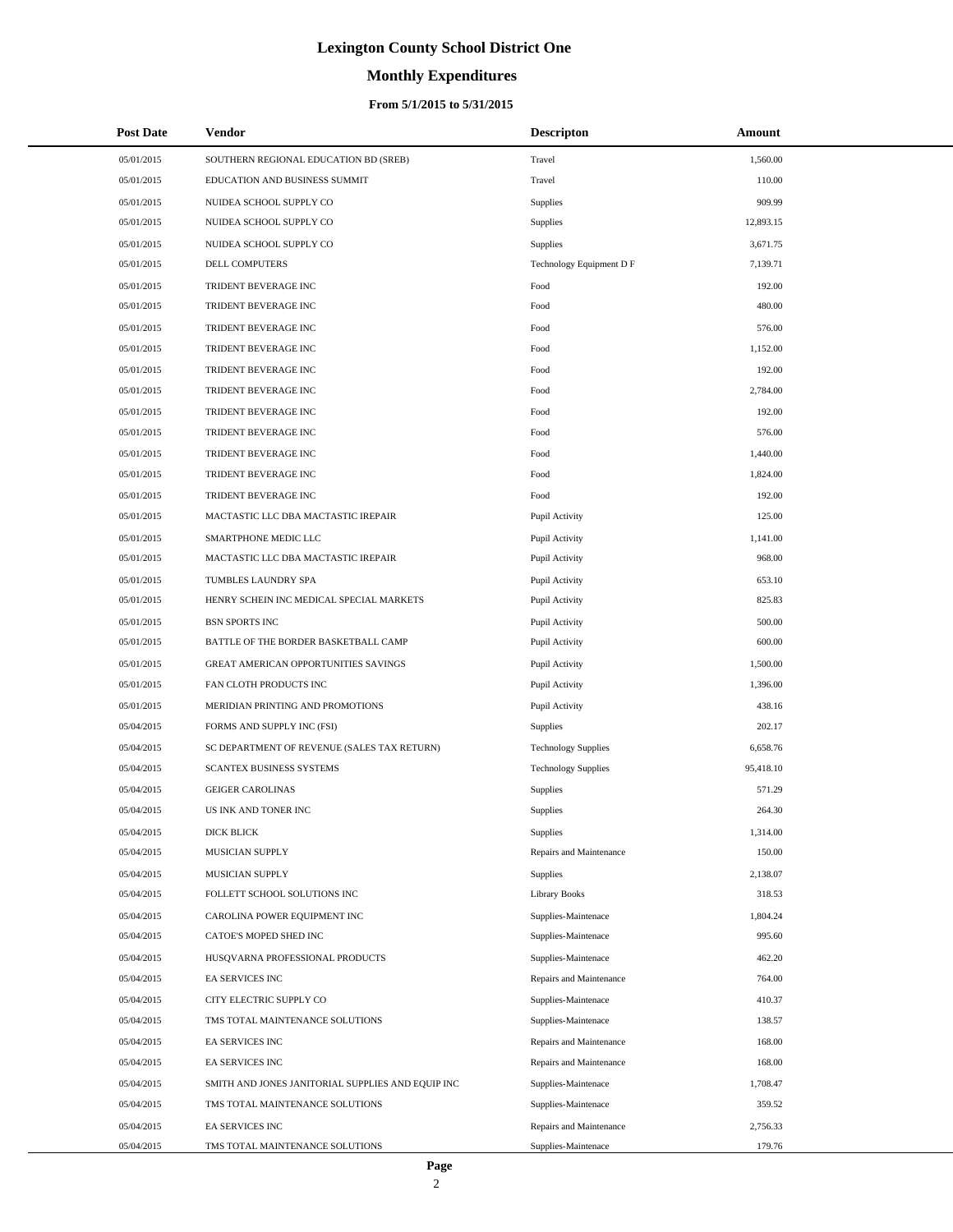# **Monthly Expenditures**

#### **From 5/1/2015 to 5/31/2015**

| <b>Post Date</b> | Vendor                                            | <b>Descripton</b>             | Amount    |  |
|------------------|---------------------------------------------------|-------------------------------|-----------|--|
| 05/04/2015       | AAA WELL DRILLING INC                             | Repairs and Maintenance       | 3,095.56  |  |
| 05/04/2015       | TMS TOTAL MAINTENANCE SOLUTIONS                   | Supplies-Maintenace           | 375.91    |  |
| 05/04/2015       | <b>EA SERVICES INC</b>                            | Repairs and Maintenance       | 168.00    |  |
| 05/04/2015       | SMITH AND JONES JANITORIAL SUPPLIES AND EQUIP INC | Supplies-Maintenace           | 3,819.58  |  |
| 05/04/2015       | SMITH AND JONES JANITORIAL SUPPLIES AND EQUIP INC | Supplies-Maintenace           | 424.58    |  |
| 05/04/2015       | <b>EA SERVICES INC</b>                            | Repairs and Maintenance       | 2,656.33  |  |
| 05/04/2015       | <b>EA SERVICES INC</b>                            | Repairs and Maintenance       | 207.00    |  |
| 05/04/2015       | <b>EA SERVICES INC</b>                            | Repairs and Maintenance       | 429.00    |  |
| 05/04/2015       | SMITH AND JONES JANITORIAL SUPPLIES AND EQUIP INC | Supplies-Maintenace           | 673.33    |  |
| 05/04/2015       | SMITH AND JONES JANITORIAL SUPPLIES AND EQUIP INC | Supplies-Maintenace           | 3,696.37  |  |
| 05/04/2015       | <b>EA SERVICES INC</b>                            | Repairs and Maintenance       | 400.00    |  |
| 05/04/2015       | <b>EA SERVICES INC</b>                            | Repairs and Maintenance       | 220.00    |  |
| 05/04/2015       | EA SERVICES INC                                   | Repairs and Maintenance       | 325.00    |  |
| 05/04/2015       | MISHOE, JOHN WAYNE                                | Other Prof & Tech Service     | 180.00    |  |
| 05/04/2015       | HART, MICHAEL JOSEPH                              | Other Prof & Tech Service     | 240.00    |  |
| 05/04/2015       | SMITH, BRIAN                                      | Other Prof & Tech Service     | 180.00    |  |
| 05/04/2015       | SMITH, THOMAS ALVIN                               | Other Prof & Tech Service     | 180.00    |  |
| 05/04/2015       | POLLARD, DUSTIN A                                 | Other Prof & Tech Service     | 180.00    |  |
| 05/04/2015       | SPIVEY, STEPHEN J                                 | Other Prof & Tech Service     | 180.00    |  |
| 05/04/2015       | CANNON, WALLACE C                                 | Other Prof & Tech Service     | 180.00    |  |
| 05/04/2015       | <b>IRON MOUNTAIN</b>                              | Software Renewal/Agreemen     | 108.16    |  |
| 05/04/2015       | THE NATIONAL PAIDEIA CENTER                       | Inst Prog Improvement         | 2,000.00  |  |
| 05/04/2015       | PORKCHOP PRODUCTIONS                              | <b>Instructional Services</b> | 1,830.00  |  |
| 05/04/2015       | LEXINGTON CHAMBER OF COMMERCE                     | Travel                        | 153.00    |  |
| 05/04/2015       | ALFRED WILLIAMS AND CO                            | Supplies                      | 41,571.12 |  |
| 05/04/2015       | RUFUS ORNDUFF REF INC                             | Repairs and Maintenance       | 409.77    |  |
| 05/04/2015       | RUFUS ORNDUFF REF INC                             | Repairs and Maintenance       | 610.14    |  |
| 05/04/2015       | RUFUS ORNDUFF REF INC                             | Repairs and Maintenance       | 284.26    |  |
| 05/04/2015       | <b>CAMCOR</b>                                     | Pupil Activity                | 192.27    |  |
| 05/04/2015       | STOKES, JAMES LEE                                 | Pupil Activity                | 120.00    |  |
| 05/04/2015       | AZAD, KAMRAN                                      | Pupil Activity                | 107.70    |  |
| 05/04/2015       | ANACONDA SPORTS                                   | Pupil Activity                | 100.58    |  |
| 05/04/2015       | SHULL, MARION                                     | Pupil Activity                | 103.50    |  |
| 05/04/2015       | POOLE, JOSEPH AARON                               | Pupil Activity                | 135.00    |  |
| 05/04/2015       | WREN HIGH SCHOOL                                  | Pupil Activity                | 295.00    |  |
| 05/04/2015       | EDGE PRO INC                                      | Supplies                      | 609.90    |  |
| 05/04/2015       | MCCASKILL, MORGAN ELAINE                          | <b>Instructional Services</b> | 250.00    |  |
| 05/04/2015       | MCCASKILL, MORGAN ELAINE                          | <b>Instructional Services</b> | 250.00    |  |
| 05/04/2015       | SC DEPARTMENT OF REVENUE (SALES TAX RETURN)       | <b>Technology Supplies</b>    | 379.44    |  |
| 05/04/2015       | SCANTEX BUSINESS SYSTEMS                          | <b>Technology Supplies</b>    | 5,420.50  |  |
| 05/05/2015       | DELL COMPUTERS                                    | Supplies                      | 117.69    |  |
| 05/05/2015       | PEARSON EDUCATION CUSTOMER SERVICE (K12)          | Supplies                      | 1,876.33  |  |
| 05/05/2015       | HEWLETT PACKARD BUSINESS STORE                    | <b>Technology Supplies</b>    | 2,927.55  |  |
| 05/05/2015       | THE TROPHY & AWARDS CENTER                        | Supplies                      | 361.13    |  |
| 05/05/2015       | MILLER PADS AND PAPER                             | Supplies                      | 225.00    |  |
| 05/05/2015       | US INK AND TONER INC                              | Supplies                      | 128.09    |  |
| 05/05/2015       | FOLLETT SCHOOL SOLUTIONS INC                      | <b>Library Books</b>          | 105.21    |  |
| 05/05/2015       | <b>LENOVO US</b>                                  | <b>Technology Supplies</b>    | 7,265.30  |  |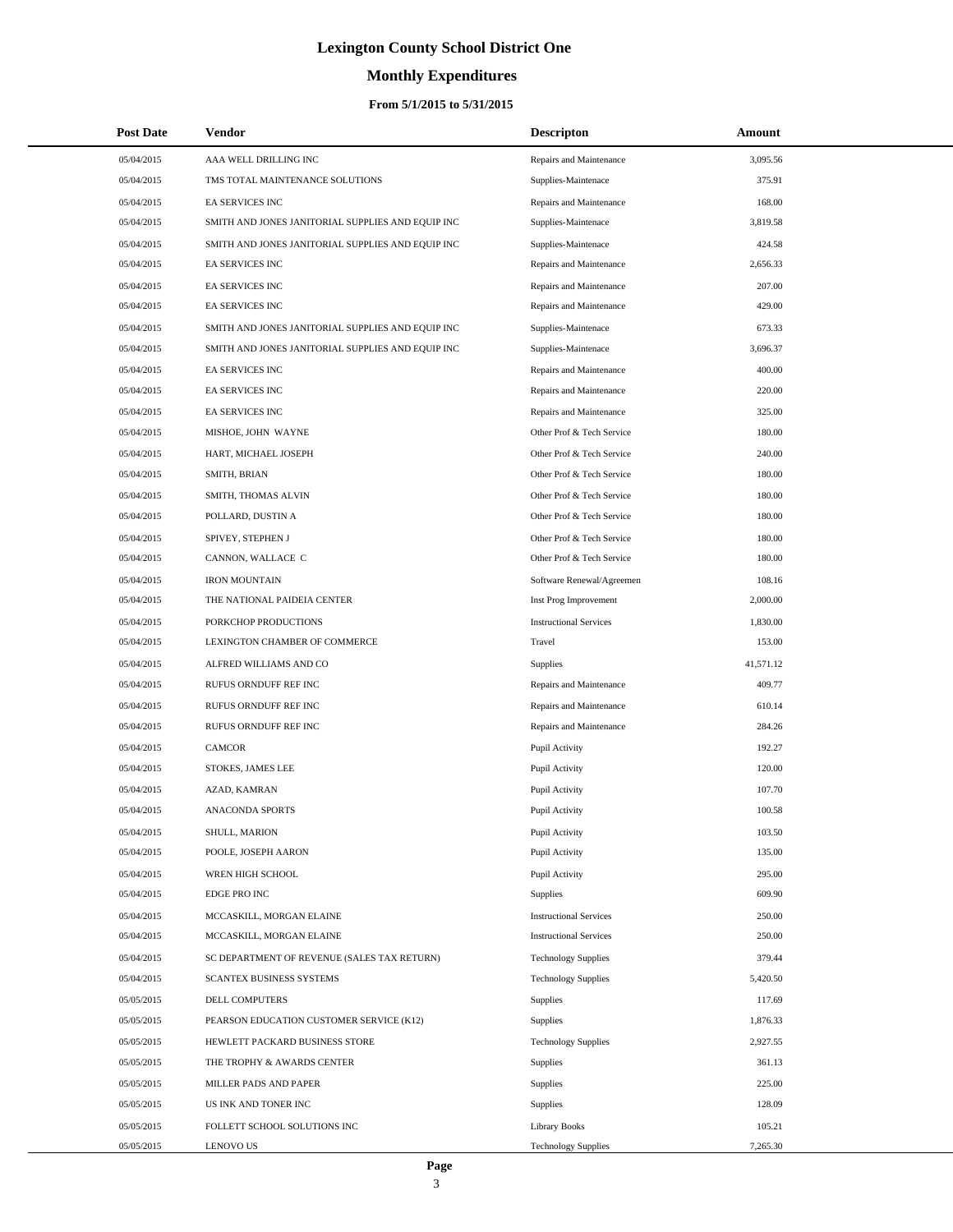# **Monthly Expenditures**

#### **From 5/1/2015 to 5/31/2015**

| <b>Post Date</b> | Vendor                                            | <b>Descripton</b>          | Amount   |  |
|------------------|---------------------------------------------------|----------------------------|----------|--|
| 05/05/2015       | LCJMWANDSC (LEX CTY JOINT WATER AND SEWER COMMI   | <b>Public Utilities</b>    | 121.36   |  |
| 05/05/2015       | TOWN OF LEXINGTON                                 | <b>Public Utilities</b>    | 408.81   |  |
| 05/05/2015       | JOHNSON MINI STORAGE                              | Rentals                    | 1,800.00 |  |
| 05/05/2015       | SOUTHERN LUBRICANTS                               | Supplies-Maintenace        | 683.73   |  |
| 05/05/2015       | LCJMWANDSC (LEX CTY JOINT WATER AND SEWER COMMI   | <b>Public Utilities</b>    | 2,485.95 |  |
| 05/05/2015       | TOWN OF LEXINGTON                                 | <b>Public Utilities</b>    | 4,131.45 |  |
| 05/05/2015       | SMITH AND JONES JANITORIAL SUPPLIES AND EQUIP INC | Supplies-Maintenace        | 6,397.63 |  |
| 05/05/2015       | TOWN OF LEXINGTON                                 | <b>Public Utilities</b>    | 1,319.29 |  |
| 05/05/2015       | <b>GRAYBAR ELECTRIC CO INC</b>                    | Supplies-Maintenace        | 1,527.43 |  |
| 05/05/2015       | LCJMWANDSC (LEX CTY JOINT WATER AND SEWER COMMI   | <b>Public Utilities</b>    | 1,266.14 |  |
| 05/05/2015       | LCJMWANDSC (LEX CTY JOINT WATER AND SEWER COMMI   | <b>Public Utilities</b>    | 1,109.53 |  |
| 05/05/2015       | TOWN OF LEXINGTON                                 | <b>Public Utilities</b>    | 284.26   |  |
| 05/05/2015       | <b>GRAYBAR ELECTRIC CO INC</b>                    | Supplies-Maintenace        | 359.52   |  |
| 05/05/2015       | TOWN OF LEXINGTON                                 | <b>Public Utilities</b>    | 986.93   |  |
| 05/05/2015       | CAROLINA WATER SERVICE INC                        | <b>Public Utilities</b>    | 2,134.32 |  |
| 05/05/2015       | SMITH AND JONES JANITORIAL SUPPLIES AND EQUIP INC | Supplies-Maintenace        | 3,120.12 |  |
| 05/05/2015       | LCJMWANDSC (LEX CTY JOINT WATER AND SEWER COMMI   | <b>Public Utilities</b>    | 1,729.44 |  |
| 05/05/2015       | LCJMWANDSC (LEX CTY JOINT WATER AND SEWER COMMI   | <b>Public Utilities</b>    | 2,361.19 |  |
| 05/05/2015       | SMITH AND JONES JANITORIAL SUPPLIES AND EQUIP INC | Supplies-Maintenace        | 1,119.97 |  |
| 05/05/2015       | LCJMWANDSC (LEX CTY JOINT WATER AND SEWER COMMI   | <b>Public Utilities</b>    | 5,642.35 |  |
| 05/05/2015       | <b>GRAYBAR ELECTRIC CO INC</b>                    | Supplies-Maintenace        | 1,527.42 |  |
| 05/05/2015       | TMS TOTAL MAINTENANCE SOLUTIONS                   | Supplies-Maintenace        | 563.87   |  |
| 05/05/2015       | CITY OF WEST COLUMBIA WATER COLLECTION DIVISION   | <b>Public Utilities</b>    | 920.50   |  |
| 05/05/2015       | TOWN OF LEXINGTON                                 | <b>Public Utilities</b>    | 1,118.78 |  |
| 05/05/2015       | LCJMWANDSC (LEX CTY JOINT WATER AND SEWER COMMI   | <b>Public Utilities</b>    | 539.01   |  |
| 05/05/2015       | LCJMWANDSC (LEX CTY JOINT WATER AND SEWER COMMI   | <b>Public Utilities</b>    | 558.25   |  |
| 05/05/2015       | TOWN OF LEXINGTON                                 | <b>Public Utilities</b>    | 641.07   |  |
| 05/05/2015       | <b>GRAYBAR ELECTRIC CO INC</b>                    | Supplies-Maintenace        | 385.20   |  |
| 05/05/2015       | LCJMWANDSC (LEX CTY JOINT WATER AND SEWER COMMI   | <b>Public Utilities</b>    | 625.98   |  |
| 05/05/2015       | TOWN OF LEXINGTON                                 | <b>Public Utilities</b>    | 716.46   |  |
| 05/05/2015       | LCJMWANDSC (LEX CTY JOINT WATER AND SEWER COMMI   | <b>Public Utilities</b>    | 704.13   |  |
| 05/05/2015       | <b>TOWN OF LEXINGTON</b>                          | <b>Public Utilities</b>    | 863.83   |  |
| 05/05/2015       | LCJMWANDSC (LEX CTY JOINT WATER AND SEWER COMMI   | <b>Public Utilities</b>    | 1,260.31 |  |
| 05/05/2015       | LCJMWANDSC (LEX CTY JOINT WATER AND SEWER COMMI   | <b>Public Utilities</b>    | 1,571.71 |  |
| 05/05/2015       | LCJMWANDSC (LEX CTY JOINT WATER AND SEWER COMMI   | <b>Public Utilities</b>    | 824.56   |  |
| 05/05/2015       | LCJMWANDSC (LEX CTY JOINT WATER AND SEWER COMMI   | <b>Public Utilities</b>    | 621.00   |  |
| 05/05/2015       | TOWN OF LEXINGTON                                 | <b>Public Utilities</b>    | 475.06   |  |
| 05/05/2015       | LCJMWANDSC (LEX CTY JOINT WATER AND SEWER COMMI   | <b>Public Utilities</b>    | 215.00   |  |
| 05/05/2015       | TOWN OF LEXINGTON                                 | <b>Public Utilities</b>    | 474.21   |  |
| 05/05/2015       | TOWN OF LEXINGTON                                 | <b>Public Utilities</b>    | 2,721.19 |  |
| 05/05/2015       | TOWN OF LEXINGTON                                 | <b>Public Utilities</b>    | 2,251.67 |  |
| 05/05/2015       | TOWN OF LEXINGTON                                 | <b>Public Utilities</b>    | 3,726.22 |  |
| 05/05/2015       | LCJMWANDSC (LEX CTY JOINT WATER AND SEWER COMMI   | <b>Public Utilities</b>    | 1,402.16 |  |
| 05/05/2015       | SMITH AND JONES JANITORIAL SUPPLIES AND EQUIP INC | Supplies-Maintenace        | 7,487.96 |  |
| 05/05/2015       | HOOVER, RYAN D                                    | Other Prof & Tech Service  | 120.00   |  |
| 05/05/2015       | <b>FOSTER, CHARLES RICHARD</b>                    | Other Prof & Tech Service  | 180.00   |  |
| 05/05/2015       | FOSTER, CHARLES RICHARD                           | Other Prof & Tech Service  | 180.00   |  |
| 05/05/2015       | COMPUCOM SYSTEMS INC                              | <b>Technology Supplies</b> | 1,329.90 |  |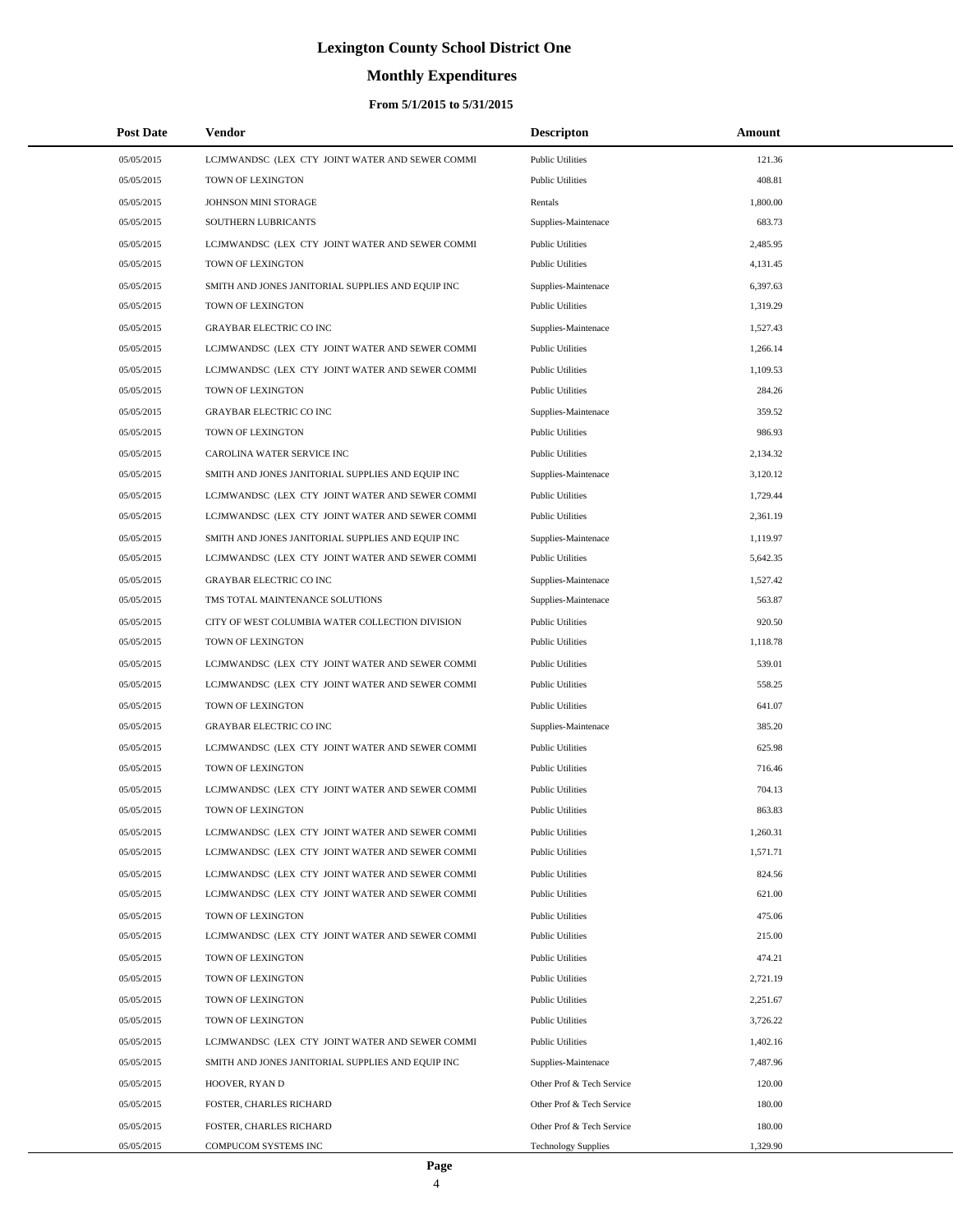# **Monthly Expenditures**

| <b>Post Date</b> | <b>Vendor</b>                                      | <b>Descripton</b>          | Amount    |
|------------------|----------------------------------------------------|----------------------------|-----------|
| 05/05/2015       | <b>SCHOLASTIC INC</b>                              | Supplies                   | 6,319.79  |
| 05/05/2015       | CAROLINA BIOLOGICAL SUPPLY CO                      | Supplies                   | $-42.11$  |
| 05/05/2015       | R L BRYAN CO TEXTBOOK DEPOSITORY                   | Supplies                   | 112.53    |
| 05/05/2015       | SCHOOL SPECIALTY INC                               | Supplies                   | 767.26    |
| 05/05/2015       | SCHOOL SPECIALTY INC                               | Supplies                   | 241.39    |
| 05/05/2015       | NUIDEA SCHOOL SUPPLY CO                            | Supplies                   | 43,684.07 |
| 05/05/2015       | NUIDEA SCHOOL SUPPLY CO                            | Supplies                   | 5,168.10  |
| 05/05/2015       | ALFRED WILLIAMS AND CO                             | Supplies                   | 966.21    |
| 05/05/2015       | MACTASTIC LLC DBA MACTASTIC IREPAIR                | Pupil Activity             | 107.00    |
| 05/05/2015       | CELL PHONE REPAIR OF SC                            | Pupil Activity             | 237.00    |
| 05/05/2015       | MACTASTIC LLC DBA MACTASTIC IREPAIR                | Pupil Activity             | 3,194.20  |
| 05/05/2015       | CELL PHONE REPAIR OF SC                            | Pupil Activity             | 316.00    |
| 05/05/2015       | MACTASTIC LLC DBA MACTASTIC IREPAIR                | Pupil Activity             | 9,215.16  |
| 05/05/2015       | MACTASTIC LLC DBA MACTASTIC IREPAIR                | Pupil Activity             | 287.00    |
| 05/05/2015       | CELL PHONE REPAIR OF SC                            | Pupil Activity             | 395.00    |
| 05/05/2015       | MACTASTIC LLC DBA MACTASTIC IREPAIR                | Pupil Activity             | 3,753.30  |
| 05/05/2015       | MACTASTIC LLC DBA MACTASTIC IREPAIR                | Pupil Activity             | 537.50    |
| 05/05/2015       | CELL PHONE REPAIR OF SC                            | Pupil Activity             | 1,697.00  |
| 05/05/2015       | US INK AND TONER INC                               | Pupil Activity             | 336.29    |
| 05/05/2015       | NUIDEA SCHOOL SUPPLY CO                            | Pupil Activity             | 1,920.65  |
| 05/05/2015       | SCHOOL SPECIALTY INC                               | Pupil Activity             | 868.44    |
| 05/05/2015       | <b>BLACK SHEEP ENTERPRISES</b>                     | Pupil Activity             | 851.00    |
| 05/05/2015       | <b>BSN SPORTS INC</b>                              | Pupil Activity             | 438.55    |
| 05/05/2015       | FLORENCE TENNIS ASSOC                              | Pupil Activity             | 150.00    |
| 05/05/2015       | TBH TECHNOLOGY                                     | Software Renewal/Agreemen  | 35,000.00 |
| 05/06/2015       | ED SMITH LUMBER MILL INC                           | Supplies                   | 294.52    |
| 05/06/2015       | US POSTAL SERVICE CMRSPOC                          | Supplies                   | 1,000.00  |
| 05/06/2015       | SCHOLASTIC TEACHING RESOURCES (CLASSROOM PAPERBACK | Supplies                   | 235.29    |
| 05/06/2015       | PRESENTATION SYSTEMS SOUTH INC                     | Supplies                   | 751.59    |
| 05/06/2015       | FOREST LAKE TRAVEL                                 | Pupil Transportation       | 196.00    |
| 05/06/2015       | FOREST LAKE TRAVEL                                 | Travel                     | 1,046.00  |
| 05/06/2015       | DELL COMPUTERS                                     | <b>Technology Supplies</b> | 209.71    |
| 05/06/2015       | FOREST LAKE TRAVEL                                 | Pupil Transportation       | 1,215.00  |
| 05/06/2015       | <b>FOREST LAKE TRAVEL</b>                          | Travel                     | 1,046.00  |
| 05/06/2015       | FOREST LAKE TRAVEL                                 | Travel                     | 1,046.00  |
| 05/06/2015       | MUSICIAN SUPPLY                                    | Supplies                   | 588.48    |
| 05/06/2015       | PALMETTO STRINGS                                   | Repairs and Maintenance    | 585.00    |
| 05/06/2015       | JUNIOR LIBRARY GUILD                               | Library Books              | 1,764.00  |
| 05/06/2015       | PRESENTATION SYSTEMS SOUTH INC                     | <b>Technology Supplies</b> | 3,416.06  |
| 05/06/2015       | W T COX SUBSCRIPTIONS                              | Periodicals                | 338.88    |
| 05/06/2015       | <b>RAINBOW BOOK CO</b>                             | Library Books              | 1,477.30  |
| 05/06/2015       | <b>LENOVO US</b>                                   | <b>Technology Supplies</b> | 7,212.87  |
| 05/06/2015       | US INK AND TONER INC                               | Supplies                   | 1,435.71  |
| 05/06/2015       | HERALD OFFICE SUPPLY INC                           | Supplies                   | 2,602.65  |
| 05/06/2015       | COMPASS GROUP USA INC DBA CANTEEN REFRESHMENT SERV | Supplies                   | 753.55    |
| 05/06/2015       | MANSFIELD OIL CO                                   | Supplies-Maintenace        | 3,647.46  |
| 05/06/2015       | MUSICAL INNOVATIONS                                | Supplies                   | 1,990.15  |
| 05/06/2015       | CULLUM SERVICES INC                                | Repairs and Maintenance    | 1,737.83  |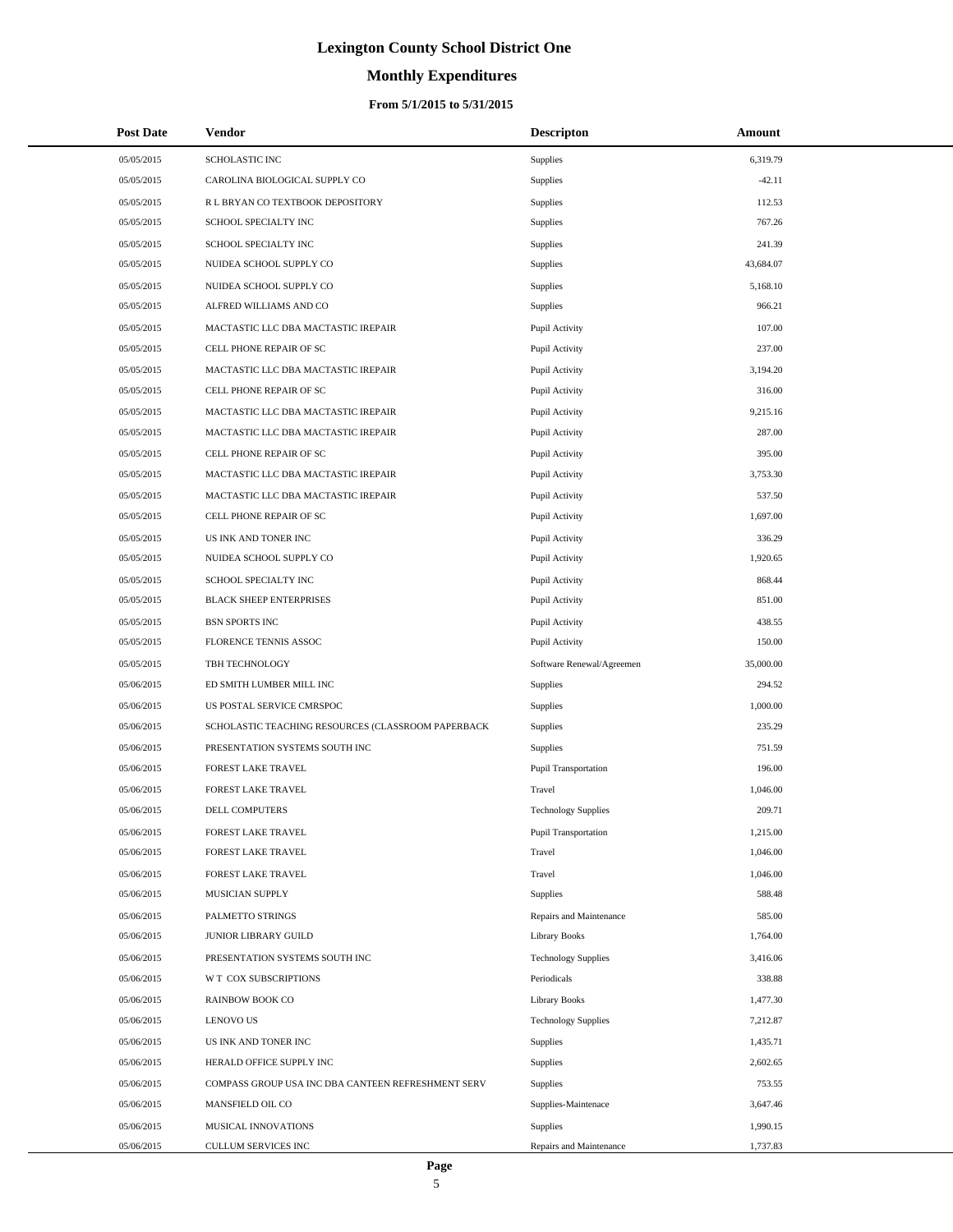# **Monthly Expenditures**

#### **From 5/1/2015 to 5/31/2015**

| <b>Post Date</b> | Vendor                                            | <b>Descripton</b>           | Amount   |
|------------------|---------------------------------------------------|-----------------------------|----------|
| 05/06/2015       | TRITEK FIRE AND SECURITY LLC                      | Repairs and Maintenance     | 1,671.73 |
| 05/06/2015       | <b>EA SERVICES INC</b>                            | Repairs and Maintenance     | 758.40   |
| 05/06/2015       | SMITH AND JONES JANITORIAL SUPPLIES AND EQUIP INC | Supplies-Maintenace         | 2,882.26 |
| 05/06/2015       | CULLUM SERVICES INC                               | Repairs and Maintenance     | 2,149.04 |
| 05/06/2015       | <b>BATTERIES PLUS</b>                             | Supplies-Maintenace         | 265.36   |
| 05/06/2015       | <b>BATTERIES PLUS</b>                             | Supplies-Maintenace         | 409.81   |
| 05/06/2015       | <b>BATTERIES PLUS</b>                             | Supplies-Maintenace         | 265.36   |
| 05/06/2015       | PALMETTO PROPANE                                  | Energy                      | 458.80   |
| 05/06/2015       | <b>BATTERIES PLUS</b>                             | Supplies-Maintenace         | 409.81   |
| 05/06/2015       | MCKENZIE, EDDIE                                   | Repairs and Maintenance     | 1,050.00 |
| 05/06/2015       | RANDOM DRUG SCREENS INC                           | Other Prof & Tech Service   | 1,196.00 |
| 05/06/2015       | FOSTER, CHARLES RICHARD                           | Other Prof & Tech Service   | 180.00   |
| 05/06/2015       | ANDERSON, JOSHUA                                  | Other Prof & Tech Service   | 180.00   |
| 05/06/2015       | MCMANUS, JOHN-PATRICK A.                          | Other Prof & Tech Service   | 120.00   |
| 05/06/2015       | MEDLIN, MICHAEL LAWRENCE                          | Other Prof & Tech Service   | 120.00   |
| 05/06/2015       | WILFONG, MICHAEL BRIAN                            | Other Prof & Tech Service   | 120.00   |
| 05/06/2015       | HALLMAN, JACOB                                    | Other Prof & Tech Service   | 180.00   |
| 05/06/2015       | <b>BARRETT, S LEE</b>                             | Other Prof & Tech Service   | 180.00   |
| 05/06/2015       | <b>BLACK, CALEB JAMES</b>                         | Other Prof & Tech Service   | 180.00   |
| 05/06/2015       | POLLARD, DUSTIN A                                 | Other Prof & Tech Service   | 180.00   |
| 05/06/2015       | MCMANUS, JOHN-PATRICK A.                          | Other Prof & Tech Service   | 180.00   |
| 05/06/2015       | LEXINGTON PRINTING LLC                            | Printing and Binding        | 242.89   |
| 05/06/2015       | NEWZ GROUP                                        | Other Prof & Tech Service   | 290.00   |
| 05/06/2015       | COCOBOLO SOFTWARE LLC                             | Software Renewal/Agreemen   | 398.00   |
| 05/06/2015       | DIGITAL OFFICE SOLUTIONS INC                      | Repairs and Maintenance     | 2,037.44 |
| 05/06/2015       | DIGITAL OFFICE SOLUTIONS INC                      | Repairs and Maintenance     | 1,372.44 |
| 05/06/2015       | DIGITAL OFFICE SOLUTIONS INC                      | Repairs and Maintenance     | 513.77   |
| 05/06/2015       | DIGITAL OFFICE SOLUTIONS INC                      | Repairs and Maintenance     | 446.57   |
| 05/06/2015       | DIGITAL OFFICE SOLUTIONS INC                      | Repairs and Maintenance     | 579.85   |
| 05/06/2015       | EAI (ERIC ARMIN INC)                              | <b>Supplies</b>             | 897.43   |
| 05/06/2015       | <b>FOREST LAKE TRAVEL</b>                         | <b>Pupil Transportation</b> | 9,741.00 |
| 05/06/2015       | <b>FOREST LAKE TRAVEL</b>                         | <b>Pupil Transportation</b> | 1,400.00 |
| 05/06/2015       | FOREST LAKE TRAVEL                                | <b>Pupil Transportation</b> | 2,134.00 |
| 05/06/2015       | FOREST LAKE TRAVEL                                | <b>Pupil Transportation</b> | 1,967.70 |
| 05/06/2015       | <b>FOREST LAKE TRAVEL</b>                         | <b>Pupil Transportation</b> | 3,553.60 |
| 05/06/2015       | LAKESHORE LEARNING MATERIALS                      | Supplies                    | 121.97   |
| 05/06/2015       | SCHOOL SPECIALTY INC                              | Supplies                    | 151.49   |
| 05/06/2015       | ALFRED WILLIAMS AND CO                            | Supplies                    | 1,829.70 |
| 05/06/2015       | TRIDENT BEVERAGE INC                              | Food                        | 192.00   |
| 05/06/2015       | TRIDENT BEVERAGE INC                              | Food                        | 384.00   |
| 05/06/2015       | TRIDENT BEVERAGE INC                              | Food                        | 192.00   |
| 05/06/2015       | TRIDENT BEVERAGE INC                              | Food                        | 384.00   |
| 05/06/2015       | TRIDENT BEVERAGE INC                              | Food                        | 1,152.00 |
| 05/06/2015       | US FOODS                                          | Supplies                    | 1,032.17 |
| 05/06/2015       | US FOODS                                          | Food                        | 2,554.22 |
| 05/06/2015       | MACTASTIC LLC DBA MACTASTIC IREPAIR               | Pupil Activity              | 2,548.40 |
| 05/06/2015       | SMARTPHONE MEDIC LLC                              | Pupil Activity              | 2,359.00 |
| 05/06/2015       | AIRGAS USA LLC                                    | Pupil Activity              | 228.55   |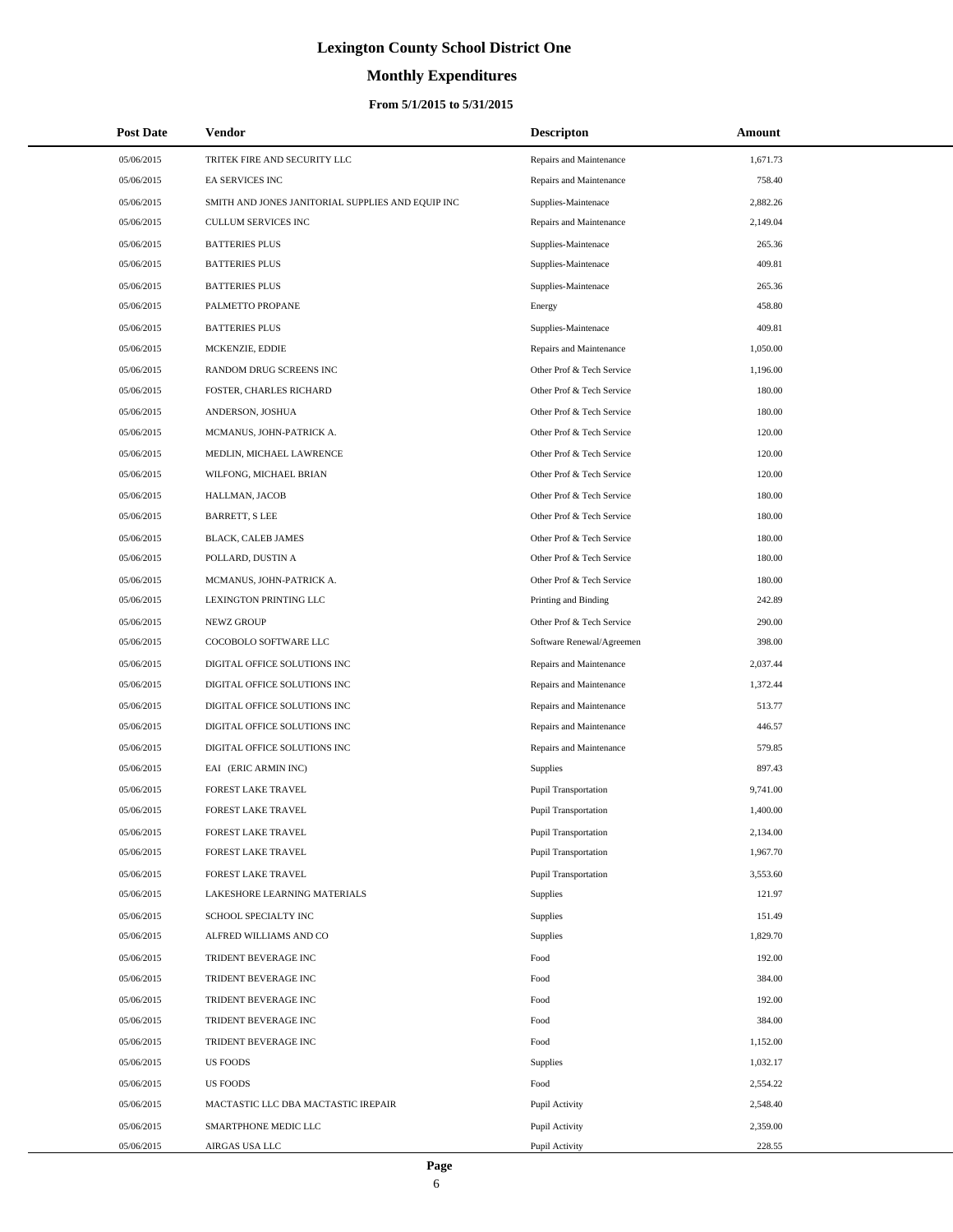# **Monthly Expenditures**

| <b>Post Date</b>         | Vendor                                                                     | <b>Descripton</b>                | Amount               |  |
|--------------------------|----------------------------------------------------------------------------|----------------------------------|----------------------|--|
| 05/06/2015               | FREESTYLE PHOTOGRAPHIC SUPPLIES                                            | Pupil Activity                   | 869.97               |  |
| 05/06/2015               | SCHOOL SPECIALTY INC                                                       | Pupil Activity                   | 281.36               |  |
| 05/06/2015               | STAR MUSIC CO                                                              | Pupil Activity                   | 150.00               |  |
| 05/06/2015               | FORMS AND SUPPLY INC (FSI)                                                 | Pupil Activity                   | 426.61               |  |
| 05/06/2015               | CAROLINA BIOLOGICAL SUPPLY CO                                              | Pupil Activity                   | 542.57               |  |
| 05/06/2015               | CROMER, ANTHONY                                                            | Pupil Activity                   | 195.00               |  |
| 05/06/2015               | <b>GRAHAM, STEVEN</b>                                                      | Pupil Activity                   | 195.00               |  |
| 05/06/2015               | HALL, TIMOTHY LEE                                                          | Pupil Activity                   | 135.00               |  |
| 05/06/2015               | SHOBERT, BRENT                                                             | Pupil Activity                   | 135.00               |  |
| 05/06/2015               | RAKES, ANTHONY K                                                           | Pupil Activity                   | 111.40               |  |
| 05/06/2015               | <b>BSN SPORTS INC</b>                                                      | Pupil Activity                   | 1,196.17             |  |
| 05/06/2015               | FAN CLOTH PRODUCTS INC                                                     | Pupil Activity                   | 1,205.00             |  |
| 05/06/2015               | <b>WW GRAINGER</b>                                                         | Supplies                         | 9,313.46             |  |
| 05/07/2015               | HEWLETT PACKARD BUSINESS STORE                                             | <b>Technology Supplies</b>       | 417.30               |  |
| 05/07/2015               | PORTOFINO INN AND SUITES                                                   | <b>Pupil Transportation</b>      | 495.00               |  |
| 05/07/2015               | <b>SC HOSA</b>                                                             | <b>Pupil Transportation</b>      | 540.00               |  |
| 05/07/2015               | PORTOFINO INN AND SUITES                                                   | Travel                           | 906.70               |  |
| 05/07/2015               | <b>SC HOSA</b>                                                             | Travel                           | 180.00               |  |
| 05/07/2015               | SCBA SALES AND RENTALS LLC                                                 | Supplies                         | 140.65               |  |
| 05/07/2015               | <b>MARIST SCHOOL</b>                                                       | Travel                           | 565.03               |  |
| 05/07/2015               | A MOBILE STORAGE CO INC                                                    | Rentals                          | 353.10               |  |
| 05/07/2015               | <b>GRAYBAR ELECTRIC CO INC</b>                                             | Supplies-Maintenace              | 420.68               |  |
| 05/07/2015               | P AND S CONSTRUCTION COMPANY INC                                           | Repairs and Maintenance          | 389.00               |  |
| 05/07/2015               | DADE PAPER AND BAG CO                                                      | Supplies-Maintenace              | 250.81               |  |
| 05/07/2015               | SMITH AND JONES JANITORIAL SUPPLIES AND EQUIP INC                          | Supplies-Maintenace              | 3,463.59             |  |
| 05/07/2015               | LAKESHORE LEARNING MATERIALS                                               | Supplies-Maintenace              | 405.53               |  |
| 05/07/2015               | SMITH AND JONES JANITORIAL SUPPLIES AND EQUIP INC                          | Supplies-Maintenace              | 2,760.60             |  |
| 05/07/2015               | SMITH AND JONES JANITORIAL SUPPLIES AND EQUIP INC                          | Supplies-Maintenace              | 5,634.79             |  |
| 05/07/2015               | SMITH AND JONES JANITORIAL SUPPLIES AND EQUIP INC                          | Supplies-Maintenace              | 1,353.43             |  |
| 05/07/2015               | HAIGLER III, THOMAS I                                                      | Other Prof & Tech Service        | 180.00               |  |
| 05/07/2015               | TRANSNATIONAL CHARTERS                                                     | <b>Pupil Transportation</b>      | 12,380.00            |  |
| 05/07/2015               | WALLY'S FIRE AND SAFETY EQUIP                                              | Supplies                         | 1,162.02             |  |
| 05/07/2015               | TRANSNATIONAL CHARTERS                                                     | Travel                           | 3,870.00             |  |
| 05/07/2015               | SCHOOL SPECIALTY INC                                                       | <b>Supplies</b>                  | 137.02               |  |
| 05/07/2015               | CAROLINA STORM WATER SERVICES                                              | Improv Other Than Bldg           | 255.00               |  |
| 05/07/2015               | CAROLINA STORM WATER SERVICES                                              | Building                         | 255.00               |  |
| 05/07/2015               | MACTASTIC LLC DBA MACTASTIC IREPAIR<br>CELL PHONE REPAIR OF SC             | Pupil Activity                   | 430.50<br>435.00     |  |
| 05/07/2015<br>05/07/2015 | MACTASTIC LLC DBA MACTASTIC IREPAIR                                        | Pupil Activity<br>Pupil Activity | 287.00               |  |
| 05/07/2015               | MACTASTIC LLC DBA MACTASTIC IREPAIR                                        | Pupil Activity                   | 4,830.90             |  |
| 05/07/2015               | MACTASTIC LLC DBA MACTASTIC IREPAIR                                        | Pupil Activity                   | 3,681.00             |  |
| 05/07/2015               | MACTASTIC LLC DBA MACTASTIC IREPAIR                                        | Pupil Activity                   | 1,865.50             |  |
|                          |                                                                            |                                  |                      |  |
| 05/07/2015<br>05/07/2015 | MACTASTIC LLC DBA MACTASTIC IREPAIR<br>MACTASTIC LLC DBA MACTASTIC IREPAIR | Pupil Activity<br>Pupil Activity | 2,259.50<br>2,296.00 |  |
| 05/07/2015               | CELL PHONE REPAIR OF SC                                                    | Pupil Activity                   | 553.00               |  |
| 05/07/2015               | MACTASTIC LLC DBA MACTASTIC IREPAIR                                        | Pupil Activity                   | 5,610.00             |  |
| 05/07/2015               | CELL PHONE REPAIR OF SC                                                    | Pupil Activity                   | 782.00               |  |
| 05/07/2015               | MACTASTIC LLC DBA MACTASTIC IREPAIR                                        | Pupil Activity                   | 2,926.50             |  |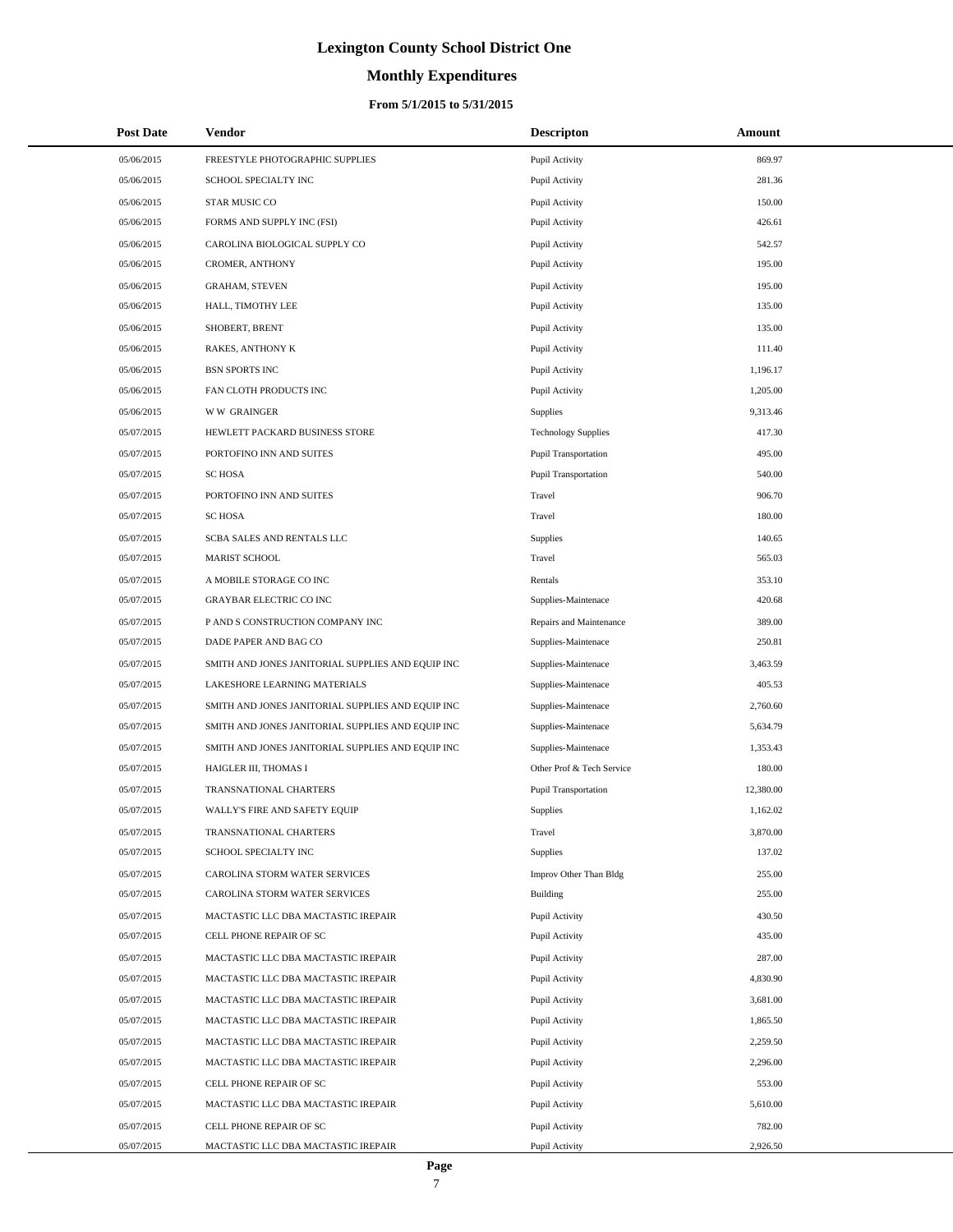# **Monthly Expenditures**

| <b>Post Date</b> | Vendor                                            | <b>Descripton</b>           | Amount   |
|------------------|---------------------------------------------------|-----------------------------|----------|
| 05/07/2015       | SCHOOL SPECIALTY INC                              | Pupil Activity              | 167.05   |
| 05/07/2015       | FORMS AND SUPPLY INC (FSI)                        | Pupil Activity              | 247.17   |
| 05/07/2015       | FORMS AND SUPPLY INC (FSI)                        | Pupil Activity              | 285.69   |
| 05/07/2015       | FISHER SCIENTIFIC COMPANY LLC                     | Pupil Activity              | 138.01   |
| 05/07/2015       | T AND T SPORTS                                    | Pupil Activity              | 1,203.75 |
| 05/07/2015       | DEERE AND COMPANY                                 | Pupil Act-Equip over \$5000 | 8,184.87 |
| 05/07/2015       | T AND T SPORTS                                    | Pupil Activity              | 561.75   |
| 05/07/2015       | SC DEPARTMENT OF REVENUE (SALES TAX RETURN)       | <b>Supplies</b>             | 437.50   |
| 05/07/2015       | SCBA SALES AND RENTALS LLC                        | <b>Supplies</b>             | 7,009.35 |
| 05/08/2015       | PURCHASED SERVICE                                 | Travel                      | 233.74   |
| 05/08/2015       | PURCHASED SERVICE                                 | Travel                      | 476.96   |
| 05/08/2015       | PURCHASED SERVICE                                 | Travel                      | 332.06   |
| 05/08/2015       | CARDINAL HEALTH                                   | Supplies                    | 271.35   |
| 05/08/2015       | SOCIAL STUDIES SCHOOL SERVICE                     | Supplies                    | 359.00   |
| 05/08/2015       | PURCHASED SERVICE                                 | Travel                      | 198.02   |
| 05/08/2015       | PURCHASED SERVICE                                 | Travel                      | 277.38   |
| 05/08/2015       | FOLLETT SCHOOL SOLUTIONS INC                      | Library Books               | 242.85   |
| 05/08/2015       | FOLLETT SCHOOL SOLUTIONS INC                      | <b>Library Books</b>        | 187.84   |
| 05/08/2015       | PURCHASED SERVICE                                 | Travel                      | 113.28   |
| 05/08/2015       | PURCHASED SERVICE                                 | Travel                      | 259.90   |
| 05/08/2015       | PURCHASED SERVICE                                 | Travel                      | 223.24   |
| 05/08/2015       | PURCHASED SERVICE                                 | Travel                      | 143.48   |
| 05/08/2015       | PURCHASED SERVICE                                 | Travel                      | 233.45   |
| 05/08/2015       | PURCHASED SERVICE                                 | Travel                      | 117.88   |
| 05/08/2015       | PURCHASED SERVICE                                 | Travel                      | 103.50   |
| 05/08/2015       | PURCHASED SERVICE                                 | Travel                      | 101.78   |
| 05/08/2015       | PURCHASED SERVICE                                 | Travel                      | 131.68   |
| 05/08/2015       | PURCHASED SERVICE                                 | Travel                      | 390.77   |
| 05/08/2015       | LESESNE INDUSTRIES INC                            | Supplies-Maintenace         | 669.80   |
| 05/08/2015       | P AND S CONSTRUCTION COMPANY INC                  | Repairs and Maintenance     | 192.00   |
| 05/08/2015       | <b>SUPPLY WORKS</b>                               | Supplies-Maintenace         | 154.51   |
| 05/08/2015       | RONCO SPECIALIZED SYSTEMS INC                     | Repairs and Maintenance     | 705.19   |
| 05/08/2015       | SMITH AND JONES JANITORIAL SUPPLIES AND EQUIP INC | Supplies-Maintenace         | 4,718.70 |
| 05/08/2015       | SMITH AND JONES JANITORIAL SUPPLIES AND EQUIP INC | Supplies-Maintenace         | 4,871.84 |
| 05/08/2015       | SMITH AND JONES JANITORIAL SUPPLIES AND EQUIP INC | Supplies-Maintenace         | 6,984.96 |
| 05/08/2015       | SMITH AND JONES JANITORIAL SUPPLIES AND EQUIP INC | Supplies-Maintenace         | 5,858.79 |
| 05/08/2015       | GECP (GENERAL ELECTRIC)                           | Supplies-Maintenace         | 219.00   |
| 05/08/2015       | PURCHASED SERVICE                                 | Travel                      | 282.90   |
| 05/08/2015       | PURCHASED SERVICE                                 | Travel                      | 328.33   |
| 05/08/2015       | PURCHASED SERVICE                                 | Travel                      | 115.00   |
| 05/08/2015       | PURCHASED SERVICE                                 | Travel                      | 552.58   |
| 05/08/2015       | HALLMAN, JACOB                                    | Other Prof & Tech Service   | 180.00   |
| 05/08/2015       | HART, MICHAEL JOSEPH                              | Other Prof & Tech Service   | 180.00   |
| 05/08/2015       | MCMANUS, JOHN-PATRICK A.                          | Other Prof & Tech Service   | 180.00   |
| 05/08/2015       | PURCHASED SERVICE                                 | Travel                      | 166.18   |
| 05/08/2015       | PURCHASED SERVICE                                 | Travel                      | 120.75   |
| 05/08/2015       | PURCHASED SERVICE                                 | Travel                      | 136.56   |
| 05/08/2015       | PURCHASED SERVICE                                 | Travel                      | 224.54   |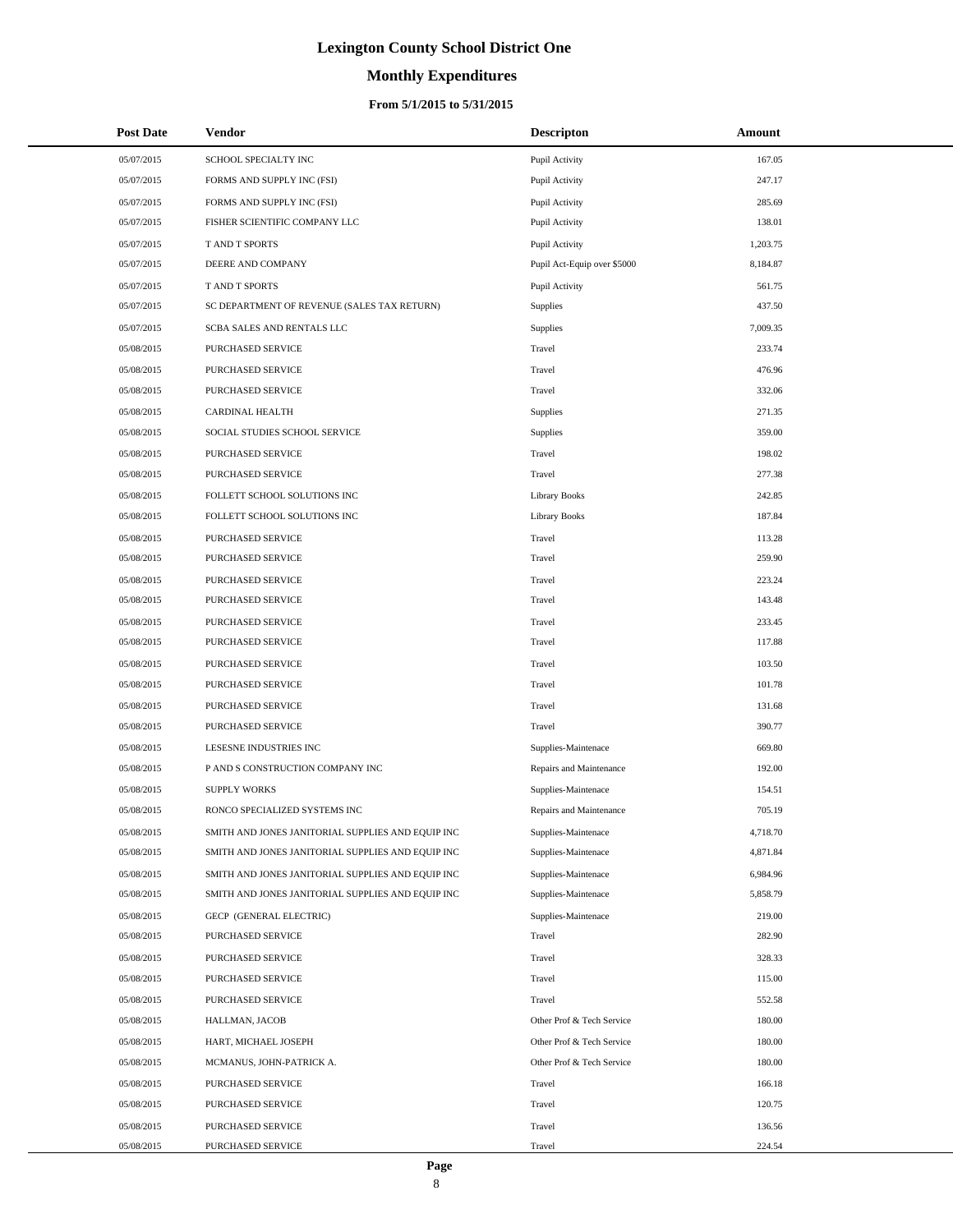#### **Monthly Expenditures**

#### **From 5/1/2015 to 5/31/2015**

| <b>Post Date</b> | Vendor                           | <b>Descripton</b> | Amount    |
|------------------|----------------------------------|-------------------|-----------|
| 05/08/2015       | PURCHASED SERVICE                | Travel            | 682.82    |
| 05/08/2015       | PURCHASED SERVICE                | Travel            | 121.90    |
| 05/08/2015       | PURCHASED SERVICE                | Travel            | 187.45    |
| 05/08/2015       | PURCHASED SERVICE                | Travel            | 150.94    |
| 05/08/2015       | PURCHASED SERVICE                | Travel            | 105.23    |
| 05/08/2015       | PURCHASED SERVICE                | Travel            | 203.49    |
| 05/08/2015       | <b>PURCHASED SERVICE</b>         | Travel            | 213.83    |
| 05/08/2015       | <b>PURCHASED SERVICE</b>         | Travel            | 152.95    |
| 05/08/2015       | PURCHASED SERVICE                | Travel            | 208.73    |
| 05/08/2015       | PURCHASED SERVICE                | Travel            | 244.95    |
| 05/08/2015       | SCHOOL SPECIALTY INC             | Supplies          | 261.07    |
| 05/08/2015       | DICK SMITH FORD                  | Vehicles          | 24,759.00 |
| 05/08/2015       | NUIDEA SCHOOL SUPPLY CO          | Supplies          | 22,384.40 |
| 05/08/2015       | <b>US FOODS</b>                  | <b>Supplies</b>   | 675.99    |
| 05/08/2015       | <b>BROOKWOOD FARMS INC</b>       | Food              | 229.20    |
| 05/08/2015       | <b>US FOODS</b>                  | Food              | 5,779.19  |
| 05/08/2015       | EARTHGRAINS BAKING COMPANIES INC | <b>Bread</b>      | 127.50    |
| 05/08/2015       | BORDEN DAIRY CO OF SC LLC        | Milk              | 327.82    |
| 05/08/2015       | SENN BROTHERS INC                | Produce           | 543.08    |
| 05/08/2015       | <b>US FOODS</b>                  | <b>Supplies</b>   | 141.99    |
| 05/08/2015       | BROOKWOOD FARMS INC              | Food              | 152.80    |
| 05/08/2015       | <b>US FOODS</b>                  | Food              | 1,883.70  |
| 05/08/2015       | BORDEN DAIRY CO OF SC LLC        | Milk              | 570.96    |
| 05/08/2015       | SENN BROTHERS INC                | Produce           | 514.95    |
| 05/08/2015       | <b>US FOODS</b>                  | Supplies          | 676.04    |
| 05/08/2015       | <b>BROOKWOOD FARMS INC</b>       | Food              | 229.20    |
| 05/08/2015       | <b>US FOODS</b>                  | Food              | 2,538.75  |
| 05/08/2015       | BORDEN DAIRY CO OF SC LLC        | Milk              | 146.54    |
| 05/08/2015       | SENN BROTHERS INC                | Produce           | 363.12    |
| 05/08/2015       | <b>US FOODS</b>                  | <b>Supplies</b>   | 161.53    |
| 05/08/2015       | BROOKWOOD FARMS INC              | Food              | 152.80    |
| 05/08/2015       | <b>US FOODS</b>                  | Food              | 927.87    |
| 05/08/2015       | BORDEN DAIRY CO OF SC LLC        | Milk              | 542.13    |
| 05/08/2015       | SENN BROTHERS INC                | Produce           | 466.46    |
| 05/08/2015       | <b>US FOODS</b>                  | Supplies          | 311.42    |
| 05/08/2015       | BROOKWOOD FARMS INC              | Food              | 229.20    |
| 05/08/2015       | <b>US FOODS</b>                  | Food              | 2,406.16  |
| 05/08/2015       | BORDEN DAIRY CO OF SC LLC        | Milk              | 442.26    |
| 05/08/2015       | SENN BROTHERS INC                | Produce           | 472.98    |
| 05/08/2015       | <b>US FOODS</b>                  | <b>Supplies</b>   | 503.34    |
| 05/08/2015       | BROOKWOOD FARMS INC              | Food              | 152.80    |
| 05/08/2015       | <b>US FOODS</b>                  | Food              | 3,354.55  |
| 05/08/2015       | BORDEN DAIRY CO OF SC LLC        | Milk              | 942.85    |
| 05/08/2015       | SENN BROTHERS INC                | Produce           | 929.81    |
| 05/08/2015       | <b>US FOODS</b>                  | Supplies          | 116.98    |
| 05/08/2015       | <b>US FOODS</b>                  | Food              | 489.75    |
| 05/08/2015       | SENN BROTHERS INC                | Produce           | 203.55    |
| 05/08/2015       | <b>US FOODS</b>                  | Supplies          | 289.69    |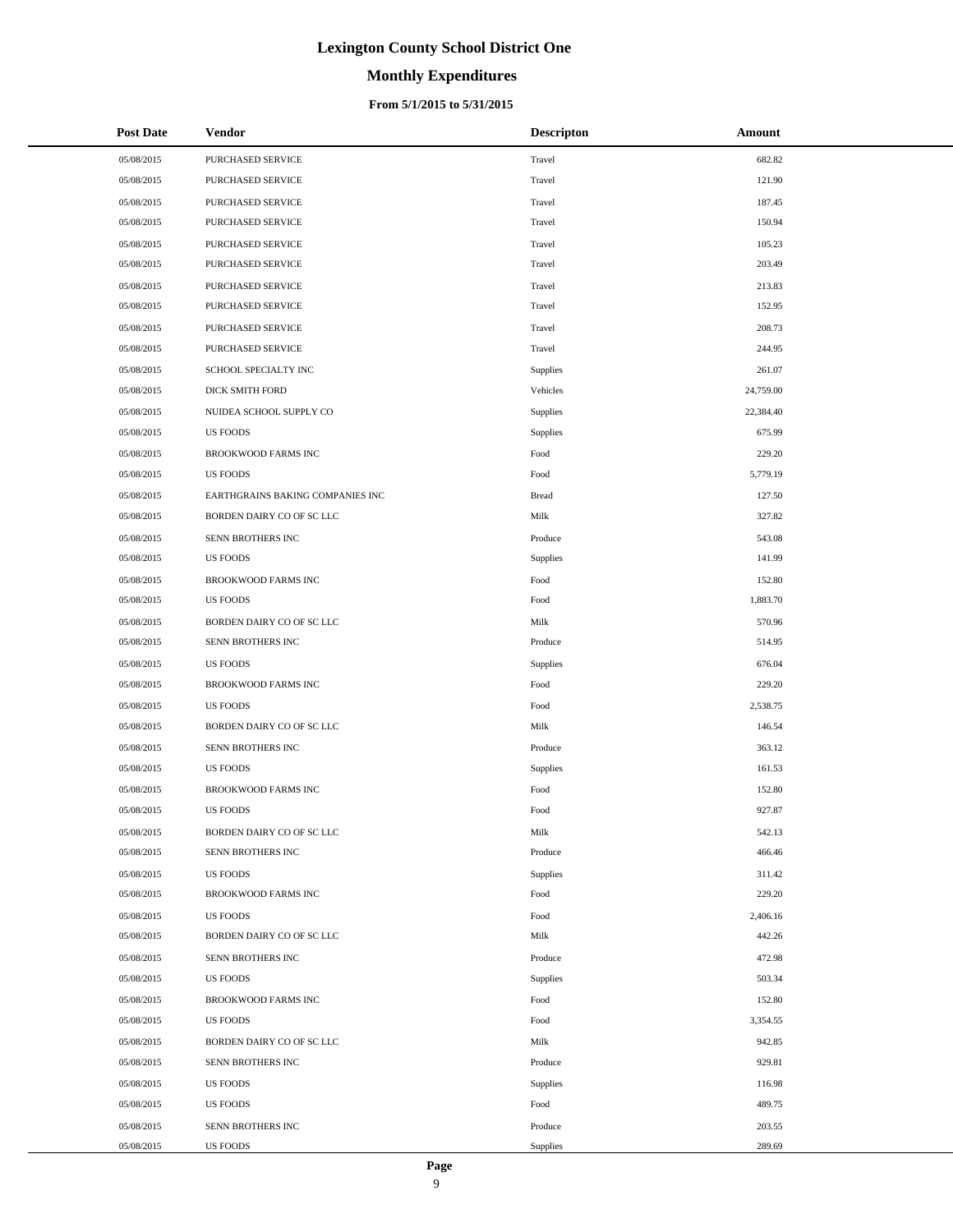# **Monthly Expenditures**

#### **From 5/1/2015 to 5/31/2015**

| <b>Post Date</b> | <b>Vendor</b>                    | <b>Descripton</b> | Amount   |
|------------------|----------------------------------|-------------------|----------|
| 05/08/2015       | <b>BROOKWOOD FARMS INC</b>       | Food              | 229.20   |
| 05/08/2015       | <b>US FOODS</b>                  | Food              | 2,317.72 |
| 05/08/2015       | SENN BROTHERS INC                | Produce           | 719.24   |
| 05/08/2015       | <b>US FOODS</b>                  | Supplies          | 450.39   |
| 05/08/2015       | BROOKWOOD FARMS INC              | Food              | 152.80   |
| 05/08/2015       | <b>US FOODS</b>                  | Food              | 1,889.11 |
| 05/08/2015       | BORDEN DAIRY CO OF SC LLC        | Milk              | 607.73   |
| 05/08/2015       | SENN BROTHERS INC                | Produce           | 466.03   |
| 05/08/2015       | <b>US FOODS</b>                  | Supplies          | 337.33   |
| 05/08/2015       | BROOKWOOD FARMS INC              | Food              | 152.80   |
| 05/08/2015       | <b>US FOODS</b>                  | Food              | 1,616.80 |
| 05/08/2015       | EARTHGRAINS BAKING COMPANIES INC | <b>Bread</b>      | 150.00   |
| 05/08/2015       | BORDEN DAIRY CO OF SC LLC        | Milk              | 631.49   |
| 05/08/2015       | SENN BROTHERS INC                | Produce           | 868.59   |
| 05/08/2015       | <b>US FOODS</b>                  | Supplies          | 830.24   |
| 05/08/2015       | BROOKWOOD FARMS INC              | Food              | 152.80   |
| 05/08/2015       | <b>US FOODS</b>                  | Food              | 1,351.31 |
| 05/08/2015       | BORDEN DAIRY CO OF SC LLC        | Milk              | 546.77   |
| 05/08/2015       | SENN BROTHERS INC                | Produce           | 687.17   |
| 05/08/2015       | <b>US FOODS</b>                  | Supplies          | 468.98   |
| 05/08/2015       | BROOKWOOD FARMS INC              | Food              | 152.80   |
| 05/08/2015       | <b>US FOODS</b>                  | Food              | 1,997.90 |
| 05/08/2015       | EARTHGRAINS BAKING COMPANIES INC | <b>Bread</b>      | 125.00   |
| 05/08/2015       | BORDEN DAIRY CO OF SC LLC        | Milk              | 628.46   |
| 05/08/2015       | SENN BROTHERS INC                | Produce           | 763.28   |
| 05/08/2015       | <b>US FOODS</b>                  | Supplies          | 191.92   |
| 05/08/2015       | BROOKWOOD FARMS INC              | Food              | 229.20   |
| 05/08/2015       | <b>US FOODS</b>                  | Food              | 2,481.27 |
| 05/08/2015       | BORDEN DAIRY CO OF SC LLC        | Milk              | 364.50   |
| 05/08/2015       | SENN BROTHERS INC                | Produce           | 478.03   |
| 05/08/2015       | <b>US FOODS</b>                  | Supplies          | 610.95   |
| 05/08/2015       | BROOKWOOD FARMS INC              | Food              | 305.60   |
| 05/08/2015       | US FOODS                         | Food              | 7,553.93 |
| 05/08/2015       | BORDEN DAIRY CO OF SC LLC        | Milk              | 645.42   |
| 05/08/2015       | SENN BROTHERS INC                | Produce           | 895.57   |
| 05/08/2015       | <b>US FOODS</b>                  | Supplies          | 295.13   |
| 05/08/2015       | <b>BROOKWOOD FARMS INC</b>       | Food              | 152.80   |
| 05/08/2015       | <b>US FOODS</b>                  | Food              | 996.76   |
| 05/08/2015       | BORDEN DAIRY CO OF SC LLC        | Milk              | 374.23   |
| 05/08/2015       | SENN BROTHERS INC                | Produce           | 322.13   |
| 05/08/2015       | <b>US FOODS</b>                  | <b>Supplies</b>   | 338.55   |
| 05/08/2015       | BROOKWOOD FARMS INC              | Food              | 152.80   |
| 05/08/2015       | <b>US FOODS</b>                  | Food              | 2,587.95 |
| 05/08/2015       | BORDEN DAIRY CO OF SC LLC        | Milk              | 156.30   |
| 05/08/2015       | SENN BROTHERS INC                | Produce           | 602.11   |
| 05/08/2015       | <b>US FOODS</b>                  | Supplies          | 316.72   |
| 05/08/2015       | BROOKWOOD FARMS INC              | Food              | 229.20   |
| 05/08/2015       | US FOODS                         | Food              | 1,387.54 |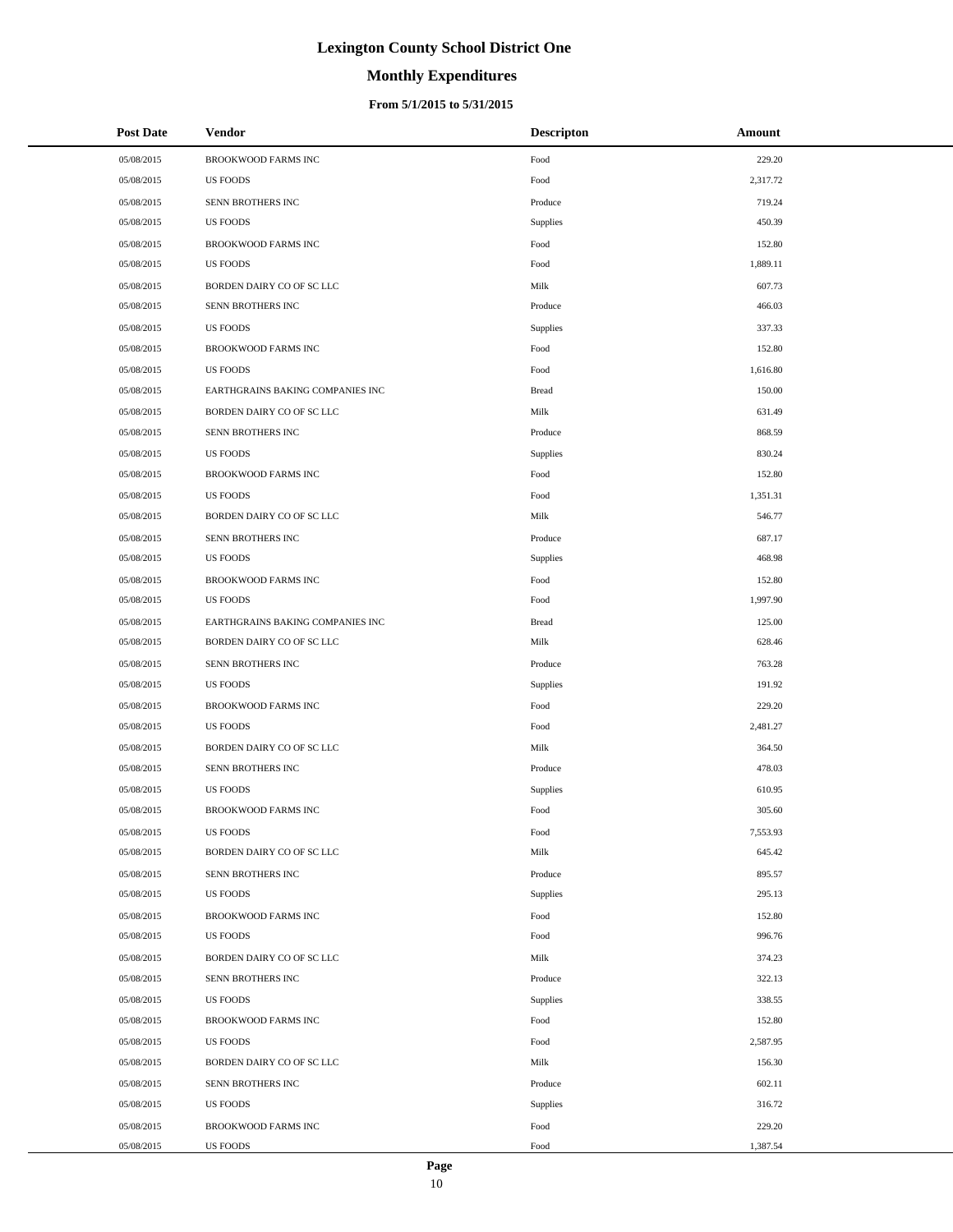# **Monthly Expenditures**

#### **From 5/1/2015 to 5/31/2015**

| <b>Post Date</b> | <b>Vendor</b>                    | <b>Descripton</b> | Amount   |
|------------------|----------------------------------|-------------------|----------|
| 05/08/2015       | BORDEN DAIRY CO OF SC LLC        | Milk              | 411.70   |
| 05/08/2015       | SENN BROTHERS INC                | Produce           | 385.44   |
| 05/08/2015       | <b>US FOODS</b>                  | Supplies          | 106.38   |
| 05/08/2015       | <b>BROOKWOOD FARMS INC</b>       | Food              | 152.80   |
| 05/08/2015       | <b>US FOODS</b>                  | Food              | 1,149.64 |
| 05/08/2015       | BORDEN DAIRY CO OF SC LLC        | Milk              | 301.81   |
| 05/08/2015       | <b>SENN BROTHERS INC</b>         | Produce           | 323.38   |
| 05/08/2015       | <b>US FOODS</b>                  | Supplies          | 400.01   |
| 05/08/2015       | <b>BROOKWOOD FARMS INC</b>       | Food              | 152.80   |
| 05/08/2015       | <b>US FOODS</b>                  | Food              | 2,414.98 |
| 05/08/2015       | EARTHGRAINS BAKING COMPANIES INC | <b>Bread</b>      | 135.00   |
| 05/08/2015       | BORDEN DAIRY CO OF SC LLC        | Milk              | 831.38   |
| 05/08/2015       | SENN BROTHERS INC                | Produce           | 627.90   |
| 05/08/2015       | <b>US FOODS</b>                  | Supplies          | 409.80   |
| 05/08/2015       | <b>BROOKWOOD FARMS INC</b>       | Food              | 229.20   |
| 05/08/2015       | <b>US FOODS</b>                  | Food              | 2,727.87 |
| 05/08/2015       | BORDEN DAIRY CO OF SC LLC        | Milk              | 125.13   |
| 05/08/2015       | SENN BROTHERS INC                | Produce           | 486.81   |
| 05/08/2015       | <b>US FOODS</b>                  | Supplies          | 423.94   |
| 05/08/2015       | <b>BROOKWOOD FARMS INC</b>       | Food              | 152.80   |
| 05/08/2015       | <b>US FOODS</b>                  | Food              | 1,612.15 |
| 05/08/2015       | BORDEN DAIRY CO OF SC LLC        | Milk              | 298.75   |
| 05/08/2015       | SENN BROTHERS INC                | Produce           | 356.42   |
| 05/08/2015       | <b>US FOODS</b>                  | Supplies          | 476.44   |
| 05/08/2015       | <b>BROOKWOOD FARMS INC</b>       | Food              | 229.20   |
| 05/08/2015       | <b>US FOODS</b>                  | Food              | 3,591.43 |
| 05/08/2015       | BORDEN DAIRY CO OF SC LLC        | Milk              | 343.62   |
| 05/08/2015       | SENN BROTHERS INC                | Produce           | 689.76   |
| 05/08/2015       | <b>US FOODS</b>                  | Supplies          | 640.42   |
| 05/08/2015       | BROOKWOOD FARMS INC              | Food              | 152.80   |
| 05/08/2015       | <b>US FOODS</b>                  | Food              | 1,788.47 |
| 05/08/2015       | EARTHGRAINS BAKING COMPANIES INC | <b>Bread</b>      | 112.75   |
| 05/08/2015       | BORDEN DAIRY CO OF SC LLC        | Milk              | 701.49   |
| 05/08/2015       | SENN BROTHERS INC                | Produce           | 608.29   |
| 05/08/2015       | <b>US FOODS</b>                  | Supplies          | 424.88   |
| 05/08/2015       | <b>BROOKWOOD FARMS INC</b>       | Food              | 152.80   |
| 05/08/2015       | <b>US FOODS</b>                  | Food              | 2,325.74 |
| 05/08/2015       | BORDEN DAIRY CO OF SC LLC        | Milk              | 865.35   |
| 05/08/2015       | SENN BROTHERS INC                | Produce           | 594.81   |
| 05/08/2015       | US FOODS                         | Supplies          | 490.85   |
| 05/08/2015       | BROOKWOOD FARMS INC              | Food              | 152.80   |
| 05/08/2015       | <b>US FOODS</b>                  | Food              | 1,004.48 |
| 05/08/2015       | BORDEN DAIRY CO OF SC LLC        | Milk              | 390.32   |
| 05/08/2015       | SENN BROTHERS INC                | Produce           | 721.72   |
| 05/08/2015       | US FOODS                         | Supplies          | 265.21   |
| 05/08/2015       | BROOKWOOD FARMS INC              | Food              | 152.80   |
| 05/08/2015       | <b>US FOODS</b>                  | Food              | 1,104.63 |
| 05/08/2015       | BORDEN DAIRY CO OF SC LLC        | Milk              | 334.86   |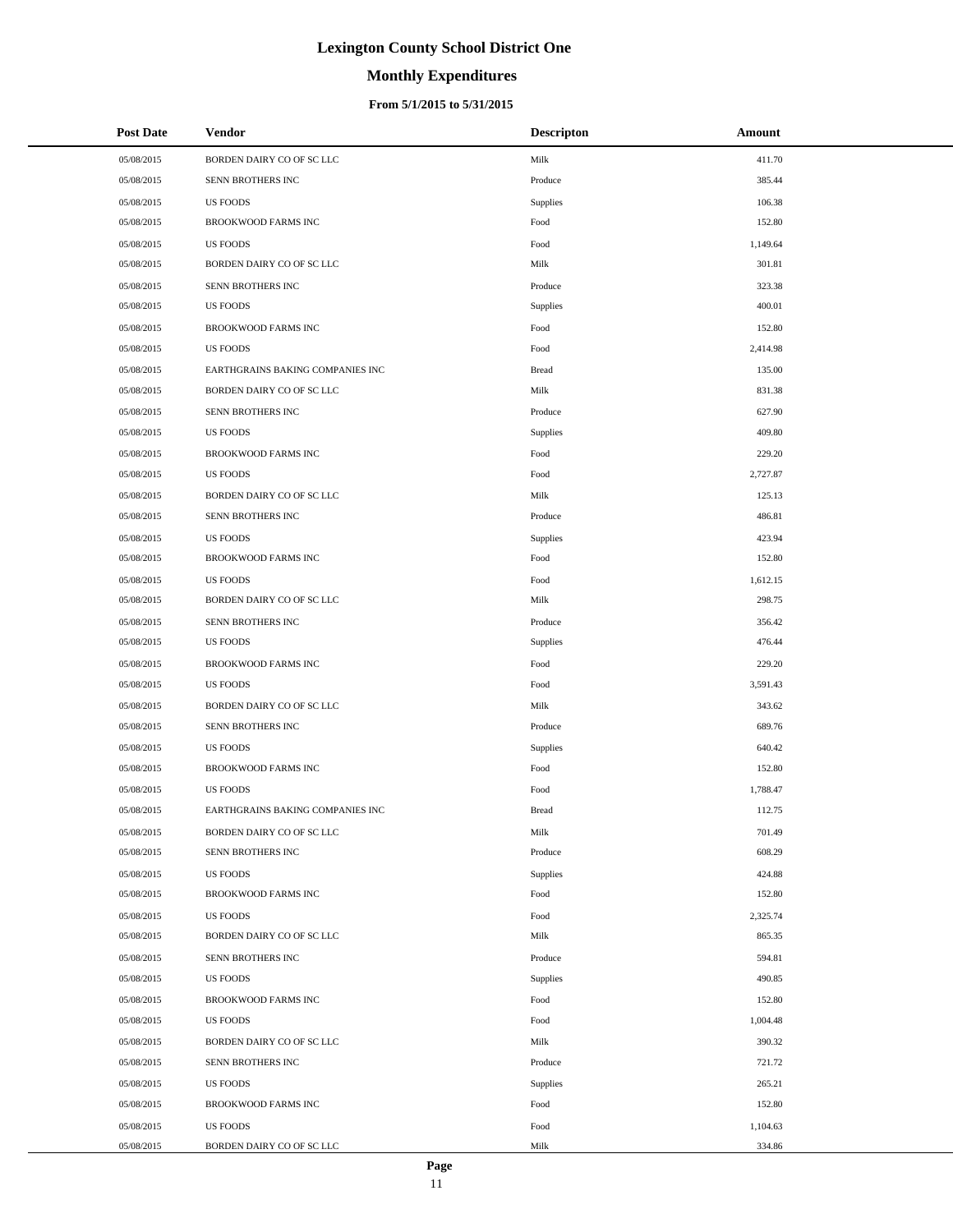# **Monthly Expenditures**

#### **From 5/1/2015 to 5/31/2015**

| <b>Post Date</b> | Vendor                                        | <b>Descripton</b>              | Amount   |
|------------------|-----------------------------------------------|--------------------------------|----------|
| 05/08/2015       | SENN BROTHERS INC                             | Produce                        | 659.14   |
| 05/08/2015       | <b>US FOODS</b>                               | Supplies                       | 376.84   |
| 05/08/2015       | <b>BROOKWOOD FARMS INC</b>                    | Food                           | 152.80   |
| 05/08/2015       | <b>US FOODS</b>                               | Food                           | 1,738.76 |
| 05/08/2015       | EARTHGRAINS BAKING COMPANIES INC              | <b>Bread</b>                   | 110.00   |
| 05/08/2015       | BORDEN DAIRY CO OF SC LLC                     | Milk                           | 560.07   |
| 05/08/2015       | SENN BROTHERS INC                             | Produce                        | 899.30   |
| 05/08/2015       | <b>US FOODS</b>                               | Supplies                       | 402.79   |
| 05/08/2015       | <b>BROOKWOOD FARMS INC</b>                    | Food                           | 229.20   |
| 05/08/2015       | <b>US FOODS</b>                               | Food                           | 3,190.37 |
| 05/08/2015       | EARTHGRAINS BAKING COMPANIES INC              | <b>Bread</b>                   | 140.00   |
| 05/08/2015       | BORDEN DAIRY CO OF SC LLC                     | Milk                           | 385.93   |
| 05/08/2015       | SENN BROTHERS INC                             | Produce                        | 750.87   |
| 05/08/2015       | <b>US FOODS</b>                               | Supplies                       | 703.40   |
| 05/08/2015       | <b>BROOKWOOD FARMS INC</b>                    | Food                           | 305.60   |
| 05/08/2015       | <b>US FOODS</b>                               | Food                           | 6,639.51 |
| 05/08/2015       | EARTHGRAINS BAKING COMPANIES INC              | <b>Bread</b>                   | 122.50   |
| 05/08/2015       | BORDEN DAIRY CO OF SC LLC                     | Milk                           | 517.36   |
| 05/08/2015       | SENN BROTHERS INC                             | Produce                        | 772.23   |
| 05/08/2015       | <b>BROOKWOOD FARMS INC</b>                    | Food                           | 152.80   |
| 05/08/2015       | <b>US FOODS</b>                               | Food                           | 914.40   |
| 05/08/2015       | BORDEN DAIRY CO OF SC LLC                     | Milk                           | 448.92   |
| 05/08/2015       | SENN BROTHERS INC                             | Produce                        | 455.21   |
| 05/08/2015       | MACTASTIC LLC DBA MACTASTIC IREPAIR           | Pupil Activity                 | 1,578.50 |
| 05/08/2015       | PROVIDENCE HOSPITAL                           | Pupil Activity                 | 410.00   |
| 05/08/2015       | ALERT SERVICES INC                            | Pupil Activity                 | 1,253.49 |
| 05/11/2015       | DIGITAL OFFICE SOLUTIONS INC                  | Supplies                       | 160.50   |
| 05/11/2015       | <b>ANOTHER PRINTER</b>                        | Supplies                       | 374.50   |
| 05/11/2015       | NUIDEA SCHOOL SUPPLY CO                       | Supplies                       | 232.19   |
| 05/11/2015       | DIGITAL OFFICE SOLUTIONS INC                  | Supplies                       | 212.94   |
| 05/11/2015       | DIGITAL OFFICE SOLUTIONS INC                  | Supplies                       | 138.57   |
| 05/11/2015       | <b>4IMPRINT INC</b>                           | Supplies                       | 274.11   |
| 05/11/2015       | TRANSNATIONAL CHARTERS                        | Travel                         | 1,915.00 |
| 05/11/2015       | FOLLETT SCHOOL SOLUTIONS INC                  | Library Books                  | 1,226.58 |
| 05/11/2015       | FOLLETT SCHOOL SOLUTIONS INC                  | Library Books                  | 750.00   |
| 05/11/2015       | FOLLETT SCHOOL SOLUTIONS INC                  | Library Books                  | 1,623.73 |
| 05/11/2015       | ADVANCED DISPOSAL SERVICES SOUTH CAROLINA LLC | Other Property Services        | 101.60   |
| 05/11/2015       | A Z LAWN MOWER PARTS                          | Supplies-Maintenace            | 418.91   |
| 05/11/2015       | SPARROW AND KENNEDY TRACTOR CO INC            | Supplies-Maintenace            | 408.30   |
| 05/11/2015       | PALMETTO PROPANE                              | Energy                         | 381.07   |
| 05/11/2015       | ADVANCED DISPOSAL SERVICES SOUTH CAROLINA LLC | <b>Other Property Services</b> | 925.72   |
| 05/11/2015       | ADVANCED DISPOSAL SERVICES SOUTH CAROLINA LLC | <b>Other Property Services</b> | 483.21   |
| 05/11/2015       | ADVANCED DISPOSAL SERVICES SOUTH CAROLINA LLC | <b>Other Property Services</b> | 646.32   |
| 05/11/2015       | ADVANCED DISPOSAL SERVICES SOUTH CAROLINA LLC | <b>Other Property Services</b> | 646.32   |
| 05/11/2015       | ADVANCED DISPOSAL SERVICES SOUTH CAROLINA LLC | Other Property Services        | 646.32   |
| 05/11/2015       | ADVANCED DISPOSAL SERVICES SOUTH CAROLINA LLC | <b>Other Property Services</b> | 809.38   |
| 05/11/2015       | ADVANCED DISPOSAL SERVICES SOUTH CAROLINA LLC | <b>Other Property Services</b> | 320.14   |
| 05/11/2015       | GRAYBAR ELECTRIC CO INC                       | Supplies-Maintenace            | 539.28   |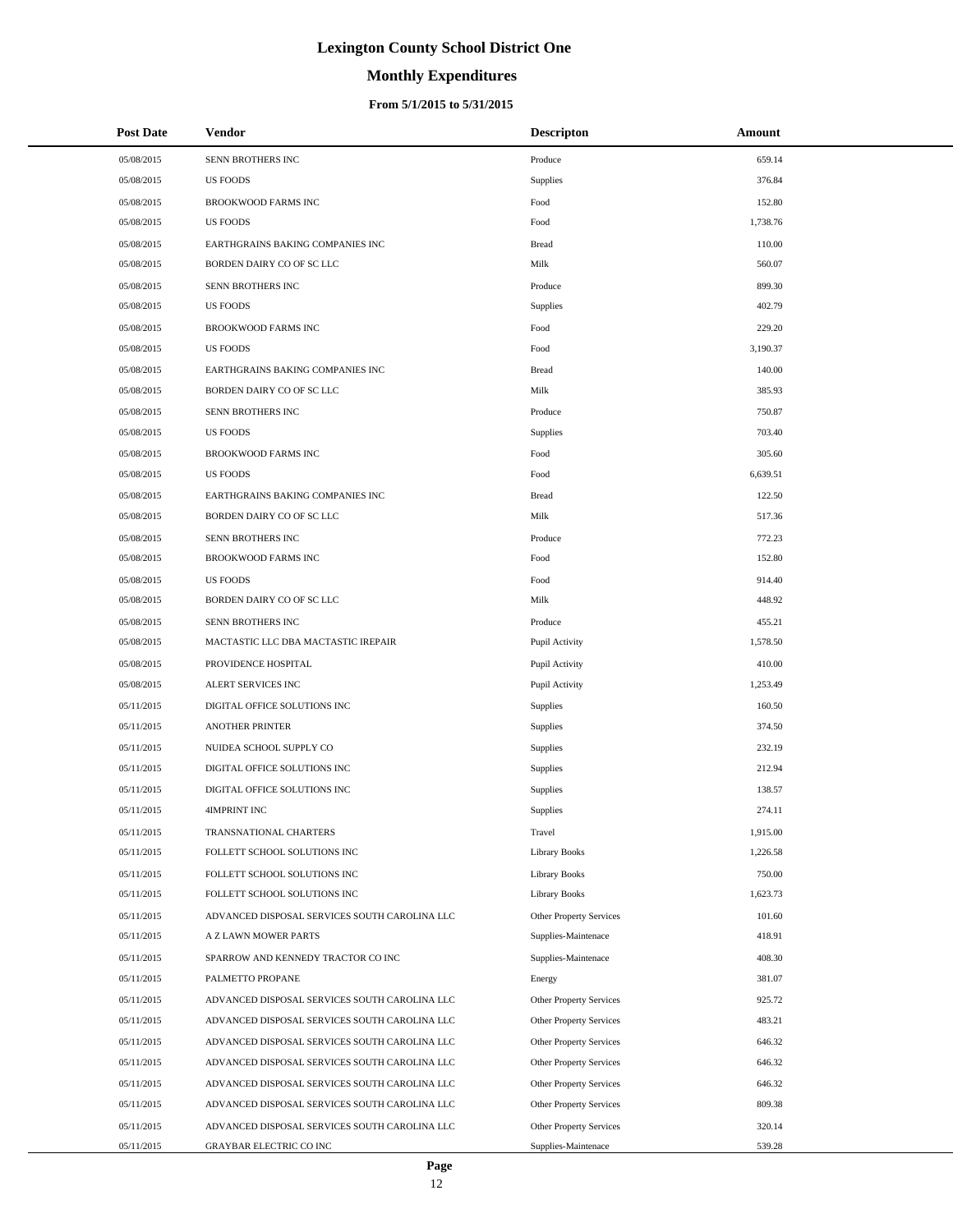# **Monthly Expenditures**

#### **From 5/1/2015 to 5/31/2015**

| <b>Post Date</b> | Vendor                                             | <b>Descripton</b>              | Amount    |
|------------------|----------------------------------------------------|--------------------------------|-----------|
| 05/11/2015       | ADVANCED DISPOSAL SERVICES SOUTH CAROLINA LLC      | Other Property Services        | 646.32    |
| 05/11/2015       | ADVANCED DISPOSAL SERVICES SOUTH CAROLINA LLC      | Other Property Services        | 483.21    |
| 05/11/2015       | ADVANCED DISPOSAL SERVICES SOUTH CAROLINA LLC      | Other Property Services        | 483.21    |
| 05/11/2015       | ADVANCED DISPOSAL SERVICES SOUTH CAROLINA LLC      | <b>Other Property Services</b> | 320.14    |
| 05/11/2015       | ADVANCED DISPOSAL SERVICES SOUTH CAROLINA LLC      | Other Property Services        | 483.21    |
| 05/11/2015       | ADVANCED DISPOSAL SERVICES SOUTH CAROLINA LLC      | Other Property Services        | 599.54    |
| 05/11/2015       | ADVANCED DISPOSAL SERVICES SOUTH CAROLINA LLC      | Other Property Services        | 646.32    |
| 05/11/2015       | SANDLAPPER SOUND                                   | Repairs and Maintenance        | 555.52    |
| 05/11/2015       | ADVANCED DISPOSAL SERVICES SOUTH CAROLINA LLC      | Other Property Services        | 646.32    |
| 05/11/2015       | ADVANCED DISPOSAL SERVICES SOUTH CAROLINA LLC      | Other Property Services        | 483.21    |
| 05/11/2015       | ADVANCED DISPOSAL SERVICES SOUTH CAROLINA LLC      | Other Property Services        | 483.21    |
| 05/11/2015       | ADVANCED DISPOSAL SERVICES SOUTH CAROLINA LLC      | Other Property Services        | 483.21    |
| 05/11/2015       | ADVANCED DISPOSAL SERVICES SOUTH CAROLINA LLC      | Other Property Services        | 483.21    |
| 05/11/2015       | GRAYBAR ELECTRIC CO INC                            | Supplies-Maintenace            | 385.20    |
| 05/11/2015       | ADVANCED DISPOSAL SERVICES SOUTH CAROLINA LLC      | Other Property Services        | 646.25    |
| 05/11/2015       | ADVANCED DISPOSAL SERVICES SOUTH CAROLINA LLC      | Other Property Services        | 483.21    |
| 05/11/2015       | ADVANCED DISPOSAL SERVICES SOUTH CAROLINA LLC      | Other Property Services        | 483.21    |
| 05/11/2015       | ADVANCED DISPOSAL SERVICES SOUTH CAROLINA LLC      | Other Property Services        | 483.21    |
| 05/11/2015       | ADVANCED DISPOSAL SERVICES SOUTH CAROLINA LLC      | Other Property Services        | 483.21    |
| 05/11/2015       | ADVANCED DISPOSAL SERVICES SOUTH CAROLINA LLC      | Other Property Services        | 483.21    |
| 05/11/2015       | ADVANCED DISPOSAL SERVICES SOUTH CAROLINA LLC      | Other Property Services        | 483.21    |
| 05/11/2015       | ADVANCED DISPOSAL SERVICES SOUTH CAROLINA LLC      | Other Property Services        | 483.21    |
| 05/11/2015       | ADVANCED DISPOSAL SERVICES SOUTH CAROLINA LLC      | Other Property Services        | 483.21    |
| 05/11/2015       | ADVANCED DISPOSAL SERVICES SOUTH CAROLINA LLC      | Other Property Services        | 483.21    |
| 05/11/2015       | ADVANCED DISPOSAL SERVICES SOUTH CAROLINA LLC      | Other Property Services        | 483.21    |
| 05/11/2015       | ADVANCED DISPOSAL SERVICES SOUTH CAROLINA LLC      | Other Property Services        | 483.21    |
| 05/11/2015       | SC DEPARTMENT OF EDUCATION OFFICE OF TRANSPORTATIO | Pupil Transportation           | 8,913.40  |
| 05/11/2015       | HOOVER, RYAN D                                     | Other Prof & Tech Service      | 180.00    |
| 05/11/2015       | BLACK, CALEB JAMES                                 | Other Prof & Tech Service      | 180.00    |
| 05/11/2015       | <b>COMPORIUM</b>                                   | Communication                  | 15.011.07 |
| 05/11/2015       | SPIRIT COMMUNICATIONS                              | Communication                  | 219.72    |
| 05/11/2015       | NCS PEARSON (SUPPLIESPARTS ETC)                    | Other Prof & Tech Service      | 1,200.00  |
| 05/11/2015       | MOTOROLA SOLUTIONS                                 | Supplies                       | 1,373.26  |
| 05/11/2015       | IBM NATIONAL PARTS CENTER                          | <b>Technology Supplies</b>     | 145.52    |
| 05/11/2015       | DIGITAL OFFICE SOLUTIONS INC                       | Repairs and Maintenance        | 2,985.04  |
| 05/11/2015       | <b>COMPORIUM</b>                                   | Communication                  | 6,070.17  |
| 05/11/2015       | DIGITAL OFFICE SOLUTIONS INC                       | Repairs and Maintenance        | 860.77    |
| 05/11/2015       | <b>COMPORIUM</b>                                   | Communication                  | 2,047.43  |
| 05/11/2015       | <b>COMPORIUM</b>                                   | Communication                  | 3,877.35  |
| 05/11/2015       | <b>COMPORIUM</b>                                   | Communication                  | 1,942.92  |
| 05/11/2015       | <b>COMPORIUM</b>                                   | Communication                  | 3,160.04  |
| 05/11/2015       | <b>COMPORIUM</b>                                   | Communication                  | 2,592.42  |
| 05/11/2015       | <b>COMPORIUM</b>                                   | Communication                  | 1,323.41  |
| 05/11/2015       | <b>COMPORIUM</b>                                   | Communication                  | 2,880.37  |
| 05/11/2015       | <b>COMPORIUM</b>                                   | Communication                  | 2,013.99  |
| 05/11/2015       | <b>COMPORIUM</b>                                   | Communication                  | 1,964.77  |
| 05/11/2015       | <b>COMPORIUM</b>                                   | Communication                  | 2,029.29  |
| 05/11/2015       | <b>COMPORIUM</b>                                   | Communication                  | 2,272.40  |

÷.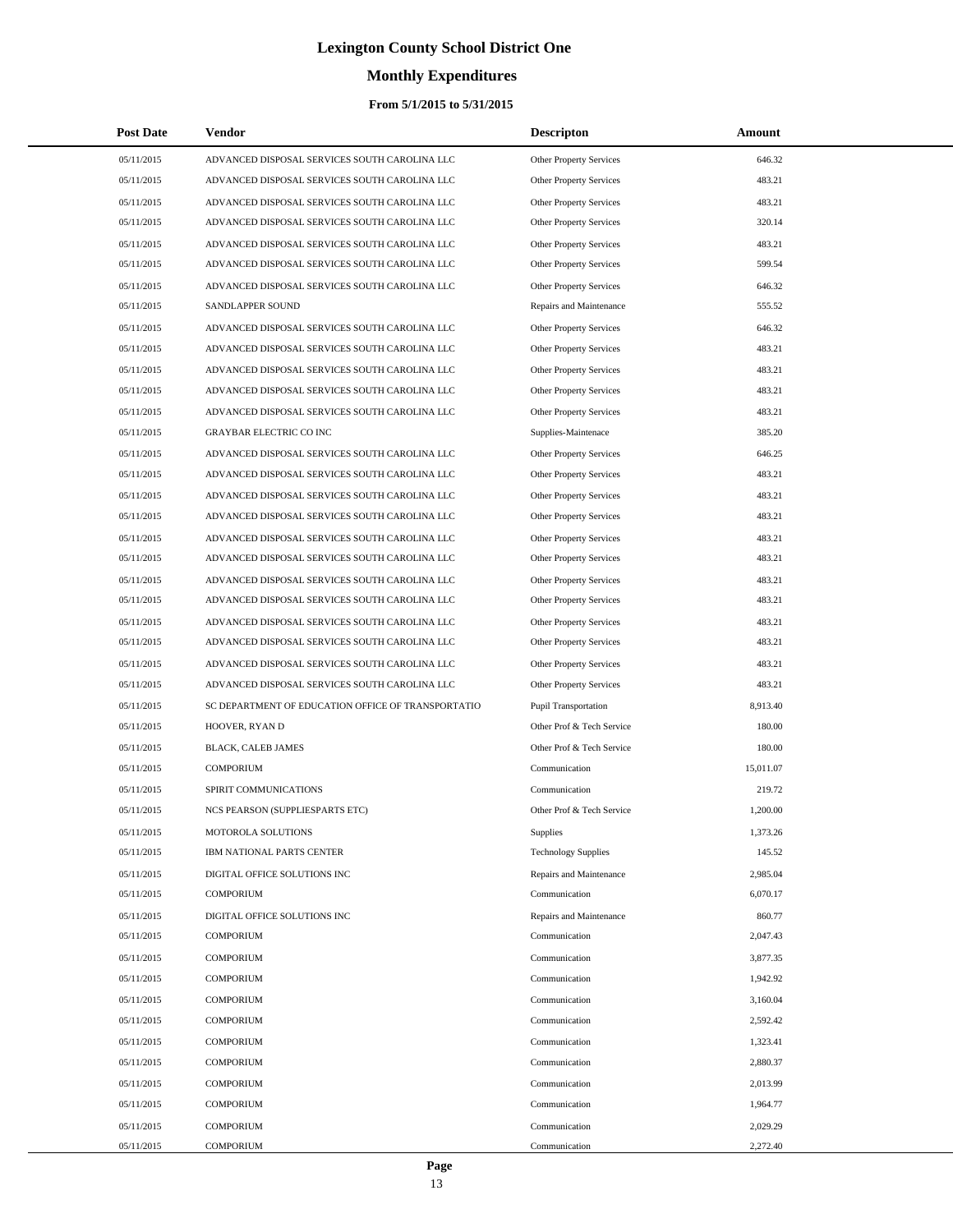# **Monthly Expenditures**

#### **From 5/1/2015 to 5/31/2015**

| <b>Post Date</b> | Vendor                                      | <b>Descripton</b>          | Amount    |
|------------------|---------------------------------------------|----------------------------|-----------|
| 05/11/2015       | COMPORIUM                                   | Communication              | 2,241.27  |
| 05/11/2015       | <b>COMPORIUM</b>                            | Communication              | 2,877.07  |
| 05/11/2015       | <b>COMPORIUM</b>                            | Communication              | 5,488.23  |
| 05/11/2015       | <b>COMPORIUM</b>                            | Communication              | 2,343.78  |
| 05/11/2015       | <b>COMPORIUM</b>                            | Communication              | 2,460.64  |
| 05/11/2015       | <b>COMPORIUM</b>                            | Communication              | 2,341.92  |
| 05/11/2015       | <b>COMPORIUM</b>                            | Communication              | 2,244.60  |
| 05/11/2015       | <b>COMPORIUM</b>                            | Communication              | 2,504.87  |
| 05/11/2015       | <b>COMPORIUM</b>                            | Communication              | 3,098.19  |
| 05/11/2015       | <b>COMPORIUM</b>                            | Communication              | 2,532.83  |
| 05/11/2015       | <b>COMPORIUM</b>                            | Communication              | 2,462.84  |
| 05/11/2015       | <b>COMPORIUM</b>                            | Communication              | 2,475.07  |
| 05/11/2015       | <b>COMPORIUM</b>                            | Communication              | 1,926.65  |
| 05/11/2015       | <b>COMPORIUM</b>                            | Communication              | 1,837.99  |
| 05/11/2015       | <b>COMPORIUM</b>                            | Communication              | 2,026.03  |
| 05/11/2015       | <b>COMPORIUM</b>                            | Communication              | 2,198.02  |
| 05/11/2015       | <b>COMPORIUM</b>                            | Communication              | 2,928.06  |
| 05/11/2015       | <b>COMPORIUM</b>                            | Communication              | 6,632.12  |
| 05/11/2015       | <b>COMPORIUM</b>                            | Communication              | 2,063.05  |
| 05/11/2015       | SCHOOL SPECIALTY INC                        | <b>Technology Supplies</b> | 677.49    |
| 05/11/2015       | HOUGHTON MIFFLIN                            | Software Renewal/Agreemen  | 7,704.00  |
| 05/11/2015       | 4IMPRINT INC                                | Supplies                   | 1,915.89  |
| 05/11/2015       | SC DEPARTMENT OF REVENUE (SALES TAX RETURN) | Supplies                   | 134.11    |
| 05/11/2015       | ALL MEDICAL                                 | Supplies                   | 3,959.00  |
| 05/11/2015       | MIDLANDS WRITING PROJECT                    | Inst Prog Improvement      | 500.00    |
| 05/11/2015       | SOUTHMED INC                                | <b>Technology Supplies</b> | 23,044.00 |
| 05/11/2015       | COMMUNICATION MANAGEMENT INC                | <b>Technology Supplies</b> | 1,031.72  |
| 05/11/2015       | TEAM IA INC                                 | <b>Technology Supplies</b> | 12,600.00 |
| 05/11/2015       | US INK AND TONER INC                        | <b>Supplies</b>            | 294.00    |
| 05/11/2015       | RUFUS ORNDUFF REF INC                       | Repairs and Maintenance    | 171.88    |
| 05/11/2015       | RUFUS ORNDUFF REF INC                       | Repairs and Maintenance    | 1,085.16  |
| 05/11/2015       | US INK AND TONER INC                        | Supplies                   | 132.22    |
| 05/11/2015       | RUFUS ORNDUFF REF INC                       | Repairs and Maintenance    | 398.67    |
| 05/11/2015       | US INK AND TONER INC                        | Supplies                   | 132.22    |
| 05/11/2015       | RUFUS ORNDUFF REF INC                       | Repairs and Maintenance    | 699.42    |
| 05/11/2015       | US INK AND TONER INC                        | Supplies                   | 102.42    |
| 05/11/2015       | RUFUS ORNDUFF REF INC                       | Repairs and Maintenance    | 654.85    |
| 05/11/2015       | RUFUS ORNDUFF REF INC                       | Repairs and Maintenance    | 137.50    |
| 05/11/2015       | RUFUS ORNDUFF REF INC                       | Repairs and Maintenance    | 189.60    |
| 05/11/2015       | RUFUS ORNDUFF REF INC                       | Repairs and Maintenance    | 245.24    |
| 05/11/2015       | RUFUS ORNDUFF REF INC                       | Repairs and Maintenance    | 672.45    |
| 05/11/2015       | RUFUS ORNDUFF REF INC                       | Repairs and Maintenance    | 753.47    |
| 05/11/2015       | RUFUS ORNDUFF REF INC                       | Repairs and Maintenance    | 137.50    |
| 05/11/2015       | RUFUS ORNDUFF REF INC                       | Repairs and Maintenance    | 513.65    |
| 05/11/2015       | RUFUS ORNDUFF REF INC                       | Repairs and Maintenance    | 378.89    |
| 05/11/2015       | RUFUS ORNDUFF REF INC                       | Repairs and Maintenance    | 1,305.86  |
| 05/11/2015       | US INK AND TONER INC                        | Supplies                   | 132.22    |
| 05/11/2015       | MACTASTIC LLC DBA MACTASTIC IREPAIR         | Pupil Activity             | 1,050.00  |

 $\overline{a}$ 

÷.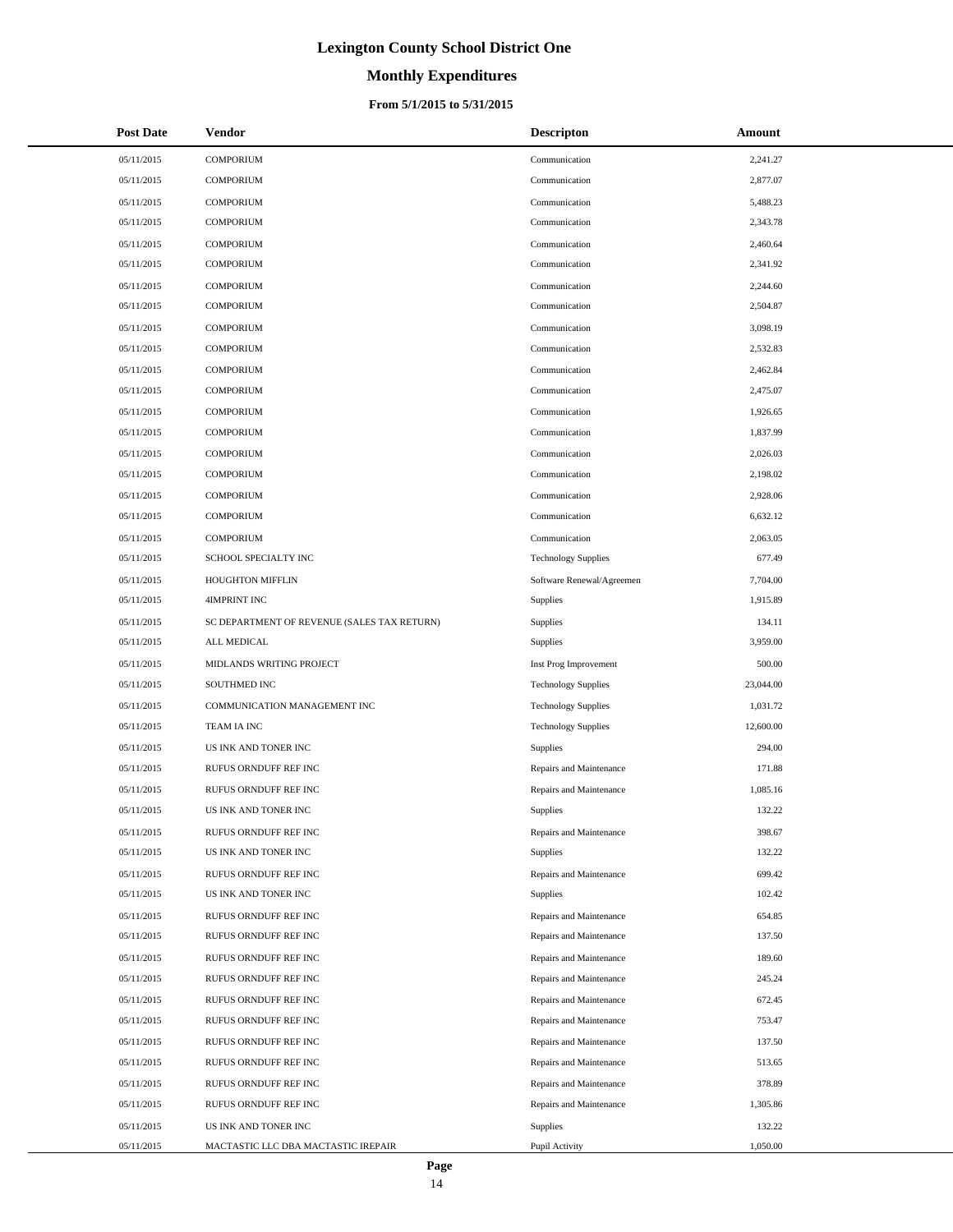# **Monthly Expenditures**

#### **From 5/1/2015 to 5/31/2015**

| <b>Post Date</b> | <b>Vendor</b>                                      | <b>Descripton</b>    | Amount   |  |
|------------------|----------------------------------------------------|----------------------|----------|--|
| 05/11/2015       | MACTASTIC LLC DBA MACTASTIC IREPAIR                | Pupil Activity       | 1,955.00 |  |
| 05/11/2015       | MACTASTIC LLC DBA MACTASTIC IREPAIR                | Pupil Activity       | 2,270.00 |  |
| 05/11/2015       | MACTASTIC LLC DBA MACTASTIC IREPAIR                | Pupil Activity       | 440.00   |  |
| 05/11/2015       | MACTASTIC LLC DBA MACTASTIC IREPAIR                | Pupil Activity       | 525.00   |  |
| 05/11/2015       | CELL PHONE REPAIR OF SC                            | Pupil Activity       | 1,518.00 |  |
| 05/11/2015       | ALGY COSTUMES AND UNIFORMS                         | Pupil Activity       | 1,148.00 |  |
| 05/11/2015       | ALGY COSTUMES AND UNIFORMS                         | Pupil Activity       | 970.00   |  |
| 05/11/2015       | <b>APPLE INC</b>                                   | Pupil Activity       | 127.33   |  |
| 05/11/2015       | <b>D AND W SPORTSWEAR</b>                          | Pupil Activity       | 713.84   |  |
| 05/11/2015       | NYSTROM EDUCATION                                  | Pupil Activity       | 822.73   |  |
| 05/11/2015       | FOLLETT SCHOOL SOLUTIONS INC                       | Pupil Activity       | 562.96   |  |
| 05/11/2015       | NORTH MYRTLE BEACH HIGH SCHOOL                     | Pupil Activity       | 275.00   |  |
| 05/11/2015       | ROGERS, MATTHEW                                    | Pupil Activity       | 120.00   |  |
| 05/11/2015       | COMBS, OBIE                                        | Pupil Activity       | 102.00   |  |
| 05/11/2015       | DARLINGTON HIGH SCHOOL                             | Pupil Activity       | 151.05   |  |
| 05/11/2015       | MYRTLE BEACH HIGH SCHOOL                           | Pupil Activity       | 154.50   |  |
| 05/11/2015       | MAGYAR, GARY                                       | Pupil Activity       | 150.00   |  |
| 05/11/2015       | HATCHELL, JOHN G                                   | Pupil Activity       | 240.00   |  |
| 05/11/2015       | ROGERS, MATTHEW                                    | Pupil Activity       | 120.00   |  |
| 05/11/2015       | COPELAND, MICHAEL FORREST                          | Pupil Activity       | 110.00   |  |
| 05/11/2015       | CORREA, ALAN                                       | Pupil Activity       | 110.00   |  |
| 05/11/2015       | DARNELL, STEVE                                     | Pupil Activity       | 110.00   |  |
| 05/11/2015       | DAY, JAMES                                         | Pupil Activity       | 101.00   |  |
| 05/11/2015       | NEWTON, ROBERT                                     | Pupil Activity       | 116.30   |  |
| 05/11/2015       | SHUMPERT, WARD                                     | Pupil Activity       | 107.30   |  |
| 05/11/2015       | CAUGHMAN, MICHAEL                                  | Pupil Activity       | 420.00   |  |
| 05/11/2015       | DAVIS, SAMUEL B                                    | Pupil Activity       | 140.00   |  |
| 05/11/2015       | GRAVES, GLENN C                                    | Pupil Activity       | 140.00   |  |
| 05/11/2015       | HIGGINS, TOME A                                    | Pupil Activity       | 420.00   |  |
| 05/11/2015       | HOOD, JIMMY                                        | Pupil Activity       | 140.00   |  |
| 05/11/2015       | MANNING, THEODORE                                  | Pupil Activity       | 140.00   |  |
| 05/11/2015       | RABON, JAMES                                       | Pupil Activity       | 140.00   |  |
| 05/11/2015       | SHOBERT, BRENT                                     | Pupil Activity       | 200.00   |  |
| 05/11/2015       | SMITH, JAMES ASHLEY                                | Pupil Activity       | 200.00   |  |
| 05/11/2015       | WOODRING, STEVE                                    | Pupil Activity       | 140.00   |  |
| 05/11/2015       | <b>BSN SPORTS INC</b>                              | Pupil Activity       | 8,143.77 |  |
| 05/11/2015       | AA CONFERENCE AYNOR HIGH SCHOOL                    | Pupil Activity       | 150.00   |  |
| 05/12/2015       | NUIDEA SCHOOL SUPPLY CO                            | <b>Supplies</b>      | 2,230.95 |  |
| 05/12/2015       | UNIVERSITY OF SOUTH CAROLINA C/O DONALD GRIFFINCOL | Travel               | 2,400.00 |  |
| 05/12/2015       | OBLIQUE FILING SYSTEMS                             | Supplies             | 965.25   |  |
| 05/12/2015       | FOLLETT SCHOOL SOLUTIONS INC                       | <b>Library Books</b> | 826.32   |  |
| 05/12/2015       | SCHOOL SPECIALTY INC                               | Supplies             | 179.72   |  |
| 05/12/2015       | NATIONAL COUNCIL OF TEACHERS OF MATHEMATICS (NCT   | Supplies             | 1,414.26 |  |
| 05/12/2015       | NATIONAL COUNCIL OF TEACHERS OF MATHEMATICS (NCT   | Dues and Fees        | 161.00   |  |
| 05/12/2015       | SOUTHERN LUBRICANTS                                | Supplies-Maintenace  | 1,084.98 |  |
| 05/12/2015       | SIMPLEXGRINNELL                                    | Supplies-Maintenace  | 286.76   |  |
| 05/12/2015       | SIMPLEXGRINNELL                                    | Supplies-Maintenace  | 286.76   |  |
| 05/12/2015       | NUIDEA SCHOOL SUPPLY CO                            | Supplies-Maintenace  | 811.02   |  |

÷.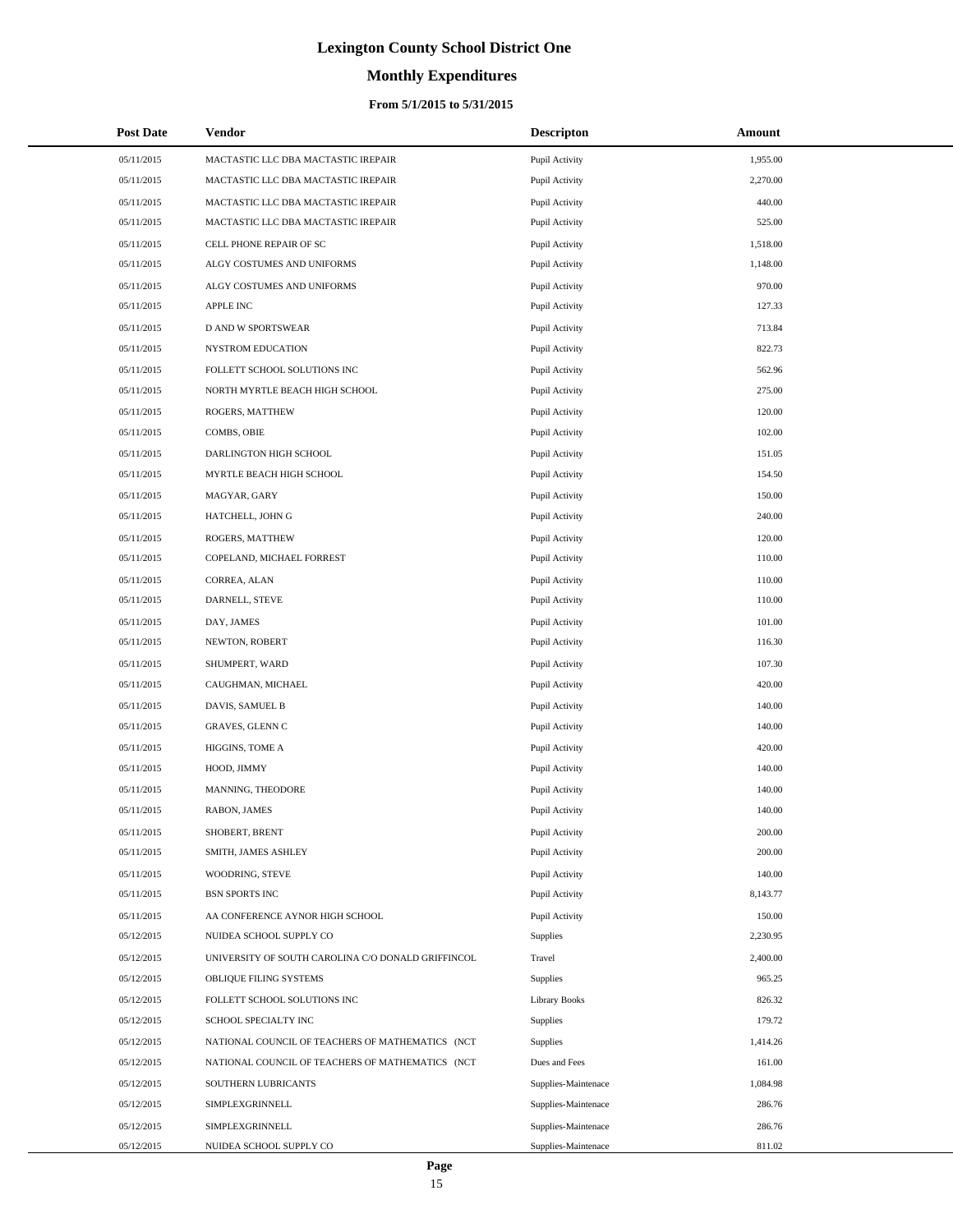# **Monthly Expenditures**

#### **From 5/1/2015 to 5/31/2015**

| <b>Post Date</b> | Vendor                                          | <b>Descripton</b>           | Amount    |
|------------------|-------------------------------------------------|-----------------------------|-----------|
| 05/12/2015       | SIMPLEXGRINNELL                                 | Supplies-Maintenace         | 286.76    |
| 05/12/2015       | SIMPLEXGRINNELL                                 | Supplies-Maintenace         | 286.76    |
| 05/12/2015       | SIMPLEXGRINNELL                                 | Supplies-Maintenace         | 286.76    |
| 05/12/2015       | DABKOWSKI, MEGHAN                               | Other Prof & Tech Service   | 180.00    |
| 05/12/2015       | HOOVER, RYAN D                                  | Other Prof & Tech Service   | 180.00    |
| 05/12/2015       | BLACK, CALEB JAMES                              | Other Prof & Tech Service   | 180.00    |
| 05/12/2015       | SMITH, BRIAN                                    | Other Prof & Tech Service   | 180.00    |
| 05/12/2015       | MEDLIN, MICHAEL LAWRENCE                        | Other Prof & Tech Service   | 180.00    |
| 05/12/2015       | POLLARD, DUSTIN A                               | Other Prof & Tech Service   | 180.00    |
| 05/12/2015       | FRONTLINE TECHNOLOGIES GROUP LLC                | Software Renewal/Agreemen   | 3,091.87  |
| 05/12/2015       | MOTOROLA SOLUTIONS                              | Supplies                    | 4,990.92  |
| 05/12/2015       | <b>APPLE INC</b>                                | <b>Technology Supplies</b>  | 239.00    |
| 05/12/2015       | COMMUNICATION MANAGEMENT INC                    | <b>Technology Supplies</b>  | 1,884.31  |
| 05/12/2015       | COMPUCOM SYSTEMS INC                            | <b>Technology Supplies</b>  | 1,494.08  |
| 05/12/2015       | CSC(COMMUNICATIONS SUPPLY CORP)                 | <b>Technology Supplies</b>  | 338.71    |
| 05/12/2015       | <b>CAMCOR</b>                                   | <b>Supplies</b>             | 1,381.57  |
| 05/12/2015       | COMMUNICATION MANAGEMENT INC                    | <b>Technology Supplies</b>  | 1,862.00  |
| 05/12/2015       | COMMUNICATION MANAGEMENT INC                    | <b>Technology Supplies</b>  | 14,908.66 |
| 05/12/2015       | FORMS AND SUPPLY INC (FSI)                      | Supplies                    | 3,049.50  |
| 05/12/2015       | SC DEPARTMENT OF REVENUE (SALES TAX RETURN)     | Sales Tax on Adult Meals    | 2,709.74  |
| 05/12/2015       | MACTASTIC LLC DBA MACTASTIC IREPAIR             | Pupil Activity              | 150.00    |
| 05/12/2015       | MACTASTIC LLC DBA MACTASTIC IREPAIR             | Pupil Activity              | 735.00    |
| 05/12/2015       | CELL PHONE REPAIR OF SC                         | Pupil Activity              | 1,479.00  |
| 05/12/2015       | MACTASTIC LLC DBA MACTASTIC IREPAIR             | Pupil Activity              | 720.00    |
| 05/12/2015       | MACTASTIC LLC DBA MACTASTIC IREPAIR             | Pupil Activity              | 3,155.40  |
| 05/12/2015       | SMARTPHONE MEDIC LLC                            | Pupil Activity              | 1,337.00  |
| 05/12/2015       | CELL PHONE REPAIR OF SC                         | Pupil Activity              | 4,903.00  |
| 05/12/2015       | SMARTPHONE MEDIC LLC                            | Pupil Activity              | 1,040.00  |
| 05/12/2015       | <b>APPLE INC</b>                                | Pupil Activity              | 1,817.93  |
| 05/12/2015       | PRESENTATION SYSTEMS SOUTH INC                  | Pupil Activity              | 172.10    |
| 05/12/2015       | SCHOOL SPECIALTY INC                            | Pupil Activity              | 105.93    |
| 05/12/2015       | DENEGRI, GIANNI                                 | Pupil Activity              | 4,000.00  |
| 05/12/2015       | BISHOP ENGLAND HIGH SCHOOL                      | Pupil Activity              | 195.00    |
| 05/12/2015       | <b>BSN SPORTS INC</b>                           | Pupil Activity              | 453.28    |
| 05/12/2015       | <b>BSN SPORTS INC</b>                           | Pupil Activity              | 362.51    |
| 05/13/2015       | <b>BAYARD PRESSE</b>                            | Supplies-Immersion          | 104.20    |
| 05/13/2015       | DIGITAL OFFICE SOLUTIONS INC                    | Supplies                    | 532.33    |
| 05/13/2015       | PURCHASED SERVICE                               | Travel                      | 125.21    |
| 05/13/2015       | GLASS MECHANIX SOLUTIONS INC                    | Supplies                    | 535.00    |
| 05/13/2015       | <b>ENTERPRISE RENTACAR</b>                      | <b>Pupil Transportation</b> | 1,370.47  |
| 05/13/2015       | MCGRAW HILL EDUCATION                           | Supplies                    | 175.86    |
| 05/13/2015       | PURCHASED SERVICE                               | Travel                      | 280.92    |
| 05/13/2015       | PURCHASED SERVICE                               | Travel                      | 127.50    |
| 05/13/2015       | SHOWCHOIR CAMPS OF AMERICA                      | Travel                      | 1,050.00  |
| 05/13/2015       | MUSICIAN SUPPLY                                 | Supplies                    | 254.56    |
| 05/13/2015       | <b>RAINBOW BOOK CO</b>                          | <b>Library Books</b>        | 1,986.27  |
| 05/13/2015       | UNIVERSITY OF SOUTH CAROLINA FINANCIAL SERVICES | Inst Prog Improvement       | 10,000.00 |
| 05/13/2015       | PURCHASED SERVICE                               | Travel                      | 185.58    |

 $\overline{a}$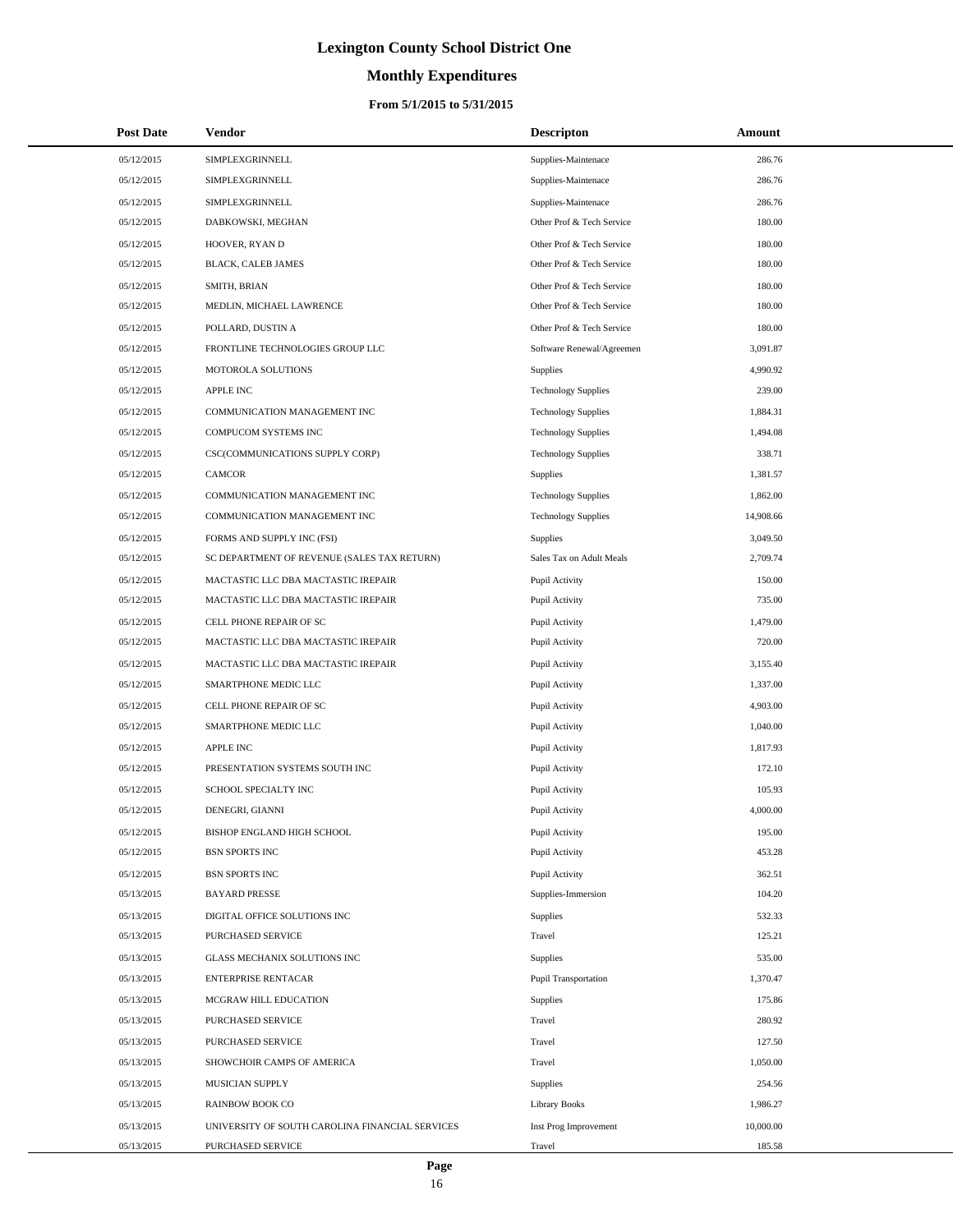# **Monthly Expenditures**

#### **From 5/1/2015 to 5/31/2015**

| <b>Post Date</b> | Vendor                                             | <b>Descripton</b>              | Amount    |  |
|------------------|----------------------------------------------------|--------------------------------|-----------|--|
| 05/13/2015       | PURCHASED SERVICE                                  | Other Prof & Tech Service      | 156.95    |  |
| 05/13/2015       | DAVIS FRAWLEY ANDERSON MCCAULEY AYER FISHER AND SM | <b>Legal Services</b>          | 150.50    |  |
| 05/13/2015       | A MOBILE STORAGE CO INC                            | Rentals                        | 929.30    |  |
| 05/13/2015       | FERGUSON ENTERPRISES INC FEI 27                    | Supplies-Maintenace            | 331.69    |  |
| 05/13/2015       | PRICES COUNTRY STORE                               | Supplies-Maintenace            | 281.66    |  |
| 05/13/2015       | SPICER ONCALL SERVICES                             | Repairs and Maintenance        | 646.05    |  |
| 05/13/2015       | PRICES COUNTRY STORE                               | Supplies-Maintenace            | 292.11    |  |
| 05/13/2015       | ADDY, MICHAEL W                                    | Repairs and Maintenance        | 2,400.00  |  |
| 05/13/2015       | PRICES COUNTRY STORE                               | Supplies-Maintenace            | 229.52    |  |
| 05/13/2015       | SIMPLEXGRINNELL                                    | Repairs and Maintenance        | 420.00    |  |
| 05/13/2015       | PRICES COUNTRY STORE                               | Supplies-Maintenace            | 114.76    |  |
| 05/13/2015       | PRICES COUNTRY STORE                               | Supplies-Maintenace            | 219.08    |  |
| 05/13/2015       | PRICES COUNTRY STORE                               | Supplies-Maintenace            | 187.79    |  |
| 05/13/2015       | SPICER ONCALL SERVICES                             | Repairs and Maintenance        | 498.20    |  |
| 05/13/2015       | SIMPLEXGRINNELL                                    | Repairs and Maintenance        | 2,760.00  |  |
| 05/13/2015       | PRICES COUNTRY STORE                               | Supplies-Maintenace            | 208.65    |  |
| 05/13/2015       | SMITH, SAMUEL STEWART                              | Other Prof & Tech Service      | 120.00    |  |
| 05/13/2015       | SMITH, BRIAN                                       | Other Prof & Tech Service      | 180.00    |  |
| 05/13/2015       | SMITH, SAMUEL STEWART                              | Other Prof & Tech Service      | 180.00    |  |
| 05/13/2015       | SMITH, THOMAS ALVIN                                | Other Prof & Tech Service      | 360.00    |  |
| 05/13/2015       | HAIGLER III, THOMAS I                              | Other Prof & Tech Service      | 180.00    |  |
| 05/13/2015       | HART, MICHAEL JOSEPH                               | Other Prof & Tech Service      | 180.00    |  |
| 05/13/2015       | PADULA, JOHN MATTHEW                               | Other Prof & Tech Service      | 180.00    |  |
| 05/13/2015       | <b>LENOVO US</b>                                   | <b>Technology Supplies</b>     | 609.90    |  |
| 05/13/2015       | <b>LAMINEX INC</b>                                 | <b>Technology Supplies</b>     | 577.28    |  |
| 05/13/2015       | SPIRIT COMMUNICATIONS                              | Communication                  | 2,621.63  |  |
| 05/13/2015       | DR LINDA KARGES-BONE                               | Inst Prog Improvement          | 3,000.00  |  |
| 05/13/2015       | SC DEPARTMENT OF EDUCATION OFFICE OF TRANSPORTATIO | <b>Pupil Transportation</b>    | 2,439.36  |  |
| 05/13/2015       | <b>NASCO</b>                                       | Supplies                       | $-15.35$  |  |
| 05/13/2015       | OWL BRAND DISCOVERY KITS                           | Supplies                       | 2,204.50  |  |
| 05/13/2015       | SC DEPARTMENT OF REVENUE (SALES TAX RETURN)        | Supplies                       | 153.62    |  |
| 05/13/2015       | <b>CONNECTIONS HOUSING</b>                         | Travel                         | 737.76    |  |
| 05/13/2015       | PURCHASED SERVICE                                  | Travel                         | 342.55    |  |
| 05/13/2015       | PURCHASED SERVICE                                  | Travel                         | 127.50    |  |
| 05/13/2015       | ALFRED WILLIAMS AND CO                             | Supplies                       | 4,070.28  |  |
| 05/13/2015       | RUFUS ORNDUFF REF INC                              | Repairs and Maintenance        | 410.41    |  |
| 05/13/2015       | RUFUS ORNDUFF REF INC                              | Repairs and Maintenance        | 171.88    |  |
| 05/13/2015       | HEWLETT PACKARD BUSINESS STORE                     | <b>Technology Supplies</b>     | 163.55    |  |
| 05/13/2015       | RUFUS ORNDUFF REF INC                              | Repairs and Maintenance        | 314.60    |  |
| 05/13/2015       | MACTASTIC LLC DBA MACTASTIC IREPAIR                | Pupil Activity                 | 5,250.50  |  |
| 05/13/2015       | MACTASTIC LLC DBA MACTASTIC IREPAIR                | Pupil Activity                 | 430.50    |  |
| 05/13/2015       | MACTASTIC LLC DBA MACTASTIC IREPAIR                | Pupil Activity                 | 14,209.50 |  |
| 05/13/2015       | MACTASTIC LLC DBA MACTASTIC IREPAIR                | Pupil Activity                 | 14,446.16 |  |
| 05/13/2015       | LORICK, STAN                                       | Pupil Activity                 | 190.00    |  |
| 05/13/2015       | DELL COMPUTERS                                     | Pupil Activity                 | 1,190.83  |  |
| 05/13/2015       | LEXINGTON TECHNOLOGY CENTER                        | Pupil Act-Fee/Collection Refnd | 175.00    |  |
| 05/13/2015       | SPECIALTIES AND ETC                                | Pupil Activity                 | 208.65    |  |
| 05/13/2015       | CAROLINA IDEAS                                     | Pupil Activity                 | 746.85    |  |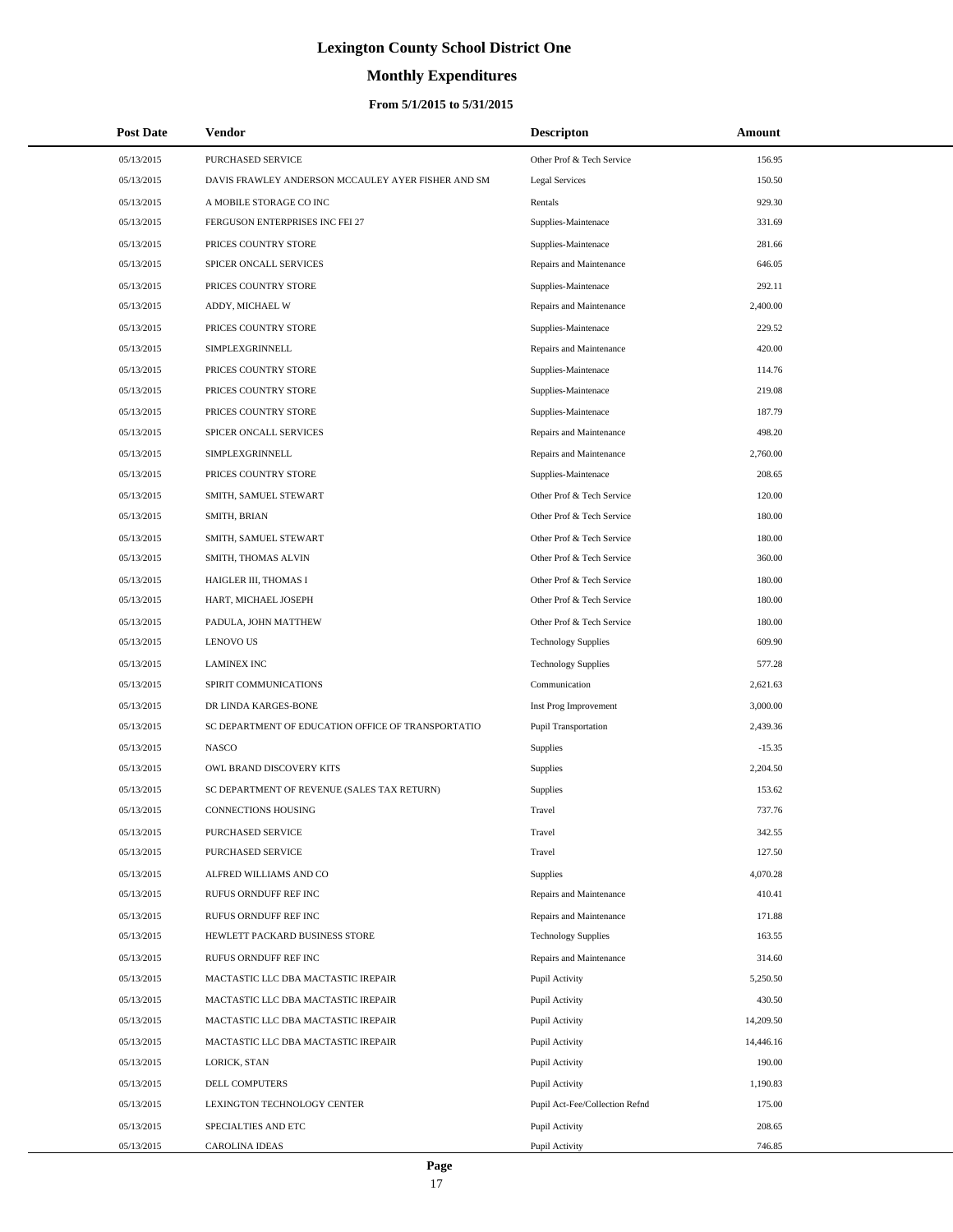# **Monthly Expenditures**

#### **From 5/1/2015 to 5/31/2015**

| <b>Post Date</b> | Vendor                                      | <b>Descripton</b>          | Amount    |
|------------------|---------------------------------------------|----------------------------|-----------|
| 05/13/2015       | PURCHASED SERVICE                           | Pupil Activity             | 196.00    |
| 05/13/2015       | SC ATHLETIC COACHES ASSOCIATION             | Pupil Activity             | 200.00    |
| 05/13/2015       | DUTCH FORK HIGH SCHOOL                      | Pupil Activity             | 174.00    |
| 05/13/2015       | FORT DORCHESTER HIGH SCHOOL                 | Pupil Activity             | 130.00    |
| 05/13/2015       | WEST FLORENCE HIGH SCHOOL                   | Pupil Activity             | 630.00    |
| 05/13/2015       | PRINTSOUTH PRINTING INC                     | Pupil Activity             | 155.15    |
| 05/13/2015       | <b>BSN SPORTS INC</b>                       | Pupil Activity             | 1,848.96  |
| 05/13/2015       | STRATFORD HIGH SCHOOL                       | Pupil Activity             | 420.00    |
| 05/13/2015       | SUMTER HIGH SCHOOL                          | Pupil Activity             | 350.00    |
| 05/13/2015       | HATCHELL, JOHN G                            | Pupil Activity             | 120.00    |
| 05/13/2015       | WEST FLORENCE HIGH SCHOOL                   | Pupil Activity             | 139.05    |
| 05/13/2015       | DAY, JAMES                                  | Pupil Activity             | 101.00    |
| 05/13/2015       | <b>CAROLINA FOREST</b>                      | Pupil Activity             | 620.70    |
| 05/13/2015       | JAMES ISLAND CHARTER HIGH SCHOOL            | Pupil Activity             | 842.10    |
| 05/13/2015       | WEST FLORENCE HIGH SCHOOL                   | Pupil Activity             | 328.05    |
| 05/13/2015       | KIWANIS INTERNATIONAL K00161 GREENVILLE     | Pupil Activity             | 200.00    |
| 05/13/2015       | SUMTER HIGH SCHOOL                          | Pupil Activity             | 150.00    |
| 05/13/2015       | THE GRAPHICS SOURCE LLC                     | Pupil Activity             | 401.25    |
| 05/13/2015       | SCACA (SC ATHLETIC COACHES ASSOC)           | Pupil Activity             | 200.00    |
| 05/13/2015       | PURCHASED SERVICE                           | Pupil Activity             | 201.74    |
| 05/13/2015       | <b>FLAGHOUSE</b>                            | Pupil Activity             | 446.25    |
| 05/13/2015       | MAYER JOHNSON LLC                           | <b>Technology Supplies</b> | 12,448.80 |
| 05/13/2015       | SC DEPARTMENT OF REVENUE (SALES TAX RETURN) | <b>Technology Supplies</b> | 871.42    |
| 05/13/2015       | <b>ICIVICSSOUTH LLC</b>                     | Other Prof & Tech Service  | 34,000.00 |
| 05/13/2015       | PURCHASED SERVICE                           | Travel                     | 157.55    |
| 05/14/2015       | PURCHASED SERVICE                           | Travel                     | 156.40    |
| 05/14/2015       | PURCHASED SERVICE                           | Travel                     | 512.13    |
| 05/14/2015       | <b>GLOBE MICROSYSTEMS INC</b>               | Software Renewal/Agreemen  | 3,745.00  |
| 05/14/2015       | <b>SCHOSA</b>                               | Pupil Transportation       | 630.00    |
| 05/14/2015       | PURCHASED SERVICE                           | Travel                     | 380.54    |
| 05/14/2015       | <b>PURCHASED SERVICE</b>                    | Travel                     | 308.00    |
| 05/14/2015       | <b>SC HOSA</b>                              | Travel                     | 180.00    |
| 05/14/2015       | PURCHASED SERVICE                           | Travel                     | 127.50    |
| 05/14/2015       | PURCHASED SERVICE                           | Travel                     | 134.09    |
| 05/14/2015       | PURCHASED SERVICE                           | Travel                     | 111.26    |
| 05/14/2015       | PURCHASED SERVICE                           | Travel                     | 160.14    |
| 05/14/2015       | PURCHASED SERVICE                           | Travel                     | 220.80    |
| 05/14/2015       | PURCHASED SERVICE                           | Travel                     | 193.53    |
| 05/14/2015       | PURCHASED SERVICE                           | Travel                     | 133.40    |
| 05/14/2015       | <b>PURCHASED SERVICE</b>                    | Travel                     | 180.30    |
| 05/14/2015       | SIMPLEXGRINNELL                             | Repairs and Maintenance    | 516.00    |
| 05/14/2015       | NUIDEA SCHOOL SUPPLY CO                     | Supplies-Maintenace        | 464.38    |
| 05/14/2015       | SIMPLEXGRINNELL                             | Repairs and Maintenance    | 216.05    |
| 05/14/2015       | PALMETTO PROPANE                            | Energy                     | 527.74    |
| 05/14/2015       | CLARK BERRY PHOTOGRAPHY                     | Other Objects              | 265.00    |
| 05/14/2015       | PURCHASED SERVICE                           | Travel                     | 103.50    |
| 05/14/2015       | SUNGARD PUBLIC SECTOR INC                   | Software Renewal/Agreemen  | 3,858.48  |
| 05/14/2015       | SUNGARD PUBLIC SECTOR INC                   | Other Prof & Tech Service  | 375.00    |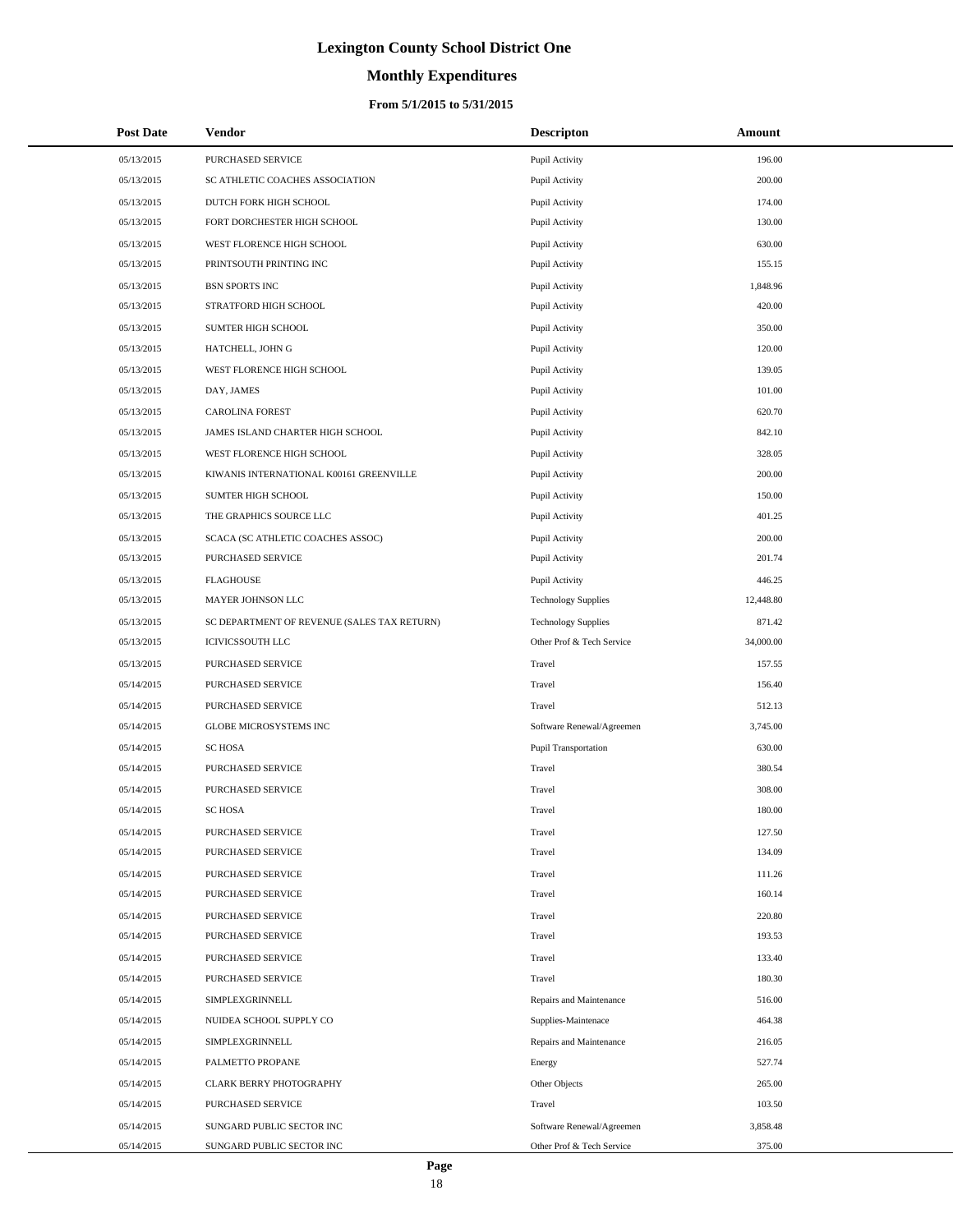# **Monthly Expenditures**

#### **From 5/1/2015 to 5/31/2015**

| <b>Post Date</b> | <b>Vendor</b>                    | <b>Descripton</b>           | Amount     |
|------------------|----------------------------------|-----------------------------|------------|
| 05/14/2015       | DIGITAL OFFICE SOLUTIONS INC     | Repairs and Maintenance     | 187.05     |
| 05/14/2015       | DIGITAL OFFICE SOLUTIONS INC     | Repairs and Maintenance     | 306.36     |
| 05/14/2015       | DIGITAL OFFICE SOLUTIONS INC     | Repairs and Maintenance     | 553.18     |
| 05/14/2015       | DIGITAL OFFICE SOLUTIONS INC     | Repairs and Maintenance     | 298.74     |
| 05/14/2015       | DIGITAL OFFICE SOLUTIONS INC     | Repairs and Maintenance     | 461.58     |
| 05/14/2015       | DIGITAL OFFICE SOLUTIONS INC     | Repairs and Maintenance     | 2,970.83   |
| 05/14/2015       | DIGITAL OFFICE SOLUTIONS INC     | Repairs and Maintenance     | 324.75     |
| 05/14/2015       | DIGITAL OFFICE SOLUTIONS INC     | Repairs and Maintenance     | 877.33     |
| 05/14/2015       | DIGITAL OFFICE SOLUTIONS INC     | Repairs and Maintenance     | 239.61     |
| 05/14/2015       | DIGITAL OFFICE SOLUTIONS INC     | Repairs and Maintenance     | 331.09     |
| 05/14/2015       | DIGITAL OFFICE SOLUTIONS INC     | Repairs and Maintenance     | 140.77     |
| 05/14/2015       | DIGITAL OFFICE SOLUTIONS INC     | Repairs and Maintenance     | 652.73     |
| 05/14/2015       | DIGITAL OFFICE SOLUTIONS INC     | Repairs and Maintenance     | 950.34     |
| 05/14/2015       | DIGITAL OFFICE SOLUTIONS INC     | Repairs and Maintenance     | 328.96     |
| 05/14/2015       | DIGITAL OFFICE SOLUTIONS INC     | Repairs and Maintenance     | 382.59     |
| 05/14/2015       | <b>APPLE INC</b>                 | <b>Technology Supplies</b>  | 15,410.14  |
| 05/14/2015       | PURCHASED SERVICE                | Travel                      | 326.03     |
| 05/14/2015       | PURCHASED SERVICE                | Travel                      | 232.01     |
| 05/14/2015       | APPLE INC                        | <b>Technology Supplies</b>  | 320.00     |
| 05/14/2015       | PURCHASED SERVICE                | Travel                      | 186.59     |
| 05/14/2015       | PURCHASED SERVICE                | Travel                      | 124.20     |
| 05/14/2015       | PURCHASED SERVICE                | Travel                      | 611.80     |
| 05/14/2015       | <b>SC HOSA</b>                   | <b>Pupil Transportation</b> | 1,080.00   |
| 05/14/2015       | AIRGAS USA LLC                   | Supplies                    | 316.12     |
| 05/14/2015       | PURCHASED SERVICE                | Travel                      | 211.03     |
| 05/14/2015       | PURCHASED SERVICE                | Travel                      | 155.02     |
| 05/14/2015       | SCHOOL SPECIALTY INC             | Supplies                    | 225.14     |
| 05/14/2015       | NUIDEA SCHOOL SUPPLY CO          | Supplies                    | 14,152.37  |
| 05/14/2015       | APPLE INC                        | <b>Technology Supplies</b>  | 213,572.00 |
| 05/14/2015       | EARTHGRAINS BAKING COMPANIES INC | <b>Bread</b>                | 122.50     |
| 05/14/2015       | BORDEN DAIRY CO OF SC LLC        | Milk                        | 303.42     |
| 05/14/2015       | <b>SENN BROTHERS INC</b>         | Produce                     | 592.10     |
| 05/14/2015       | BORDEN DAIRY CO OF SC LLC        | Milk                        | 503.68     |
| 05/14/2015       | <b>SENN BROTHERS INC</b>         | Produce                     | 724.59     |
| 05/14/2015       | EARTHGRAINS BAKING COMPANIES INC | <b>Bread</b>                | 110.00     |
| 05/14/2015       | BORDEN DAIRY CO OF SC LLC        | Milk                        | 238.63     |
| 05/14/2015       | SENN BROTHERS INC                | Produce                     | 449.27     |
| 05/14/2015       | BORDEN DAIRY CO OF SC LLC        | Milk                        | 554.28     |
| 05/14/2015       | SENN BROTHERS INC                | Produce                     | 559.27     |
| 05/14/2015       | BORDEN DAIRY CO OF SC LLC        | Milk                        | 397.17     |
| 05/14/2015       | SENN BROTHERS INC                | Produce                     | 540.02     |
| 05/14/2015       | EARTHGRAINS BAKING COMPANIES INC | <b>Bread</b>                | 107.25     |
| 05/14/2015       | BORDEN DAIRY CO OF SC LLC        | Milk                        | 945.00     |
| 05/14/2015       | SENN BROTHERS INC                | Produce                     | 1,034.30   |
| 05/14/2015       | SENN BROTHERS INC                | Produce                     | 263.34     |
| 05/14/2015       | BORDEN DAIRY CO OF SC LLC        | Milk                        | 125.26     |
| 05/14/2015       | SENN BROTHERS INC                | Produce                     | 806.36     |
| 05/14/2015       | EARTHGRAINS BAKING COMPANIES INC | <b>Bread</b>                | 103.75     |

 $\overline{a}$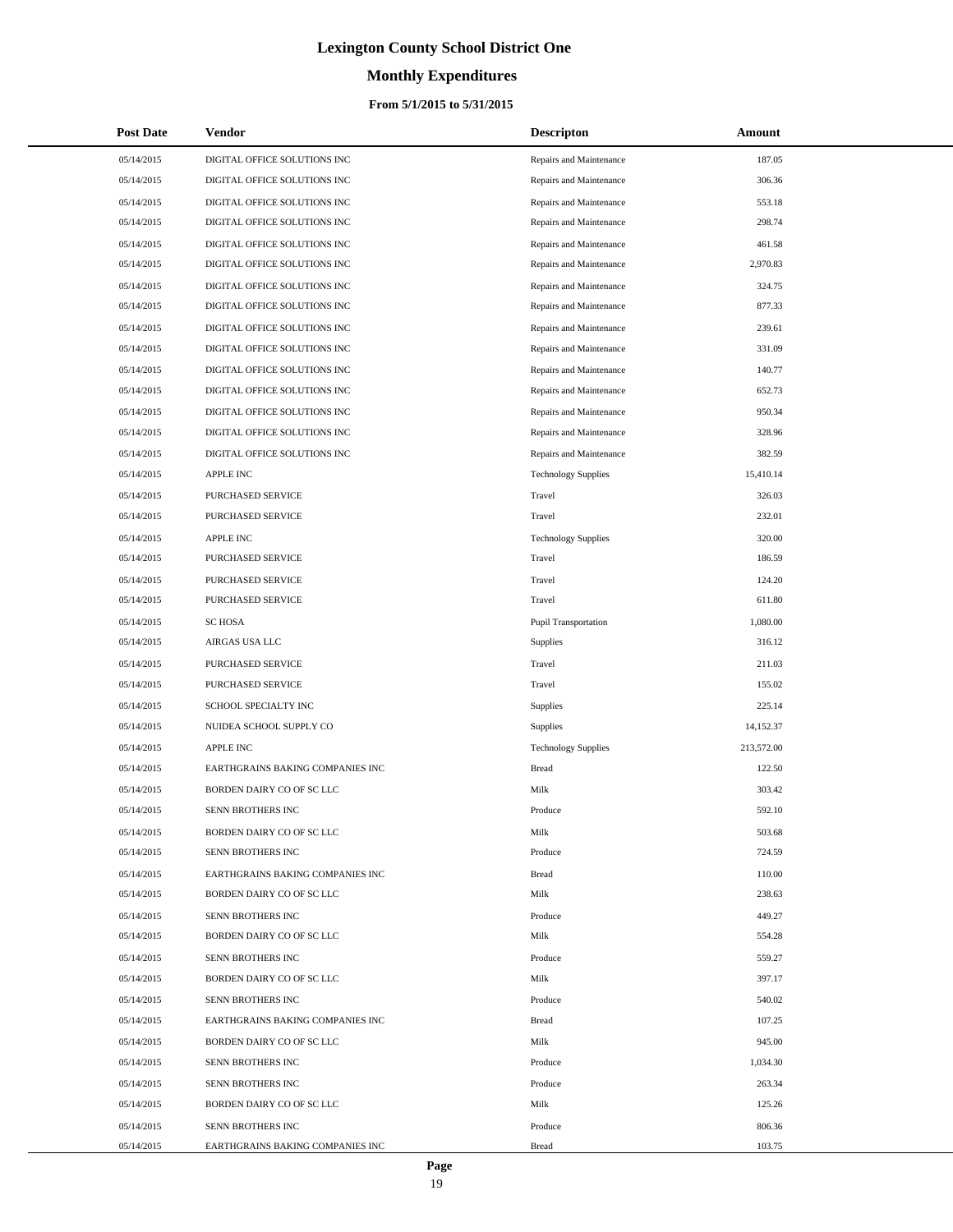# **Monthly Expenditures**

#### **From 5/1/2015 to 5/31/2015**

| <b>Post Date</b> | Vendor                           | <b>Descripton</b> | Amount |
|------------------|----------------------------------|-------------------|--------|
| 05/14/2015       | BORDEN DAIRY CO OF SC LLC        | Milk              | 633.88 |
| 05/14/2015       | SENN BROTHERS INC                | Produce           | 461.74 |
| 05/14/2015       | EARTHGRAINS BAKING COMPANIES INC | Bread             | 157.50 |
| 05/14/2015       | BORDEN DAIRY CO OF SC LLC        | Milk              | 740.90 |
| 05/14/2015       | SENN BROTHERS INC                | Produce           | 706.27 |
| 05/14/2015       | EARTHGRAINS BAKING COMPANIES INC | <b>Bread</b>      | 110.00 |
| 05/14/2015       | BORDEN DAIRY CO OF SC LLC        | Milk              | 510.20 |
| 05/14/2015       | SENN BROTHERS INC                | Produce           | 310.56 |
| 05/14/2015       | BORDEN DAIRY CO OF SC LLC        | Milk              | 638.27 |
| 05/14/2015       | SENN BROTHERS INC                | Produce           | 856.33 |
| 05/14/2015       | BORDEN DAIRY CO OF SC LLC        | Milk              | 376.97 |
| 05/14/2015       | SENN BROTHERS INC                | Produce           | 551.40 |
| 05/14/2015       | EARTHGRAINS BAKING COMPANIES INC | Bread             | 165.50 |
| 05/14/2015       | BORDEN DAIRY CO OF SC LLC        | Milk              | 553.87 |
| 05/14/2015       | SENN BROTHERS INC                | Produce           | 785.65 |
| 05/14/2015       | BORDEN DAIRY CO OF SC LLC        | Milk              | 400.07 |
| 05/14/2015       | SENN BROTHERS INC                | Produce           | 405.22 |
| 05/14/2015       | BORDEN DAIRY CO OF SC LLC        | Milk              | 104.21 |
| 05/14/2015       | SENN BROTHERS INC                | Produce           | 659.75 |
| 05/14/2015       | BORDEN DAIRY CO OF SC LLC        | Milk              | 370.39 |
| 05/14/2015       | SENN BROTHERS INC                | Produce           | 397.01 |
| 05/14/2015       | BORDEN DAIRY CO OF SC LLC        | Milk              | 216.29 |
| 05/14/2015       | SENN BROTHERS INC                | Produce           | 477.61 |
| 05/14/2015       | EARTHGRAINS BAKING COMPANIES INC | Bread             | 151.25 |
| 05/14/2015       | BORDEN DAIRY CO OF SC LLC        | Milk              | 991.05 |
| 05/14/2015       | SENN BROTHERS INC                | Produce           | 645.51 |
| 05/14/2015       | BORDEN DAIRY CO OF SC LLC        | Milk              | 114.77 |
| 05/14/2015       | SENN BROTHERS INC                | Produce           | 629.74 |
| 05/14/2015       | BORDEN DAIRY CO OF SC LLC        | Milk              | 505.66 |
| 05/14/2015       | SENN BROTHERS INC                | Produce           | 549.74 |
| 05/14/2015       | EARTHGRAINS BAKING COMPANIES INC | <b>Bread</b>      | 275.00 |
| 05/14/2015       | BORDEN DAIRY CO OF SC LLC        | Milk              | 300.09 |
| 05/14/2015       | SENN BROTHERS INC                | Produce           | 765.54 |
| 05/14/2015       | BORDEN DAIRY CO OF SC LLC        | Milk              | 564.13 |
| 05/14/2015       | SENN BROTHERS INC                | Produce           | 979.49 |
| 05/14/2015       | BORDEN DAIRY CO OF SC LLC        | Milk              | 799.36 |
| 05/14/2015       | SENN BROTHERS INC                | Produce           | 693.61 |
| 05/14/2015       | BORDEN DAIRY CO OF SC LLC        | Milk              | 392.47 |
| 05/14/2015       | SENN BROTHERS INC                | Produce           | 606.63 |
| 05/14/2015       | BORDEN DAIRY CO OF SC LLC        | Milk              | 423.31 |
| 05/14/2015       | SENN BROTHERS INC                | Produce           | 520.76 |
| 05/14/2015       | BORDEN DAIRY CO OF SC LLC        | Milk              | 670.36 |
| 05/14/2015       | SENN BROTHERS INC                | Produce           | 843.19 |
| 05/14/2015       | BORDEN DAIRY CO OF SC LLC        | Milk              | 240.32 |
| 05/14/2015       | SENN BROTHERS INC                | Produce           | 331.36 |
| 05/14/2015       | EARTHGRAINS BAKING COMPANIES INC | <b>Bread</b>      | 172.50 |
| 05/14/2015       | BORDEN DAIRY CO OF SC LLC        | Milk              | 628.10 |
| 05/14/2015       | SENN BROTHERS INC                | Produce           | 904.01 |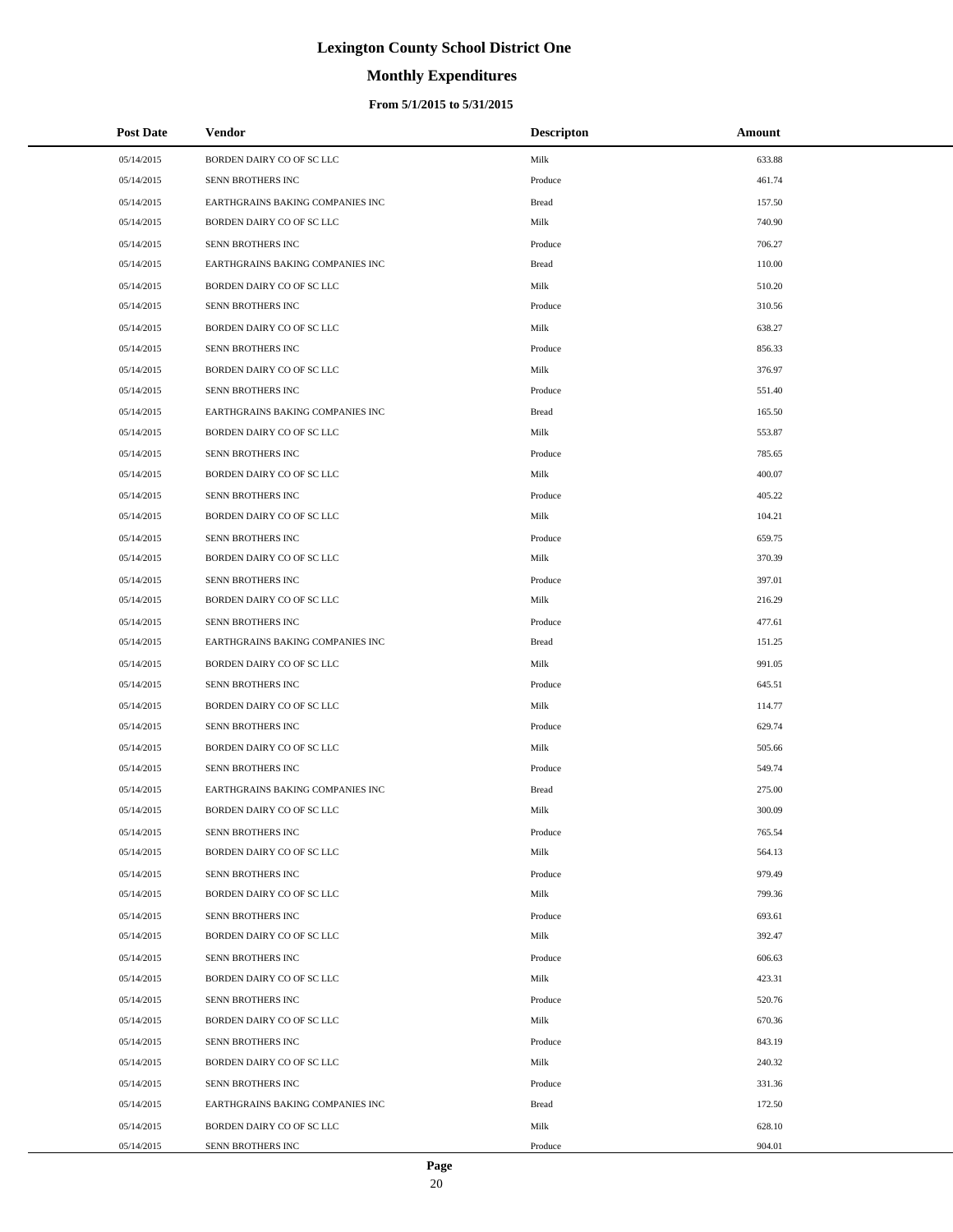# **Monthly Expenditures**

| <b>Post Date</b> | Vendor                              | <b>Descripton</b>         | Amount    |
|------------------|-------------------------------------|---------------------------|-----------|
| 05/14/2015       | BORDEN DAIRY CO OF SC LLC           | Milk                      | 359.30    |
| 05/14/2015       | SENN BROTHERS INC                   | Produce                   | 687.95    |
| 05/14/2015       | MACTASTIC LLC DBA MACTASTIC IREPAIR | Pupil Activity            | 1,632.00  |
| 05/14/2015       | PROVIDENCE HOSPITAL                 | Pupil Activity            | 210.00    |
| 05/14/2015       | HANAHAN HIGH SCHOOL                 | Pupil Activity            | 572.50    |
| 05/14/2015       | DARLINGTON HIGH SCHOOL              | Pupil Activity            | 149.05    |
| 05/14/2015       | SOCASTEE HIGH SCHOOL                | Pupil Activity            | 730.05    |
| 05/15/2015       | <b>BUSY BEE BUS TOURS</b>           | Pupil Transportation      | 1,200.00  |
| 05/15/2015       | WALKER HARDWARE LLC                 | Supplies                  | 125.46    |
| 05/15/2015       | PURCHASED SERVICE                   | Travel                    | 365.95    |
| 05/15/2015       | SIMPLEXGRINNELL                     | Repairs and Maintenance   | 875.00    |
| 05/15/2015       | OCCUPATIONAL HEALTH                 | Supplies                  | 972.00    |
| 05/15/2015       | PURCHASED SERVICE                   | Travel                    | 235.82    |
| 05/15/2015       | PURCHASED SERVICE                   | Travel                    | 191.30    |
| 05/15/2015       | SCE&G                               | <b>Public Utilities</b>   | 931.15    |
| 05/15/2015       | A MOBILE STORAGE CO INC             | Rentals                   | 979.81    |
| 05/15/2015       | PALMETTO PROPANE                    | Supplies-Maintenace       | 131.75    |
| 05/15/2015       | <b>TRAYCO INC</b>                   | Supplies-Maintenace       | 144.29    |
| 05/15/2015       | SCE&G                               | <b>Public Utilities</b>   | 10,250.40 |
| 05/15/2015       | WATTS AND ASSOCIATES ROOFING INC    | Repairs and Maintenance   | 515.00    |
| 05/15/2015       | SCE&G                               | <b>Public Utilities</b>   | 8,357.58  |
| 05/15/2015       | SCE&G                               | <b>Public Utilities</b>   | 20,512.51 |
| 05/15/2015       | DIGITAL OFFICE SOLUTIONS INC        | Repairs and Maintenance   | 769.79    |
| 05/15/2015       | SCE&G                               | <b>Public Utilities</b>   | 12,540.46 |
| 05/15/2015       | <b>TRAYCO INC</b>                   | Supplies-Maintenace       | $-66.23$  |
| 05/15/2015       | SCE&G                               | <b>Public Utilities</b>   | 8,056.95  |
| 05/15/2015       | SCE&G                               | <b>Public Utilities</b>   | 7,875.10  |
| 05/15/2015       | <b>TRAYCO INC</b>                   | Supplies-Maintenace       | 164.03    |
| 05/15/2015       | SCE&G                               | <b>Public Utilities</b>   | 38,081.73 |
| 05/15/2015       | OSWALD WHOLESALE LUMBER INC         | Supplies-Maintenace       | 1,910.71  |
| 05/15/2015       | SCE&G                               | <b>Public Utilities</b>   | 6,790.23  |
| 05/15/2015       | <b>SCE&amp;G</b>                    | <b>Public Utilities</b>   | 9,083.05  |
| 05/15/2015       | SCE&G                               | <b>Public Utilities</b>   | 12,103.32 |
| 05/15/2015       | SCE&G                               | <b>Public Utilities</b>   | 7,250.73  |
| 05/15/2015       | WATTS AND ASSOCIATES ROOFING INC    | Repairs and Maintenance   | 515.00    |
| 05/15/2015       | SCE&G                               | <b>Public Utilities</b>   | 2,478.44  |
| 05/15/2015       | SOUTHEASTERN PAPER                  | Supplies-Maintenace       | 214.00    |
| 05/15/2015       | SCE&G                               | <b>Public Utilities</b>   | 16,767.60 |
| 05/15/2015       | SCE&G                               | <b>Public Utilities</b>   | 10,196.96 |
| 05/15/2015       | SCE&G                               | <b>Public Utilities</b>   | 7,939.64  |
| 05/15/2015       | SCE&G                               | <b>Public Utilities</b>   | 10,729.58 |
| 05/15/2015       | SCE&G                               | <b>Public Utilities</b>   | 17,103.29 |
| 05/15/2015       | SCE&G                               | <b>Public Utilities</b>   | 54,279.21 |
| 05/15/2015       | SCE&G                               | <b>Public Utilities</b>   | 10,918.46 |
| 05/15/2015       | SCE&G                               | <b>Public Utilities</b>   | 171.39    |
| 05/15/2015       | DABKOWSKI, MEGHAN                   | Other Prof & Tech Service | 180.00    |
| 05/15/2015       | HOOVER, RYAN D                      | Other Prof & Tech Service | 180.00    |
| 05/15/2015       | SNUFFER, ROBERT                     | Other Prof & Tech Service | 120.00    |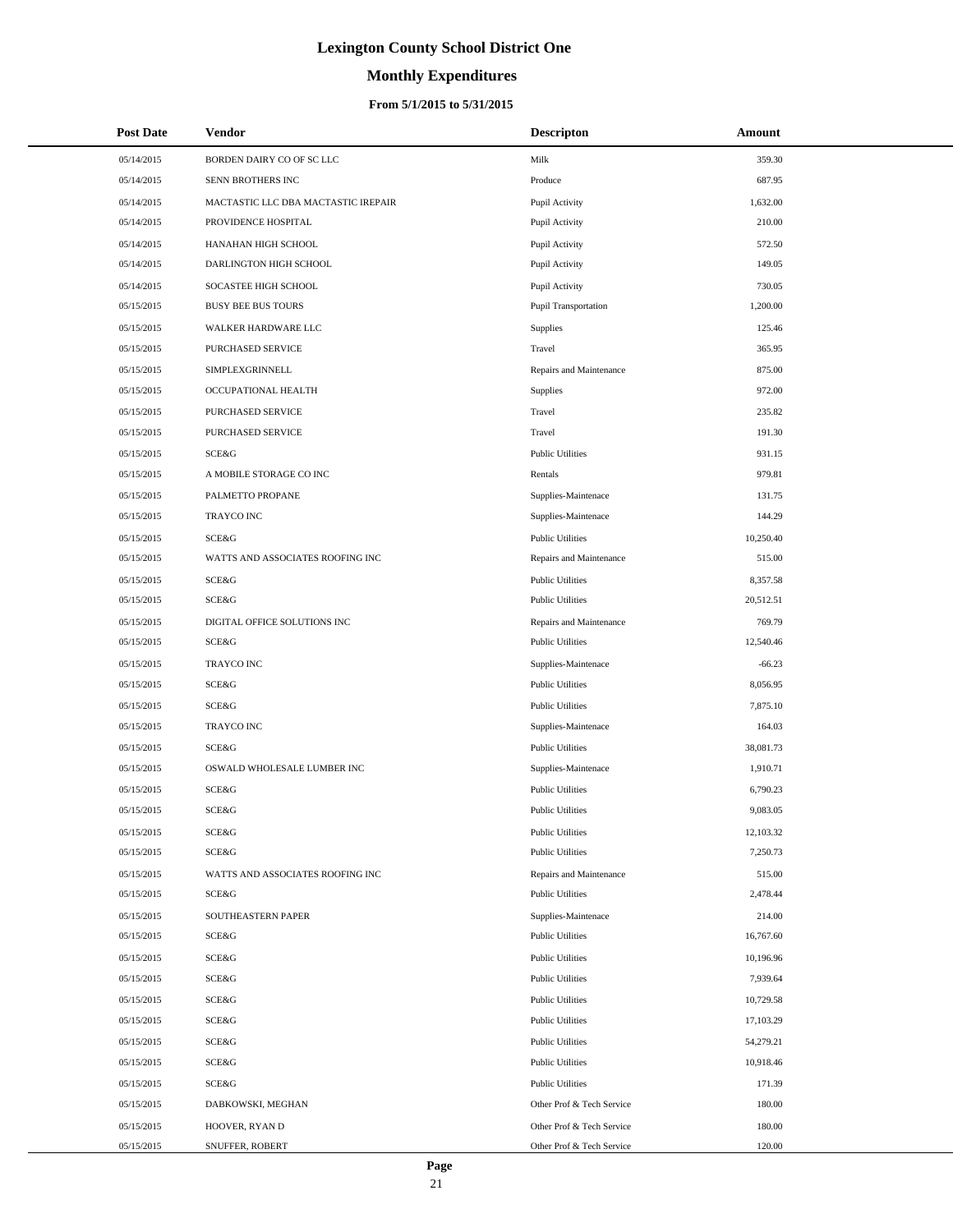# **Monthly Expenditures**

#### **From 5/1/2015 to 5/31/2015**

| <b>Post Date</b> | Vendor                                       | <b>Descripton</b>          | Amount    |
|------------------|----------------------------------------------|----------------------------|-----------|
| 05/15/2015       | BLACK, CALEB JAMES                           | Other Prof & Tech Service  | 180.00    |
| 05/15/2015       | PURCHASED SERVICE                            | Travel                     | 335.76    |
| 05/15/2015       | PURCHASED SERVICE                            | Travel                     | 165.00    |
| 05/15/2015       | PURCHASED SERVICE                            | Travel                     | 1,523.92  |
| 05/15/2015       | PURCHASED SERVICE                            | Travel                     | 222.82    |
| 05/15/2015       | PURCHASED SERVICE                            | Travel                     | 372.56    |
| 05/15/2015       | PURCHASED SERVICE                            | Travel                     | 365.95    |
| 05/15/2015       | PURCHASED SERVICE                            | Travel                     | 177.50    |
| 05/15/2015       | <b>LENOVO US</b>                             | Software Renewal/Agreemen  | 500.00    |
| 05/15/2015       | <b>INTERNETWORK ENGINEERING</b>              | <b>Technology Supplies</b> | 3,103.00  |
| 05/15/2015       | DIGITAL OFFICE SOLUTIONS INC                 | Repairs and Maintenance    | 622.59    |
| 05/15/2015       | DIGITAL OFFICE SOLUTIONS INC                 | Repairs and Maintenance    | 1,349.70  |
| 05/15/2015       | <b>LEARNING A-Z</b>                          | Software Renewal/Agreemen  | 1,070.37  |
| 05/15/2015       | <b>APPLIED VIDEO</b>                         | Supplies                   | 3,246.17  |
| 05/15/2015       | LAKESHORE LEARNING MATERIALS                 | Supplies                   | 2,163.11  |
| 05/15/2015       | TRIUNE MARKETING CO                          | Supplies                   | 2,378.08  |
| 05/15/2015       | PURCHASED SERVICE                            | Travel                     | 345.55    |
| 05/15/2015       | PURCHASED SERVICE                            | Travel                     | 196.00    |
| 05/15/2015       | PURCHASED SERVICE                            | Travel                     | 196.00    |
| 05/15/2015       | PURCHASED SERVICE                            | Travel                     | 196.00    |
| 05/15/2015       | PURCHASED SERVICE                            | Travel                     | 417.02    |
| 05/15/2015       | LAKESHORE LEARNING MATERIALS                 | Supplies                   | 434.58    |
| 05/15/2015       | PURCHASED SERVICE                            | Travel                     | 127.50    |
| 05/15/2015       | COMMUNICATION MANAGEMENT INC                 | <b>Technology Supplies</b> | 13,034.00 |
| 05/15/2015       | DIGITAL OFFICE SOLUTIONS INC                 | Pupil Activity             | 115.90    |
| 05/15/2015       | <b>BSN SPORTS INC</b>                        | Pupil Activity             | 2,611.84  |
| 05/15/2015       | PURCHASED SERVICE                            | Pupil Activity             | 128.98    |
| 05/15/2015       | <b>TAND T SPORTS</b>                         | Pupil Activity             | 1,046.07  |
| 05/15/2015       | PURCHASED SERVICE                            | Pupil Activity             | 439.78    |
| 05/15/2015       | <b>ULINE</b>                                 | Supplies                   | 509.89    |
| 05/15/2015       | PURCHASED SERVICE                            | Travel                     | 195.21    |
| 05/15/2015       | <b>PURCHASED SERVICE</b>                     | Travel                     | 153.52    |
| 05/15/2015       | PURCHASED SERVICE                            | Travel                     | 194.64    |
| 05/15/2015       | PURCHASED SERVICE                            | Travel                     | 172.25    |
| 05/15/2015       | PURCHASED SERVICE                            | Travel                     | 212.10    |
| 05/15/2015       | PURCHASED SERVICE                            | Travel                     | 188.09    |
| 05/18/2015       | CDWG ACCT 305089                             | <b>Technology Supplies</b> | 114.02    |
| 05/18/2015       | <b>LRADAC</b>                                | Other Prof & Tech Service  | 2,947.28  |
| 05/18/2015       | FOLLETT SCHOOL SOLUTIONS INC                 | Library Books              | 2,975.86  |
| 05/18/2015       | HEWLETT PACKARD BUSINESS STORE               | <b>Technology Supplies</b> | 197.42    |
| 05/18/2015       | FLORIDA LEAGUE OF IB SCHOOLS (FLIBS)         | Inst Prog Improve - SOF    | 2,670.00  |
| 05/18/2015       | SC SCHOOL BOARDS ASSOCIATION INSURANCE TRUST | Insurance and Judgments    | 625.00    |
| 05/18/2015       | STERICYCLE INC                               | Repairs and Maintenance    | 762.84    |
| 05/18/2015       | CHARRON SPORTS SERVICES INC                  | Repairs and Maintenance    | 1,260.00  |
| 05/18/2015       | CHARRON SPORTS SERVICES INC                  | Repairs and Maintenance    | 950.00    |
| 05/18/2015       | FERGUSON ENTERPRISES INC FEI 27              | Supplies-Maintenace        | 508.20    |
| 05/18/2015       | CHARRON SPORTS SERVICES INC                  | Repairs and Maintenance    | 630.00    |
| 05/18/2015       | COOK & BOARDMAN LLC                          | Supplies-Maintenace        | 457.21    |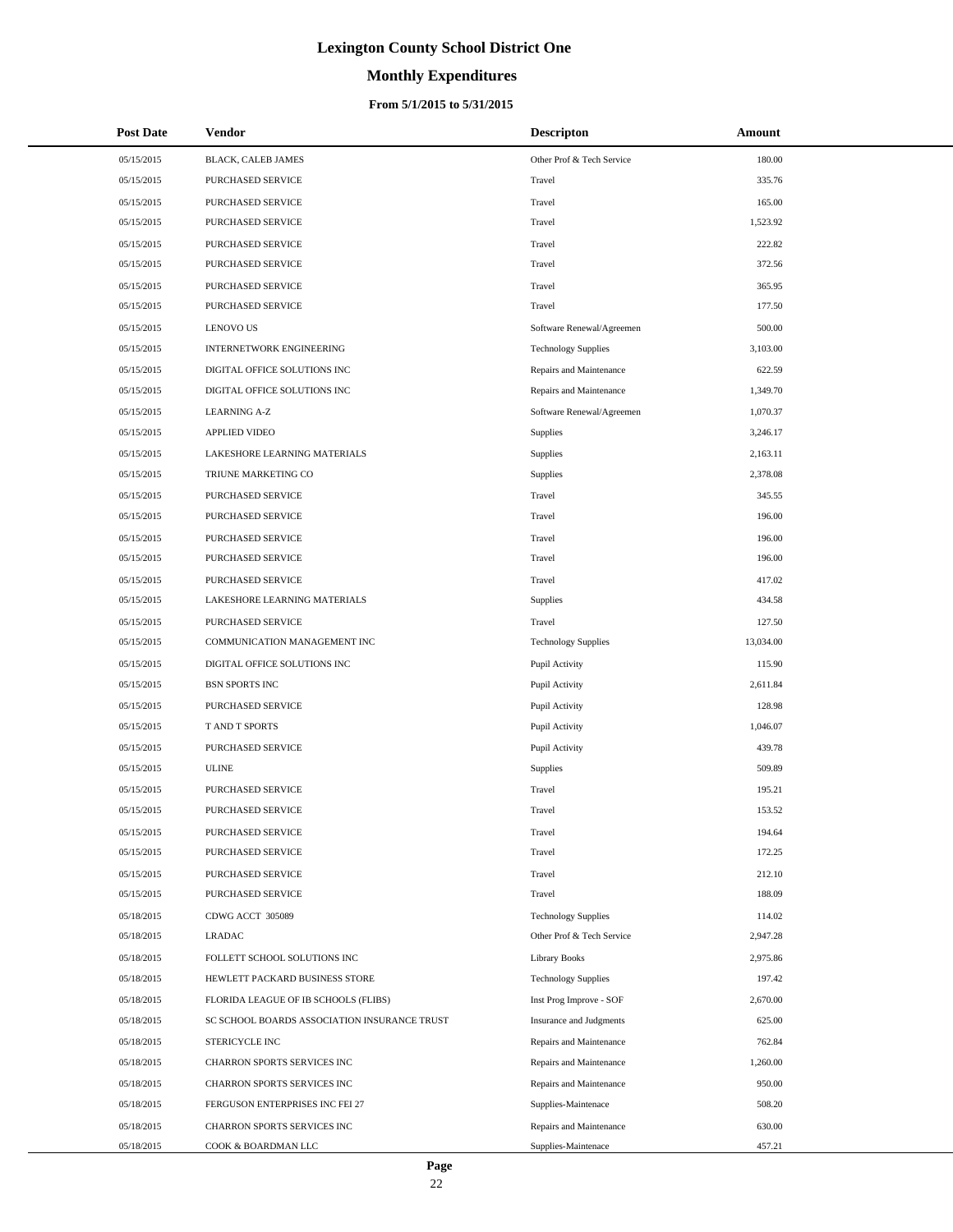# **Monthly Expenditures**

#### **From 5/1/2015 to 5/31/2015**

| <b>Post Date</b> | <b>Vendor</b>                                   | <b>Descripton</b>          | Amount    |
|------------------|-------------------------------------------------|----------------------------|-----------|
| 05/18/2015       | FERGUSON ENTERPRISES INC FEI 27                 | Supplies-Maintenace        | 314.53    |
| 05/18/2015       | HD SUPPLY POWER SOLUTIONS LTD                   | Supplies-Maintenace        | 333.84    |
| 05/18/2015       | CHARRON SPORTS SERVICES INC                     | Repairs and Maintenance    | 630.00    |
| 05/18/2015       | COOK & BOARDMAN LLC                             | Supplies-Maintenace        | 1,834.21  |
| 05/18/2015       | CHARRON SPORTS SERVICES INC                     | Repairs and Maintenance    | 1,267.00  |
| 05/18/2015       | CHARRON SPORTS SERVICES INC                     | Repairs and Maintenance    | 950.00    |
| 05/18/2015       | FERGUSON ENTERPRISES INC FEI 27                 | Supplies-Maintenace        | 314.53    |
| 05/18/2015       | CHARRON SPORTS SERVICES INC                     | Repairs and Maintenance    | 630.00    |
| 05/18/2015       | CHARRON SPORTS SERVICES INC                     | Repairs and Maintenance    | 630.00    |
| 05/18/2015       | CHARRON SPORTS SERVICES INC                     | Repairs and Maintenance    | 630.00    |
| 05/18/2015       | CHARRON SPORTS SERVICES INC                     | Repairs and Maintenance    | 630.00    |
| 05/18/2015       | HD SUPPLY POWER SOLUTIONS LTD                   | Supplies-Maintenace        | 333.84    |
| 05/18/2015       | CHARRON SPORTS SERVICES INC                     | Repairs and Maintenance    | 400.00    |
| 05/18/2015       | CHARRON SPORTS SERVICES INC                     | Repairs and Maintenance    | 840.00    |
| 05/18/2015       | HD SUPPLY POWER SOLUTIONS LTD                   | Supplies-Maintenace        | 1,943.12  |
| 05/18/2015       | HALLMAN, JACOB                                  | Other Prof & Tech Service  | 180.00    |
| 05/18/2015       | TOWN OF LEXINGTON                               | Other Prof & Tech Service  | 8,822.04  |
| 05/18/2015       | TOWN OF LEXINGTON                               | Other Prof & Tech Service  | 8,866.28  |
| 05/18/2015       | WILFONG, MICHAEL BRIAN                          | Other Prof & Tech Service  | 120.00    |
| 05/18/2015       | HALLMAN, JACOB                                  | Other Prof & Tech Service  | 180.00    |
| 05/18/2015       | CARR, GREGORY                                   | Other Prof & Tech Service  | 360.00    |
| 05/18/2015       | ZYLSTRA, SCOTT LEWIS                            | Other Prof & Tech Service  | 180.00    |
| 05/18/2015       | MEDLOCK, RYAN CALL                              | Other Prof & Tech Service  | 180.00    |
| 05/18/2015       | SMITH, THOMAS ALVIN                             | Other Prof & Tech Service  | 180.00    |
| 05/18/2015       | POSTMASTER 010 (BULK MAIL)                      | Dues and Fees              | 220.00    |
| 05/18/2015       | FRANKLIN COVEY CO (EDUCATION DIV)               | Software Renewal/Agreemen  | 300.99    |
| 05/18/2015       | WASHINGTON RADIO REPORTS INC                    | Software Renewal/Agreemen  | 330.00    |
| 05/18/2015       | CSC(COMMUNICATIONS SUPPLY CORP)                 | <b>Technology Supplies</b> | 125.78    |
| 05/18/2015       | IBM NATIONAL PARTS CENTER                       | <b>Technology Supplies</b> | 111.82    |
| 05/18/2015       | DIGITAL OFFICE SOLUTIONS INC                    | Repairs and Maintenance    | 298.73    |
| 05/18/2015       | TRITEK FIRE AND SECURITY LLC                    | Repairs and Maintenance    | 1,159.85  |
| 05/18/2015       | <b>APPLE INC</b>                                | Supplies                   | 569.24    |
| 05/18/2015       | SCHOOL SPECIALTY INC                            | Supplies                   | 987.88    |
| 05/18/2015       | FORMS AND SUPPLY INC (FSI)                      | <b>Supplies</b>            | 332.77    |
| 05/18/2015       | SC DEPARTMENT OF REVENUE (SALES TAX RETURN)     | Inst Prog Improvement      | 140.00    |
| 05/18/2015       | THE NATIONAL PAIDEIA CENTER                     | Inst Prog Improvement      | 2,000.00  |
| 05/18/2015       | <b>NCS PEARSON</b>                              | Supplies                   | 2,687.39  |
| 05/18/2015       | CAROLINA BIOLOGICAL SUPPLY CO                   | Supplies                   | 290.65    |
| 05/18/2015       | CAROLINA BIOLOGICAL SUPPLY CO                   | <b>Supplies</b>            | 460.10    |
| 05/18/2015       | DELTA EDUCATION                                 | Supplies                   | 27,391.96 |
| 05/18/2015       | <b>BANK AND BUSINESS SYSTEMS</b>                | <b>Technology Supplies</b> | 13,012.42 |
| 05/18/2015       | UNIFIED AV SYSTEMS INC DBA MULTI MEDIA SERVICES | <b>Technology Supplies</b> | 5,008.39  |
| 05/18/2015       | <b>US FOODS</b>                                 | <b>Supplies</b>            | 514.70    |
| 05/18/2015       | <b>US FOODS</b>                                 | Food                       | 6,567.95  |
| 05/18/2015       | CASH                                            | Other Objects              | 4,800.00  |
| 05/18/2015       | <b>US FOODS</b>                                 | <b>Supplies</b>            | 477.39    |
| 05/18/2015       | <b>US FOODS</b>                                 | Food                       | 1,804.99  |
| 05/18/2015       | <b>US FOODS</b>                                 | <b>Supplies</b>            | 334.45    |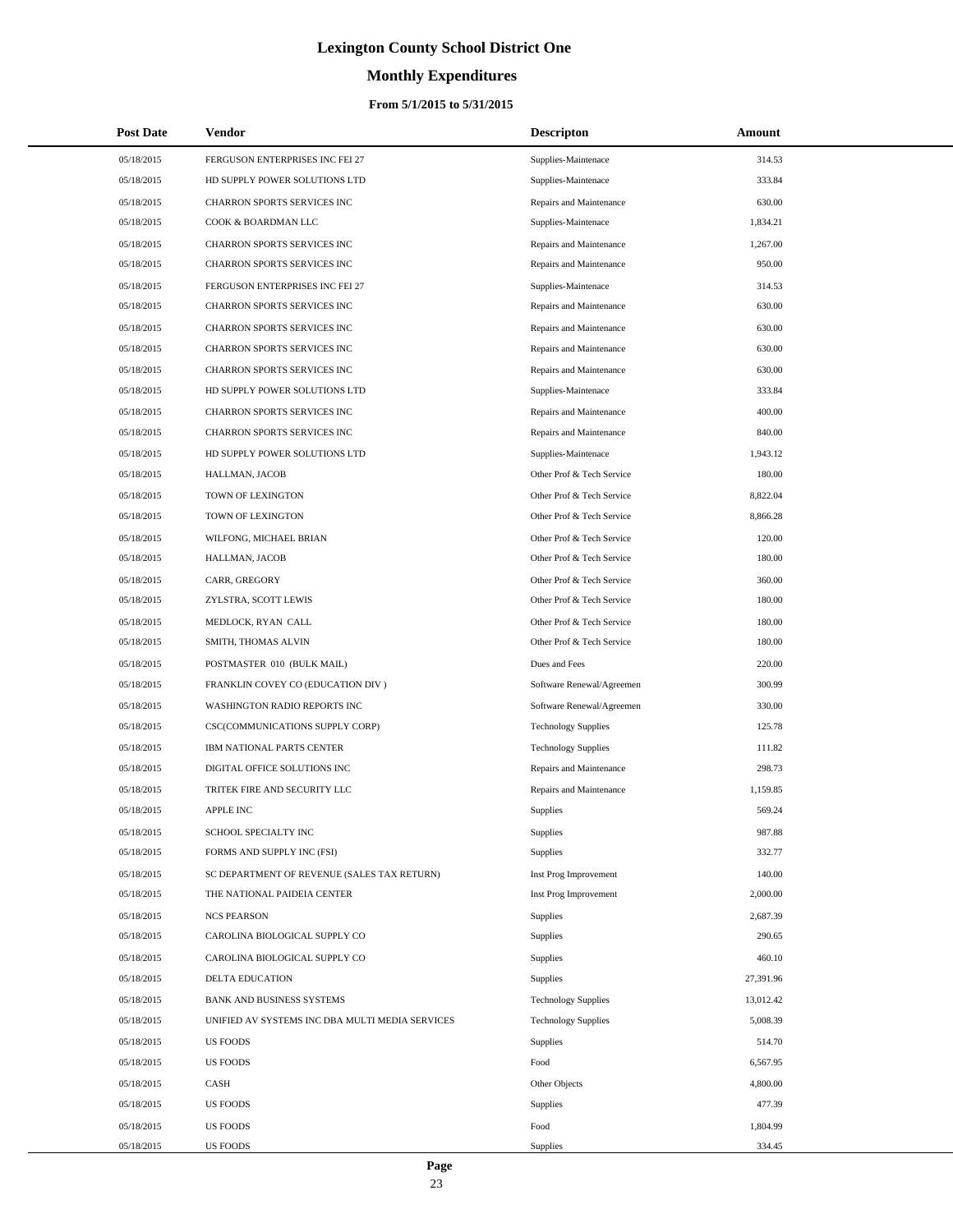# **Monthly Expenditures**

#### **From 5/1/2015 to 5/31/2015**

| <b>Post Date</b> | <b>Vendor</b>      | <b>Descripton</b>             | Amount   |
|------------------|--------------------|-------------------------------|----------|
| 05/18/2015       | <b>US FOODS</b>    | Food                          | 1,348.08 |
| 05/18/2015       | CASH               | Other Objects                 | 1,600.00 |
| 05/18/2015       | <b>US FOODS</b>    | Supplies                      | 197.87   |
| 05/18/2015       | <b>US FOODS</b>    | Food                          | 555.00   |
| 05/18/2015       | <b>US FOODS</b>    | Supplies                      | 217.00   |
| 05/18/2015       | <b>US FOODS</b>    | Food                          | 2,811.33 |
| 05/18/2015       | CASH               | Other Objects                 | 600.00   |
| 05/18/2015       | <b>US FOODS</b>    | Supplies                      | 359.19   |
| 05/18/2015       | <b>US FOODS</b>    | Food                          | 3,506.44 |
| 05/18/2015       | <b>US FOODS</b>    | Food                          | 815.67   |
| 05/18/2015       | <b>US FOODS</b>    | Supplies                      | 310.23   |
| 05/18/2015       | <b>US FOODS</b>    | Food                          | 2,122.43 |
| 05/18/2015       | <b>US FOODS</b>    | Supplies                      | 562.51   |
| 05/18/2015       | <b>US FOODS</b>    | Food                          | 2,190.83 |
| 05/18/2015       | <b>US FOODS</b>    | Supplies                      | 771.27   |
| 05/18/2015       | <b>US FOODS</b>    | Food                          | 2,672.85 |
| 05/18/2015       | <b>US FOODS</b>    | Supplies                      | 489.93   |
| 05/18/2015       | <b>US FOODS</b>    | Food                          | 1,661.43 |
| 05/18/2015       | <b>US FOODS</b>    | Supplies                      | 544.92   |
| 05/18/2015       | <b>US FOODS</b>    | Food                          | 2,435.91 |
| 05/18/2015       | <b>US FOODS</b>    | Supplies                      | 218.92   |
| 05/18/2015       | <b>US FOODS</b>    | Food                          | 2,848.03 |
| 05/18/2015       | <b>US FOODS</b>    | Supplies                      | 633.56   |
| 05/18/2015       | <b>US FOODS</b>    | Food                          | 6,464.13 |
| 05/18/2015       | CASH               | Other Objects                 | 1,800.00 |
| 05/18/2015       | <b>US FOODS</b>    | Supplies                      | 170.02   |
| 05/18/2015       | <b>US FOODS</b>    | Food                          | 887.56   |
| 05/18/2015       | <b>US FOODS</b>    | Supplies                      | 476.72   |
| 05/18/2015       | <b>US FOODS</b>    | Food                          | 3,045.90 |
| 05/18/2015       | <b>US FOODS</b>    | Supplies                      | 171.27   |
| 05/18/2015       | <b>US FOODS</b>    | Food                          | 2,785.18 |
| 05/18/2015       | <b>US FOODS</b>    | Supplies                      | 258.42   |
| 05/18/2015       | <b>US FOODS</b>    | Food                          | 765.80   |
| 05/18/2015       | <b>US FOODS</b>    | Supplies                      | 471.99   |
| 05/18/2015       | <b>US FOODS</b>    | Food                          | 2,160.67 |
| 05/18/2015       | <b>US FOODS</b>    | Supplies                      | 482.00   |
| 05/18/2015       | <b>US FOODS</b>    | Food                          | 3,885.28 |
| 05/18/2015       | <b>US FOODS</b>    | Supplies                      | 308.12   |
| 05/18/2015       | <b>US FOODS</b>    | Food                          | 945.37   |
| 05/18/2015       | <b>US FOODS</b>    | Supplies                      | 636.45   |
| 05/18/2015       | <b>US FOODS</b>    | Food                          | 3,582.56 |
| 05/18/2015       | <b>US FOODS</b>    | Supplies                      | 191.93   |
| 05/18/2015       | <b>US FOODS</b>    | Food                          | 2,029.72 |
| 05/18/2015       | <b>US FOODS</b>    | Commodity Distribution Charge | $-2.12$  |
| 05/18/2015       | <b>US FOODS</b>    | Supplies                      | 395.71   |
| 05/18/2015       | <b>US FOODS</b>    | Food                          | 2,591.56 |
| 05/18/2015       | <b>US FOODS</b>    | Supplies                      | 417.42   |
| 05/18/2015       | HERSHEYS ICE CREAM | Food                          | 360.00   |

 $\overline{a}$  $\overline{\phantom{0}}$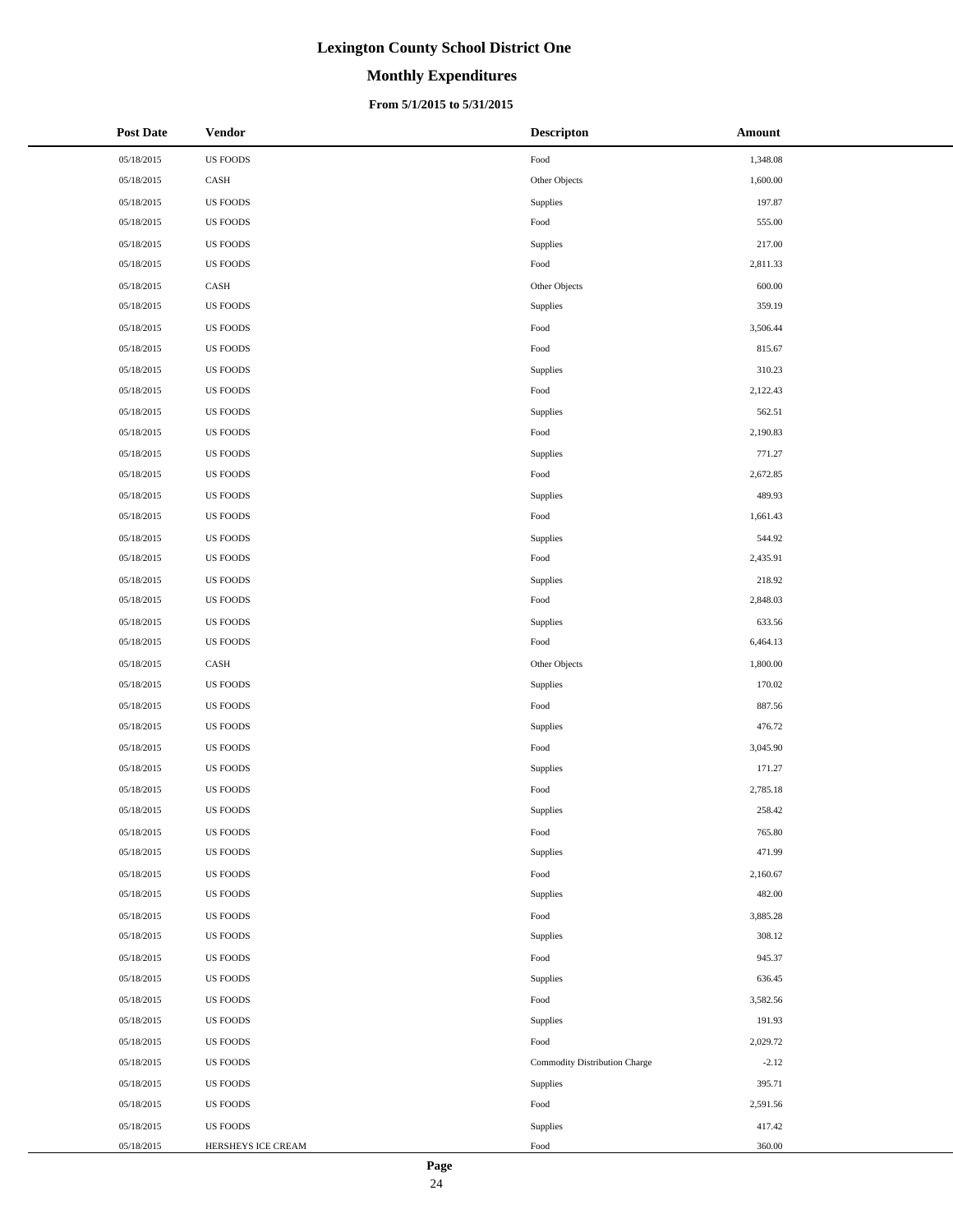# **Monthly Expenditures**

#### **From 5/1/2015 to 5/31/2015**

| <b>Post Date</b> | Vendor                                            | <b>Descripton</b>           | Amount   |
|------------------|---------------------------------------------------|-----------------------------|----------|
| 05/18/2015       | <b>US FOODS</b>                                   | Food                        | 1,205.93 |
| 05/18/2015       | <b>US FOODS</b>                                   | Supplies                    | 117.31   |
| 05/18/2015       | <b>US FOODS</b>                                   | Food                        | 1,139.56 |
| 05/18/2015       | <b>US FOODS</b>                                   | Supplies                    | 606.67   |
| 05/18/2015       | <b>US FOODS</b>                                   | Food                        | 2,221.86 |
| 05/18/2015       | <b>US FOODS</b>                                   | Supplies                    | 439.68   |
| 05/18/2015       | <b>US FOODS</b>                                   | Food                        | 4,006.44 |
| 05/18/2015       | <b>US FOODS</b>                                   | Supplies                    | 256.98   |
| 05/18/2015       | HERSHEYS ICE CREAM                                | Food                        | 723.12   |
| 05/18/2015       | <b>US FOODS</b>                                   | Food                        | 6,652.49 |
| 05/18/2015       | CASH                                              | Other Objects               | 5,000.00 |
| 05/18/2015       | <b>US FOODS</b>                                   | Supplies                    | 260.00   |
| 05/18/2015       | <b>US FOODS</b>                                   | Food                        | 911.18   |
| 05/18/2015       | CELL PHONE REPAIR OF SC                           | Pupil Activity              | 316.00   |
| 05/18/2015       | CELL PHONE REPAIR OF SC                           | Pupil Activity              | 237.00   |
| 05/18/2015       | MACTASTIC LLC DBA MACTASTIC IREPAIR               | Pupil Activity              | 1,111.50 |
| 05/18/2015       | CELL PHONE REPAIR OF SC                           | Pupil Activity              | 530.00   |
| 05/18/2015       | CELL PHONE REPAIR OF SC                           | Pupil Activity              | 474.00   |
| 05/18/2015       | CELL PHONE REPAIR OF SC                           | Pupil Activity              | 678.00   |
| 05/18/2015       | MACTASTIC LLC DBA MACTASTIC IREPAIR               | Pupil Activity              | 2,549.50 |
| 05/18/2015       | CELL PHONE REPAIR OF SC                           | Pupil Activity              | 316.00   |
| 05/18/2015       | CELL PHONE REPAIR OF SC                           | Pupil Activity              | 395.00   |
| 05/18/2015       | CELL PHONE REPAIR OF SC                           | Pupil Activity              | 158.00   |
| 05/18/2015       | DELL COMPUTERS                                    | Pupil Activity              | 117.69   |
| 05/18/2015       | CONCEPT UNLIMITED INC                             | Pupil Activity              | 111.19   |
| 05/18/2015       | SCHOOL SPECIALTY INC                              | Pupil Activity              | 120.74   |
| 05/18/2015       | FORMS AND SUPPLY INC (FSI)                        | Pupil Activity              | 1,428.45 |
| 05/18/2015       | <b>BSN SPORTS INC</b>                             | Pupil Activity              | 693.36   |
| 05/18/2015       | SENN BROTHERS INC                                 | Pupil Activity              | 4,246.75 |
| 05/19/2015       | PRESENTATION SYSTEMS SOUTH INC                    | Supplies                    | 3,743.67 |
| 05/19/2015       | SCHOOL SPECIALTY INC                              | Supplies                    | 113.51   |
| 05/19/2015       | FORMS AND SUPPLY INC (FSI)                        | Supplies-Immersion          | 243.43   |
| 05/19/2015       | <b>BLACK SHEEP PROMOTIONS</b>                     | Supplies                    | 1,489.77 |
| 05/19/2015       | FORMS AND SUPPLY INC (FSI)                        | Supplies                    | 2,142.68 |
| 05/19/2015       | ANAHEIM MARRIOT HOTEL                             | <b>Pupil Transportation</b> | 3,153.60 |
| 05/19/2015       | ANAHEIM MARRIOT HOTEL                             | Travel                      | 1,051.20 |
| 05/19/2015       | TECHSMITH CORPORATION                             | <b>Technology Supplies</b>  | 329.00   |
| 05/19/2015       | <b>PURCHASE POWER</b>                             | <b>Supplies</b>             | 500.00   |
| 05/19/2015       | UNIFIED AV SYSTEMS INC DBA MULTI MEDIA SERVICES   | <b>Technology Supplies</b>  | 1,380.30 |
| 05/19/2015       | FOLLETT SCHOOL SOLUTIONS INC                      | Library Books               | 398.40   |
| 05/19/2015       | <b>CONVERSE COLLEGE</b>                           | Inst Prog Improvement       | 2,500.00 |
| 05/19/2015       | SMITH AND JONES JANITORIAL SUPPLIES AND EQUIP INC | Supplies-Maintenace         | 2,308.24 |
| 05/19/2015       | GATEWAY SUPPLY CO INC                             | Supplies-Maintenace         | 166.63   |
| 05/19/2015       | BURBAGE, JASON                                    | Other Prof & Tech Service   | 120.00   |
| 05/19/2015       | HAIGLER III, THOMAS I                             | Other Prof & Tech Service   | 180.00   |
| 05/19/2015       | SMITH, THOMAS ALVIN                               | Other Prof & Tech Service   | 180.00   |
| 05/19/2015       | SCHOOL SPECIALTY INC                              | Supplies                    | 642.75   |
| 05/19/2015       | ANAHEIM MARRIOT HOTEL                             | Pupil Transportation        | 1,051.20 |

 $\overline{a}$  $\overline{a}$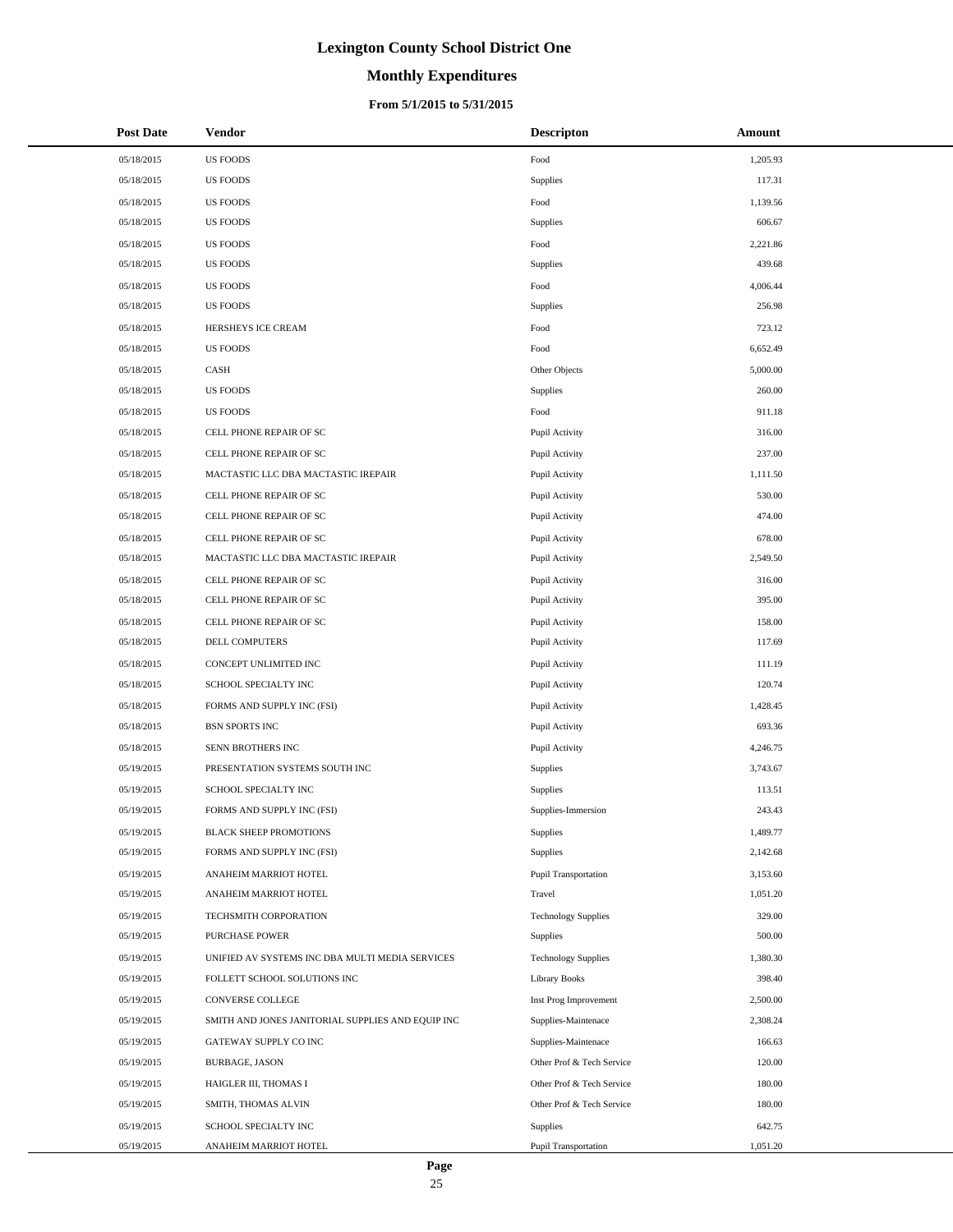# **Monthly Expenditures**

#### **From 5/1/2015 to 5/31/2015**

| <b>Post Date</b> | <b>Vendor</b>                                      | <b>Descripton</b>                | Amount     |  |
|------------------|----------------------------------------------------|----------------------------------|------------|--|
| 05/19/2015       | DELL COMPUTERS                                     | <b>Technology Supplies</b>       | 523.23     |  |
| 05/19/2015       | SCHOOL SPECIALTY INC                               | Supplies                         | 418.17     |  |
| 05/19/2015       | NUIDEA SCHOOL SUPPLY CO                            | Supplies                         | 352.57     |  |
| 05/19/2015       | COMMUNICATION MANAGEMENT INC                       | <b>Technology Supplies</b>       | 1,035.00   |  |
| 05/19/2015       | ALFRED WILLIAMS AND CO                             | Supplies                         | 116,408.90 |  |
| 05/19/2015       | FORMS AND SUPPLY INC (FSI)                         | Supplies                         | 451.54     |  |
| 05/19/2015       | DATACOM SYSTEMS                                    | Supplies                         | 2,217.04   |  |
| 05/19/2015       | <b>HOBART CORP</b>                                 | Repairs and Maintenance          | 1,122.63   |  |
| 05/19/2015       | EDUCATION MANAGEMENT SYSTEMS INC                   | Software Renewal/Agreemen        | 3,510.00   |  |
| 05/19/2015       | CUSTOM TROPHIES AND AWARDS LLC                     | Pupil Activity                   | 173.61     |  |
| 05/19/2015       | PECKNEL MUSIC CO INC                               | Pupil Activity                   | 370.00     |  |
| 05/19/2015       | SCHOOL SPECIALTY INC                               | Pupil Activity                   | 118.42     |  |
| 05/19/2015       | MYRTLE BEACH HIGH SCHOOL                           | Pupil Activity                   | 157.45     |  |
| 05/19/2015       | SC HIGH SCHOOL LEAGUE                              | Pupil Activity                   | 230.10     |  |
| 05/19/2015       | SC HIGH SCHOOL LEAGUE                              | Pupil Activity                   | 143.00     |  |
| 05/19/2015       | MERIDIAN PRINTING AND PROMOTIONS                   | Supplies                         | 380.00     |  |
| 05/20/2015       | SCHOOL SPECIALTY INC                               | Supplies                         | 1,331.06   |  |
| 05/20/2015       | GLOBE MICROSYSTEMS INC                             | Software Renewal/Agreemen        | 4,080.00   |  |
| 05/20/2015       | SHOWCHOIR CAMPS OF AMERICA                         | <b>Pupil Transportation-Inst</b> | 1,050.00   |  |
| 05/20/2015       | <b>GENERAL ELECTRIC</b>                            | Supplies                         | 710.00     |  |
| 05/20/2015       | SAFE AIR SYSTEMS                                   | Repairs and Maintenance          | 972.92     |  |
| 05/20/2015       | CHILDS AND HALLIGAN P A                            | <b>Legal Services</b>            | 10,359.65  |  |
| 05/20/2015       | DAVIS FRAWLEY ANDERSON MCCAULEY AYER FISHER AND SM | <b>Legal Services</b>            | 120.00     |  |
| 05/20/2015       | <b>HYDRADYNE</b>                                   | Repairs and Maintenance          | 577.38     |  |
| 05/20/2015       | F AND ME CONSULTANTS                               | Other Prof & Tech Service        | 901.00     |  |
| 05/20/2015       | CITY ELECTRIC SUPPLY CO                            | Supplies-Maintenace              | 404.23     |  |
| 05/20/2015       | COMPASS GROUP USA INC DBA CANTEEN REFRESHMENT SERV | Supplies-Maintenace              | 105.22     |  |
| 05/20/2015       | DADE PAPER AND BAG CO                              | Supplies-Maintenace              | 186.39     |  |
| 05/20/2015       | <b>BARNES PROPANE</b>                              | Energy                           | 238.36     |  |
| 05/20/2015       | <b>GRAYBAR ELECTRIC CO INC</b>                     | Supplies-Maintenace              | 171.74     |  |
| 05/20/2015       | <b>GRAYBAR ELECTRIC CO INC</b>                     | Supplies-Maintenace              | 516.01     |  |
| 05/20/2015       | DADE PAPER AND BAG CO                              | Supplies-Maintenace              | 175.64     |  |
| 05/20/2015       | COASTAL CONTRACT HARDWARE INC                      | Supplies-Maintenace              | 267.50     |  |
| 05/20/2015       | A Z LAWN MOWER PARTS                               | Supplies-Maintenace              | 203.99     |  |
| 05/20/2015       | DADE PAPER AND BAG CO                              | Supplies-Maintenace              | 372.79     |  |
| 05/20/2015       | PALMETTO CONTROLS INC                              | Repairs and Maintenance          | 2,140.00   |  |
| 05/20/2015       | COASTAL CONTRACT HARDWARE INC                      | Supplies-Maintenace              | 267.50     |  |
| 05/20/2015       | COASTAL CONTRACT HARDWARE INC                      | Supplies-Maintenace              | 267.50     |  |
| 05/20/2015       | <b>GRAYBAR ELECTRIC CO INC</b>                     | Supplies-Maintenace              | 172.53     |  |
| 05/20/2015       | RONCO SPECIALIZED SYSTEMS INC                      | Repairs and Maintenance          | 275.00     |  |
| 05/20/2015       | DADE PAPER AND BAG CO                              | Supplies-Maintenace              | 813.68     |  |
| 05/20/2015       | ACE GLASS CO INC                                   | Repairs and Maintenance          | 125.00     |  |
| 05/20/2015       | A Z LAWN MOWER PARTS                               | Supplies-Maintenace              | 203.98     |  |
| 05/20/2015       | ACE GLASS CO INC                                   | Repairs and Maintenance          | 125.00     |  |
| 05/20/2015       | STATE DEPARTMENT OF EDUCATION LEX DIST ONEBUS SHOP | Repairs and Maintenance          | 220.94     |  |
| 05/20/2015       | CHECKER YELLOW CAB CO INC                          | <b>Pupil Transportation</b>      | 15,650.50  |  |
| 05/20/2015       | TUCKER OIL COMPNAY INC                             | <b>Supplies</b>                  | 672.51     |  |
| 05/20/2015       | HALLMAN, JACOB                                     | Other Prof & Tech Service        | 180.00     |  |

L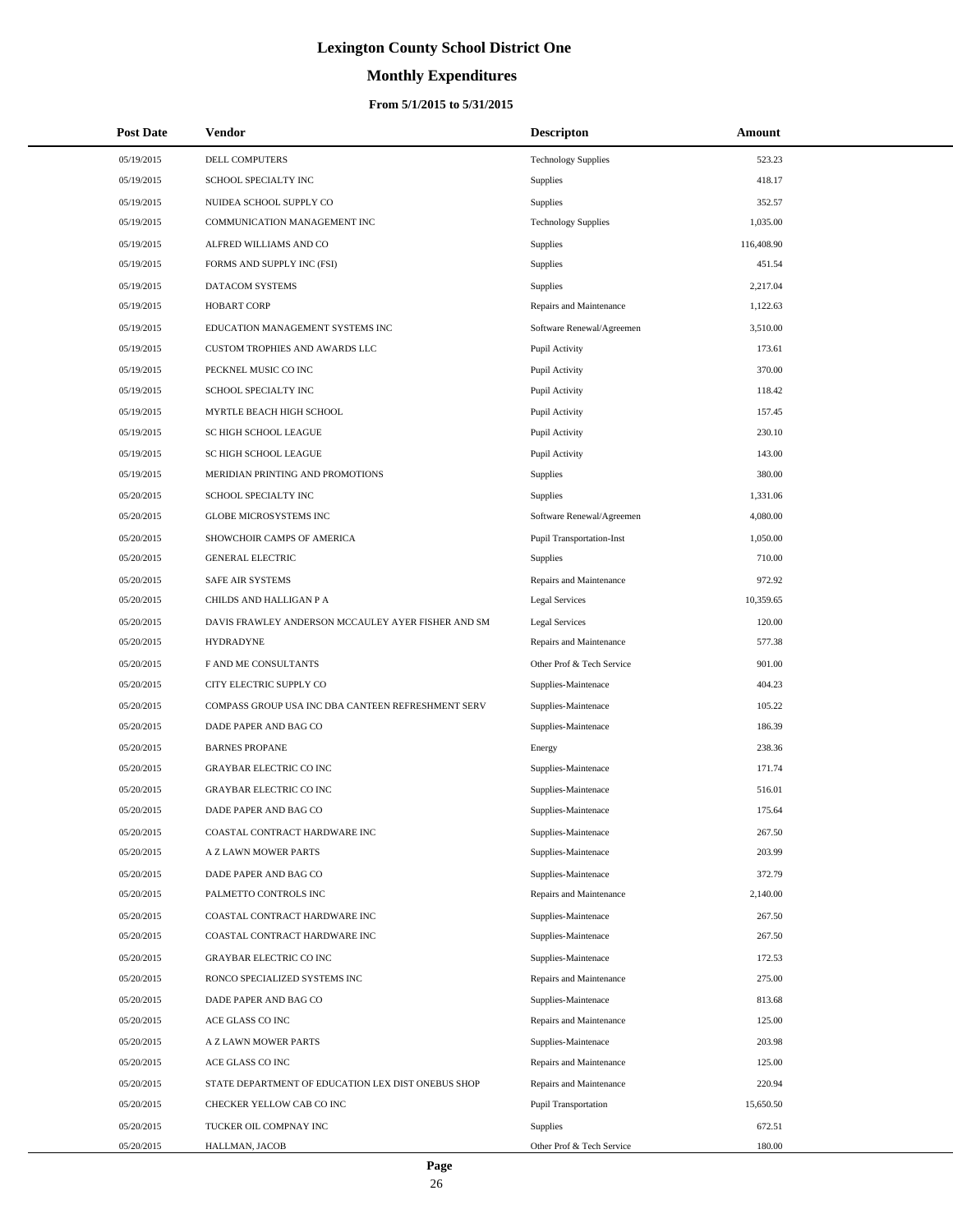# **Monthly Expenditures**

#### **From 5/1/2015 to 5/31/2015**

| <b>Post Date</b> | Vendor                                 | <b>Descripton</b>             | Amount    |
|------------------|----------------------------------------|-------------------------------|-----------|
| 05/20/2015       | KIRKHAM, PERRY BRYAN                   | Other Prof & Tech Service     | 180.00    |
| 05/20/2015       | MCMANUS, JOHN-PATRICK A.               | Other Prof & Tech Service     | 120.00    |
| 05/20/2015       | PADULA, JOHN MATTHEW                   | Other Prof & Tech Service     | 180.00    |
| 05/20/2015       | DIGITAL OFFICE SOLUTIONS INC           | Repairs and Maintenance       | 163.88    |
| 05/20/2015       | EPS LITERACY AND INTERVENTION          | Supplies                      | 250.38    |
| 05/20/2015       | ETA/HAND2MIND                          | Supplies                      | 790.84    |
| 05/20/2015       | COMPUTER DESIGN CONSULTING SERVICE LLC | Printing and Binding          | 331.81    |
| 05/20/2015       | SCHOOL SPECIALTY INC                   | Supplies                      | 1,163.45  |
| 05/20/2015       | ANAHEIM MARRIOT HOTEL                  | Pupil Transportation          | 2,102.40  |
| 05/20/2015       | ANAHEIM MARRIOT HOTEL                  | Travel                        | 1,051.20  |
| 05/20/2015       | PORKCHOP PRODUCTIONS                   | <b>Instructional Services</b> | 1,430.00  |
| 05/20/2015       | DOWNS, ANNE                            | Inst Prog Improvement         | 2,700.00  |
| 05/20/2015       | SCHOOL SPECIALTY INC                   | Supplies                      | 110.95    |
| 05/20/2015       | SCHOOL SPECIALTY INC                   | Supplies                      | 782.85    |
| 05/20/2015       | EDUCATION AND BUSINESS SUMMIT          | Travel                        | 110.00    |
| 05/20/2015       | LAQUINTA INN AND SUITES                | Travel                        | 283.80    |
| 05/20/2015       | COMPASS MUNICPAL ADVISORS LLC          | Dues and Fees                 | 5,000.00  |
| 05/20/2015       | CJMW ARCHITECTURE                      | Building                      | 32,808.71 |
| 05/20/2015       | <b>CUMMING</b>                         | <b>Building</b>               | 975.00    |
| 05/20/2015       | COMMUNICATION MANAGEMENT INC           | <b>Technology Supplies</b>    | 6,239.47  |
| 05/20/2015       | MACTASTIC LLC DBA MACTASTIC IREPAIR    | Pupil Activity                | 2,092.50  |
| 05/20/2015       | SMARTPHONE MEDIC LLC                   | Pupil Activity                | 496.00    |
| 05/20/2015       | SMARTPHONE MEDIC LLC                   | Pupil Activity                | 546.00    |
| 05/20/2015       | MACTASTIC LLC DBA MACTASTIC IREPAIR    | Pupil Activity                | 2,422.50  |
| 05/20/2015       | MACTASTIC LLC DBA MACTASTIC IREPAIR    | Pupil Activity                | 1,685.50  |
| 05/20/2015       | SMARTPHONE MEDIC LLC                   | Pupil Activity                | 149.00    |
| 05/20/2015       | MACTASTIC LLC DBA MACTASTIC IREPAIR    | Pupil Activity                | 2,239.50  |
| 05/20/2015       | SMARTPHONE MEDIC LLC                   | Pupil Activity                | 2,824.00  |
| 05/20/2015       | SMARTPHONE MEDIC LLC                   | Pupil Activity                | 7.641.00  |
| 05/20/2015       | SMARTPHONE MEDIC LLC                   | Pupil Activity                | 2,973.00  |
| 05/20/2015       | MACTASTIC LLC DBA MACTASTIC IREPAIR    | Pupil Activity                | 2,009.00  |
| 05/20/2015       | SMARTPHONE MEDIC LLC                   | Pupil Activity                | 1,287.00  |
| 05/20/2015       | MACTASTIC LLC DBA MACTASTIC IREPAIR    | Pupil Activity                | 1,148.00  |
| 05/20/2015       | SMARTPHONE MEDIC LLC                   | Pupil Activity                | 743.00    |
| 05/20/2015       | MACTASTIC LLC DBA MACTASTIC IREPAIR    | Pupil Activity                | 5,423.62  |
| 05/20/2015       | SMARTPHONE MEDIC LLC                   | Pupil Activity                | 5,250.00  |
| 05/20/2015       | SMARTPHONE MEDIC LLC                   | Pupil Activity                | 2,575.00  |
| 05/20/2015       | MACTASTIC LLC DBA MACTASTIC IREPAIR    | Pupil Activity                | 3,587.50  |
| 05/20/2015       | SMARTPHONE MEDIC LLC                   | Pupil Activity                | 5,929.00  |
| 05/20/2015       | MACTASTIC LLC DBA MACTASTIC IREPAIR    | Pupil Activity                | 4,580.07  |
| 05/20/2015       | LANGUAGE TESTING INTERNATIONAL INC     | Pupil Activity                | 7,870.00  |
| 05/20/2015       | MUSICIAN SUPPLY                        | Pupil Activity                | 479.90    |
| 05/20/2015       | <b>BSN SPORTS INC</b>                  | Pupil Activity                | 832.47    |
| 05/20/2015       | RIDDELL / ALL AMERICAN                 | Pupil Activity                | 2,030.00  |
| 05/20/2015       | RIDDELL / ALL AMERICAN                 | Pupil Activity                | 406.13    |
| 05/20/2015       | T AND T SPORTS                         | Pupil Activity                | 483.11    |
| 05/20/2015       | T AND T SPORTS                         | Pupil Activity                | 502.90    |
| 05/20/2015       | SC HIGH SCHOOL LEAGUE                  | Pupil Activity                | 547.50    |

 $\overline{a}$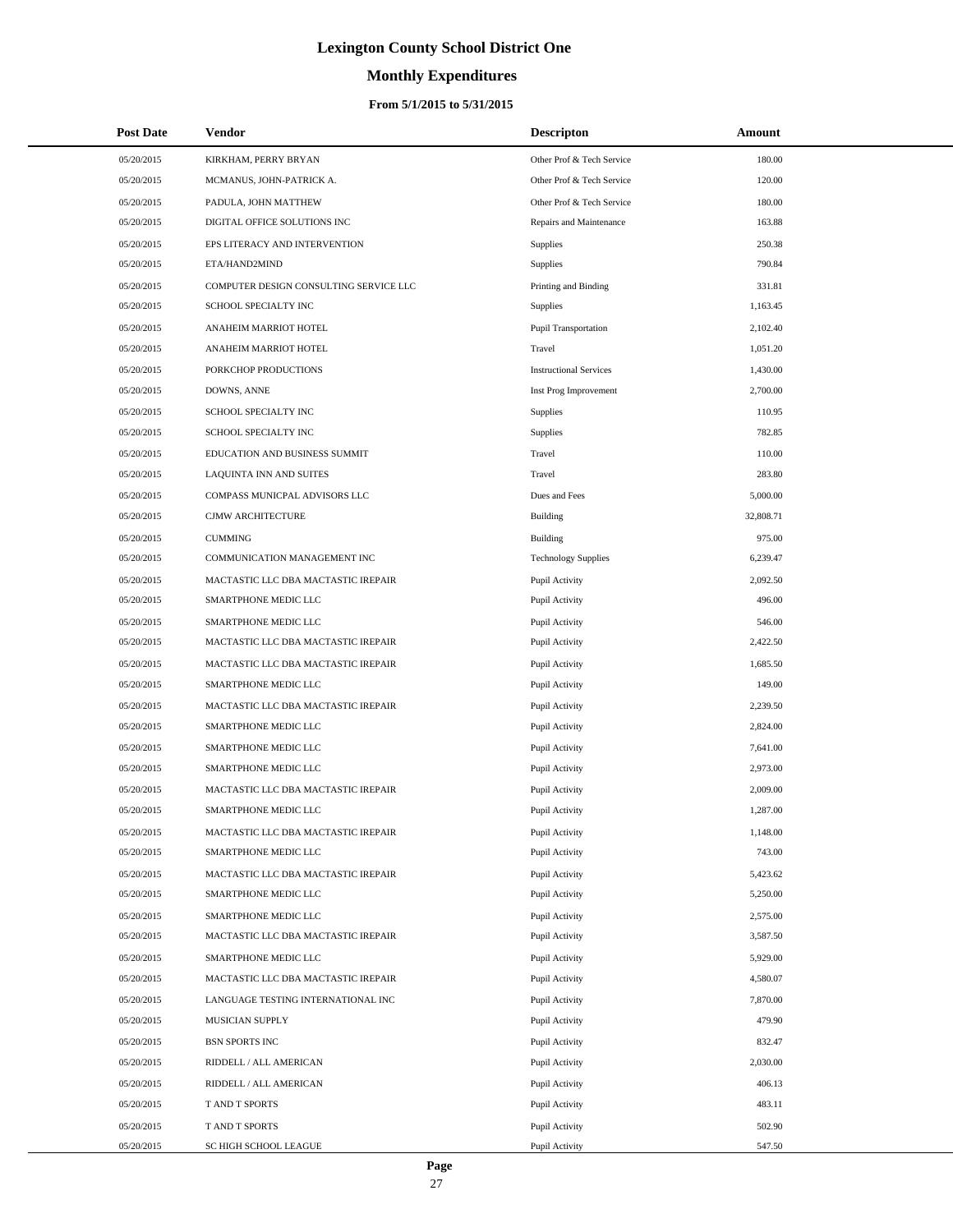# **Monthly Expenditures**

| <b>Post Date</b> | Vendor                                             | <b>Descripton</b>          | Amount    |  |
|------------------|----------------------------------------------------|----------------------------|-----------|--|
| 05/20/2015       | VARSITY SPIRIT FASHIONS AND SUPPLIES LLC           | Pupil Activity             | 1,428.00  |  |
| 05/21/2015       | US INK AND TONER INC                               | <b>Supplies</b>            | 255.64    |  |
| 05/21/2015       | COMPASS GROUP USA INC DBA CANTEEN REFRESHMENT SERV | <b>Supplies</b>            | 613.61    |  |
| 05/21/2015       | MIDLANDS FIRE PROTECTION INC                       | Repairs and Maintenance    | 170.00    |  |
| 05/21/2015       | SC BUDGET AND CONTROL BOARD INTERNAL OPERATIONS    | Repairs and Maintenance    | 12,283.65 |  |
| 05/21/2015       | WILLIAMS, MELINDA                                  | Pupil Transportation       | 211.20    |  |
| 05/21/2015       | RANDOM DRUG SCREENS INC                            | Other Prof & Tech Service  | 1,670.00  |  |
| 05/21/2015       | BLACK, CALEB JAMES                                 | Other Prof & Tech Service  | 180.00    |  |
| 05/21/2015       | HEWLETT PACKARD BUSINESS STORE                     | <b>Technology Supplies</b> | 460.41    |  |
| 05/21/2015       | LEXINGTON PRINTING LLC                             | Printing and Binding       | 801.43    |  |
| 05/21/2015       | <b>IRON MOUNTAIN</b>                               | Software Renewal/Agreemen  | $-6.53$   |  |
| 05/21/2015       | CDWG ACCT 305089                                   | <b>Technology Supplies</b> | 1,223.99  |  |
| 05/21/2015       | DIGITAL OFFICE SOLUTIONS INC                       | Repairs and Maintenance    | 1,111.02  |  |
| 05/21/2015       | PINE PRESS OF LEXINGTON INC                        | <b>Supplies</b>            | 1,089.24  |  |
| 05/21/2015       | FRANKLIN COVEY CO (EDUCATION DIV )                 | Supplies                   | 786.45    |  |
| 05/21/2015       | NUIDEA SCHOOL SUPPLY CO                            | <b>Supplies</b>            | 21,883.65 |  |
| 05/21/2015       | COMMUNICATION MANAGEMENT INC                       | <b>Technology Supplies</b> | 1,860.37  |  |
| 05/21/2015       | VALIANT NATIONAL AV SUPPLY                         | <b>Technology Supplies</b> | 210.00    |  |
| 05/21/2015       | S A PIAZZA AND ASSOCIATES LLC                      | <b>USDA Commodities</b>    | 728.90    |  |
| 05/21/2015       | S A PIAZZA AND ASSOCIATES LLC                      | <b>USDA</b> Commodities    | 728.70    |  |
| 05/21/2015       | RUFUS ORNDUFF REF INC                              | Repairs and Maintenance    | 145.14    |  |
| 05/21/2015       | RUFUS ORNDUFF REF INC                              | Repairs and Maintenance    | 230.97    |  |
| 05/21/2015       | S A PIAZZA AND ASSOCIATES LLC                      | <b>USDA</b> Commodities    | 3,206.28  |  |
| 05/21/2015       | <b>SALON CENTRIC</b>                               | Pupil Activity             | $-10.24$  |  |
| 05/21/2015       | FREY SCIENTIFIC                                    | Pupil Activity             | 383.66    |  |
| 05/21/2015       | SCHOOL SPECIALTY INC                               | Pupil Activity             | 1,064.34  |  |
| 05/21/2015       | CUSTOM TROPHIES AND AWARDS LLC                     | Pupil Activity             | 635.58    |  |
| 05/21/2015       | <b>CRAFTY THINGS</b>                               | Pupil Activity             | 235.40    |  |
| 05/21/2015       | CAROLINA SCREEN PRINTERS                           | Pupil Activity             | 222.03    |  |
| 05/21/2015       | C A JOHNSON HIGH SCHOOL                            | Pupil Activity             | 200.00    |  |
| 05/21/2015       | DEMON VOLLEYBALL CLUB                              | Pupil Activity             | 200.00    |  |
| 05/22/2015       | SEARS COMMERCIAL                                   | <b>Supplies</b>            | 252.52    |  |
| 05/22/2015       | FORMS AND SUPPLY INC (FSI)                         | <b>Supplies</b>            | 120.28    |  |
| 05/22/2015       | FORMS AND SUPPLY INC (FSI)                         | <b>Supplies</b>            | 2,285.52  |  |
| 05/22/2015       | MACKIN LIBRARY MEDIA                               | <b>Library Books</b>       | 1,548.48  |  |
| 05/22/2015       | PURCHASED SERVICE                                  | Other Prof & Tech Service  | 139.00    |  |
| 05/22/2015       | CULLUM SERVICES INC                                | Repairs and Maintenance    | 843.75    |  |
| 05/22/2015       | CULLUM SERVICES INC                                | Repairs and Maintenance    | 4,792.50  |  |
| 05/22/2015       | <b>CULLUM SERVICES INC</b>                         | Repairs and Maintenance    | 1,108.08  |  |
| 05/22/2015       | CULLUM SERVICES INC                                | Repairs and Maintenance    | 3,937.50  |  |
| 05/22/2015       | CULLUM SERVICES INC                                | Repairs and Maintenance    | 1,023.75  |  |
| 05/22/2015       | CULLUM SERVICES INC                                | Repairs and Maintenance    | 360.00    |  |
| 05/22/2015       | CULLUM SERVICES INC                                | Repairs and Maintenance    | 1,379.17  |  |
| 05/22/2015       | CULLUM SERVICES INC                                | Repairs and Maintenance    | 440.63    |  |
| 05/22/2015       | CULLUM SERVICES INC                                | Repairs and Maintenance    | 3,142.28  |  |
| 05/22/2015       | CULLUM SERVICES INC                                | Repairs and Maintenance    | 757.50    |  |
| 05/22/2015       | SURPLUS MATERIAL NETWORK INC                       | Supplies-Maintenace        | 483.25    |  |
| 05/22/2015       | CULLUM SERVICES INC                                | Repairs and Maintenance    | 1,567.50  |  |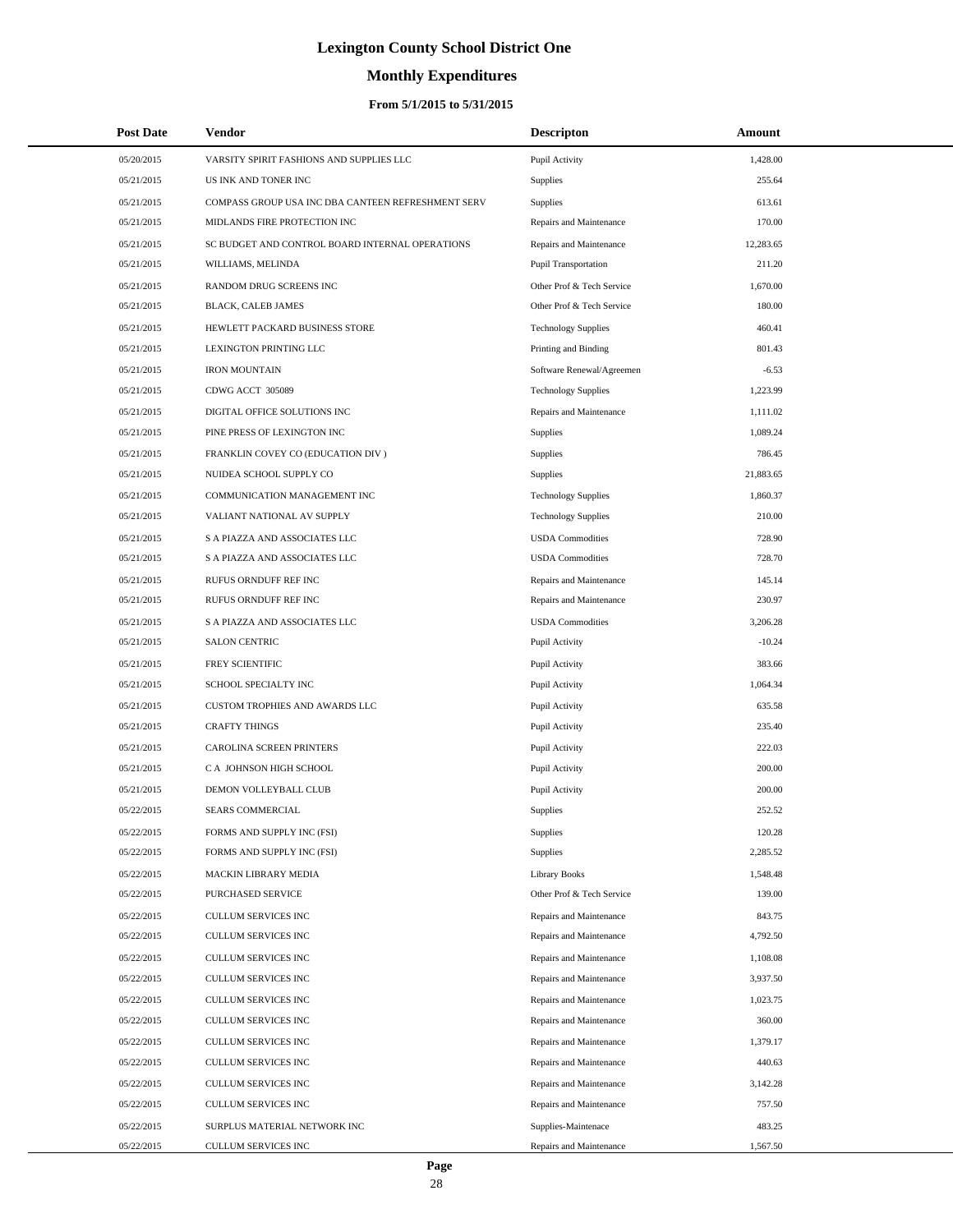# **Monthly Expenditures**

| <b>Post Date</b> | <b>Vendor</b>                                   | <b>Descripton</b>          | Amount   |
|------------------|-------------------------------------------------|----------------------------|----------|
| 05/22/2015       | CULLUM SERVICES INC                             | Repairs and Maintenance    | 1,801.61 |
| 05/22/2015       | <b>CULLUM SERVICES INC</b>                      | Repairs and Maintenance    | 1,059.38 |
| 05/22/2015       | <b>CULLUM SERVICES INC</b>                      | Repairs and Maintenance    | 1,331.25 |
| 05/22/2015       | CULLUM SERVICES INC                             | Repairs and Maintenance    | 1,792.50 |
| 05/22/2015       | <b>CULLUM SERVICES INC</b>                      | Repairs and Maintenance    | 3,788.54 |
| 05/22/2015       | CALICO INDUSTRIES INC                           | Supplies-Maintenace        | 1,926.00 |
| 05/22/2015       | <b>CULLUM SERVICES INC</b>                      | Repairs and Maintenance    | 1,691.25 |
| 05/22/2015       | CULLUM SERVICES INC                             | Repairs and Maintenance    | 2,170.65 |
| 05/22/2015       | MAYER ELECTRIC SUPPLY COMPANY INC               | Supplies-Maintenace        | 347.75   |
| 05/22/2015       | CULLUM SERVICES INC                             | Repairs and Maintenance    | 1,149.38 |
| 05/22/2015       | <b>CULLUM SERVICES INC</b>                      | Repairs and Maintenance    | 2,651.25 |
| 05/22/2015       | MAYER ELECTRIC SUPPLY COMPANY INC               | Supplies-Maintenace        | 347.75   |
| 05/22/2015       | <b>CULLUM SERVICES INC</b>                      | Repairs and Maintenance    | 1,125.00 |
| 05/22/2015       | CULLUM SERVICES INC                             | Repairs and Maintenance    | 1,515.00 |
| 05/22/2015       | <b>CULLUM SERVICES INC</b>                      | Repairs and Maintenance    | 1,376.25 |
| 05/22/2015       | CULLUM SERVICES INC                             | Repairs and Maintenance    | 1,530.00 |
| 05/22/2015       | <b>CULLUM SERVICES INC</b>                      | Repairs and Maintenance    | 1,205.60 |
| 05/22/2015       | CULLUM SERVICES INC                             | Repairs and Maintenance    | 1,276.88 |
| 05/22/2015       | <b>CULLUM SERVICES INC</b>                      | Repairs and Maintenance    | 620.62   |
| 05/22/2015       | CULLUM SERVICES INC                             | Repairs and Maintenance    | 2,371.88 |
| 05/22/2015       | <b>CULLUM SERVICES INC</b>                      | Repairs and Maintenance    | 1,453.13 |
| 05/22/2015       | CULLUM SERVICES INC                             | Repairs and Maintenance    | 375.00   |
| 05/22/2015       | HUSQVARNA PROFESSIONAL PRODUCTS                 | Supplies-Maintenace        | 368.04   |
| 05/22/2015       | RANDOM DRUG SCREENS INC                         | Other Prof & Tech Service  | 1,254.00 |
| 05/22/2015       | HALLMAN, JACOB                                  | Other Prof & Tech Service  | 180.00   |
| 05/22/2015       | SNUFFER, ROBERT                                 | Other Prof & Tech Service  | 120.00   |
| 05/22/2015       | <b>BURBAGE, JASON</b>                           | Other Prof & Tech Service  | 180.00   |
| 05/22/2015       | HART, MICHAEL JOSEPH                            | Other Prof & Tech Service  | 180.00   |
| 05/22/2015       | SMITH, THOMAS ALVIN                             | Other Prof & Tech Service  | 180.00   |
| 05/22/2015       | CSC(COMMUNICATIONS SUPPLY CORP)                 | <b>Technology Supplies</b> | 325.28   |
| 05/22/2015       | <b>GATTIS PRO AUDIO</b>                         | <b>Technology Supplies</b> | 648.00   |
| 05/22/2015       | DREAMGEAR LLC                                   | <b>Supplies</b>            | 1,488.00 |
| 05/22/2015       | SC DEPARTMENT OF REVENUE (SALES TAX RETURN)     | Supplies                   | 104.16   |
| 05/22/2015       | ACE EDUCATIONAL SUPPLIES INC                    | Supplies                   | 406.15   |
| 05/22/2015       | DIDAX EDUCATIONAL RESOURCES                     | Supplies                   | 73.93    |
| 05/22/2015       | LAKESHORE LEARNING MATERIALS                    | Supplies                   | 4,531.96 |
| 05/22/2015       | <b>NASCO</b>                                    | Supplies                   | 217.43   |
| 05/22/2015       | SCHOOL SPECIALTY INC                            | Supplies                   | 2,531.17 |
| 05/22/2015       | SCHOOL SPECIALTY INC                            | Supplies                   | 416.38   |
| 05/22/2015       | UNIVERSITY OF SC SPEECH HEARING RESEARCH CENTER | <b>Pupil Services</b>      | 225.00   |
| 05/22/2015       | DIGITAL OFFICE SOLUTIONS INC                    | Repairs and Maintenance    | 120.00   |
| 05/22/2015       | INNOVATIVE LEARNING CONCEPT INC                 | Supplies                   | 539.00   |
| 05/22/2015       | <b>HEINEMANN</b>                                | Supplies                   | 6,525.36 |
| 05/22/2015       | DELTA EDUCATION                                 | Supplies                   | 172.14   |
| 05/22/2015       | SCHOOL SPECIALTY INC                            | Supplies                   | 636.86   |
| 05/22/2015       | VSA INC                                         | <b>Technology Supplies</b> | 998.31   |
| 05/22/2015       | <b>US FOODS</b>                                 | Supplies                   | 373.63   |
| 05/22/2015       | <b>US FOODS</b>                                 | Food                       | 4,793.88 |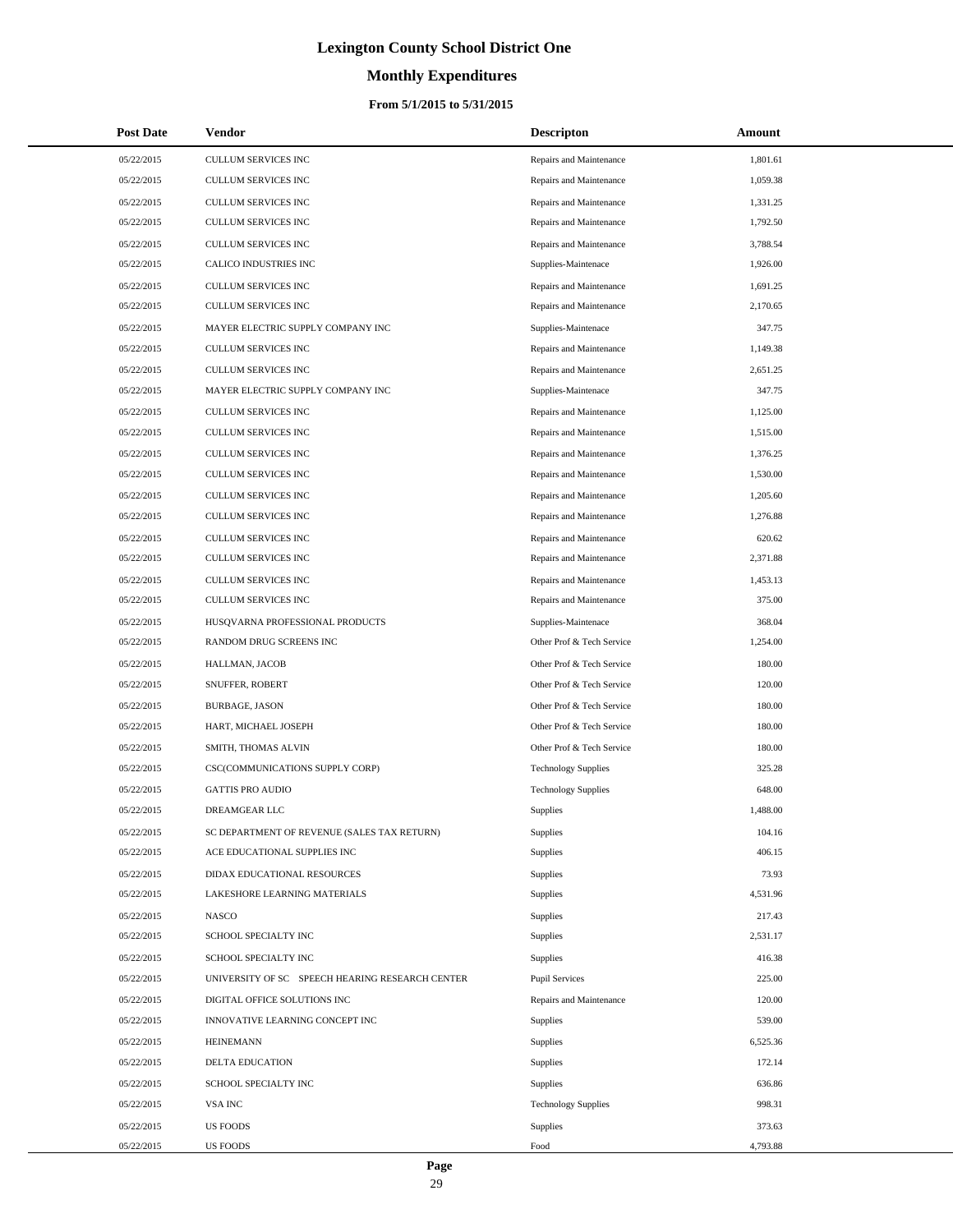# **Monthly Expenditures**

#### **From 5/1/2015 to 5/31/2015**

| <b>Post Date</b> | <b>Vendor</b>                    | <b>Descripton</b> | Amount   |  |
|------------------|----------------------------------|-------------------|----------|--|
| 05/22/2015       | EARTHGRAINS BAKING COMPANIES INC | <b>Bread</b>      | 185.00   |  |
| 05/22/2015       | BORDEN DAIRY CO OF SC LLC        | Milk              | 313.55   |  |
| 05/22/2015       | SENN BROTHERS INC                | Produce           | 568.15   |  |
| 05/22/2015       | <b>US FOODS</b>                  | Supplies          | 453.30   |  |
| 05/22/2015       | <b>US FOODS</b>                  | Food              | 2,719.26 |  |
| 05/22/2015       | BORDEN DAIRY CO OF SC LLC        | Milk              | 516.70   |  |
| 05/22/2015       | SENN BROTHERS INC                | Produce           | 541.73   |  |
| 05/22/2015       | <b>US FOODS</b>                  | Supplies          | 303.46   |  |
| 05/22/2015       | <b>US FOODS</b>                  | Food              | 3,875.95 |  |
| 05/22/2015       | BORDEN DAIRY CO OF SC LLC        | Milk              | 134.58   |  |
| 05/22/2015       | SENN BROTHERS INC                | Produce           | 497.28   |  |
| 05/22/2015       | <b>US FOODS</b>                  | Supplies          | 308.54   |  |
| 05/22/2015       | <b>US FOODS</b>                  | Food              | 1,449.60 |  |
| 05/22/2015       | BORDEN DAIRY CO OF SC LLC        | Milk              | 544.30   |  |
| 05/22/2015       | SENN BROTHERS INC                | Produce           | 554.97   |  |
| 05/22/2015       | <b>US FOODS</b>                  | Supplies          | 487.16   |  |
| 05/22/2015       | <b>US FOODS</b>                  | Food              | 3,316.66 |  |
| 05/22/2015       | EARTHGRAINS BAKING COMPANIES INC | <b>Bread</b>      | 101.50   |  |
| 05/22/2015       | BORDEN DAIRY CO OF SC LLC        | Milk              | 442.56   |  |
| 05/22/2015       | SENN BROTHERS INC                | Produce           | 397.87   |  |
| 05/22/2015       | <b>US FOODS</b>                  | Supplies          | 114.09   |  |
| 05/22/2015       | <b>US FOODS</b>                  | Food              | 5,407.03 |  |
| 05/22/2015       | BORDEN DAIRY CO OF SC LLC        | Milk              | 930.75   |  |
| 05/22/2015       | SENN BROTHERS INC                | Produce           | 875.44   |  |
| 05/22/2015       | <b>US FOODS</b>                  | Supplies          | 147.99   |  |
| 05/22/2015       | <b>US FOODS</b>                  | Food              | 713.10   |  |
| 05/22/2015       | SENN BROTHERS INC                | Produce           | 228.17   |  |
| 05/22/2015       | <b>US FOODS</b>                  | Supplies          | 479.25   |  |
| 05/22/2015       | <b>US FOODS</b>                  | Food              | 2,812.75 |  |
| 05/22/2015       | SENN BROTHERS INC                | Produce           | 564.98   |  |
| 05/22/2015       | <b>US FOODS</b>                  | Supplies          | 238.79   |  |
| 05/22/2015       | <b>US FOODS</b>                  | Food              | 1,467.89 |  |
| 05/22/2015       | EARTHGRAINS BAKING COMPANIES INC | <b>Bread</b>      | 161.25   |  |
| 05/22/2015       | BORDEN DAIRY CO OF SC LLC        | Milk              | 772.79   |  |
| 05/22/2015       | SENN BROTHERS INC                | Produce           | 583.23   |  |
| 05/22/2015       | <b>US FOODS</b>                  | Supplies          | 703.35   |  |
| 05/22/2015       | <b>US FOODS</b>                  | Food              | 2,837.63 |  |
| 05/22/2015       | BORDEN DAIRY CO OF SC LLC        | Milk              | 749.38   |  |
| 05/22/2015       | SENN BROTHERS INC                | Produce           | 540.71   |  |
| 05/22/2015       | <b>US FOODS</b>                  | Supplies          | 230.68   |  |
| 05/22/2015       | <b>US FOODS</b>                  | Food              | 1,402.28 |  |
| 05/22/2015       | BORDEN DAIRY CO OF SC LLC        | Milk              | 583.81   |  |
| 05/22/2015       | SENN BROTHERS INC                | Produce           | 376.04   |  |
| 05/22/2015       | US FOODS                         | Supplies          | 588.72   |  |
| 05/22/2015       | <b>US FOODS</b>                  | Food              | 2,122.49 |  |
| 05/22/2015       | EARTHGRAINS BAKING COMPANIES INC | <b>Bread</b>      | 116.25   |  |
| 05/22/2015       | BORDEN DAIRY CO OF SC LLC        | Milk              | 627.47   |  |
| 05/22/2015       | SENN BROTHERS INC                | Produce           | 833.57   |  |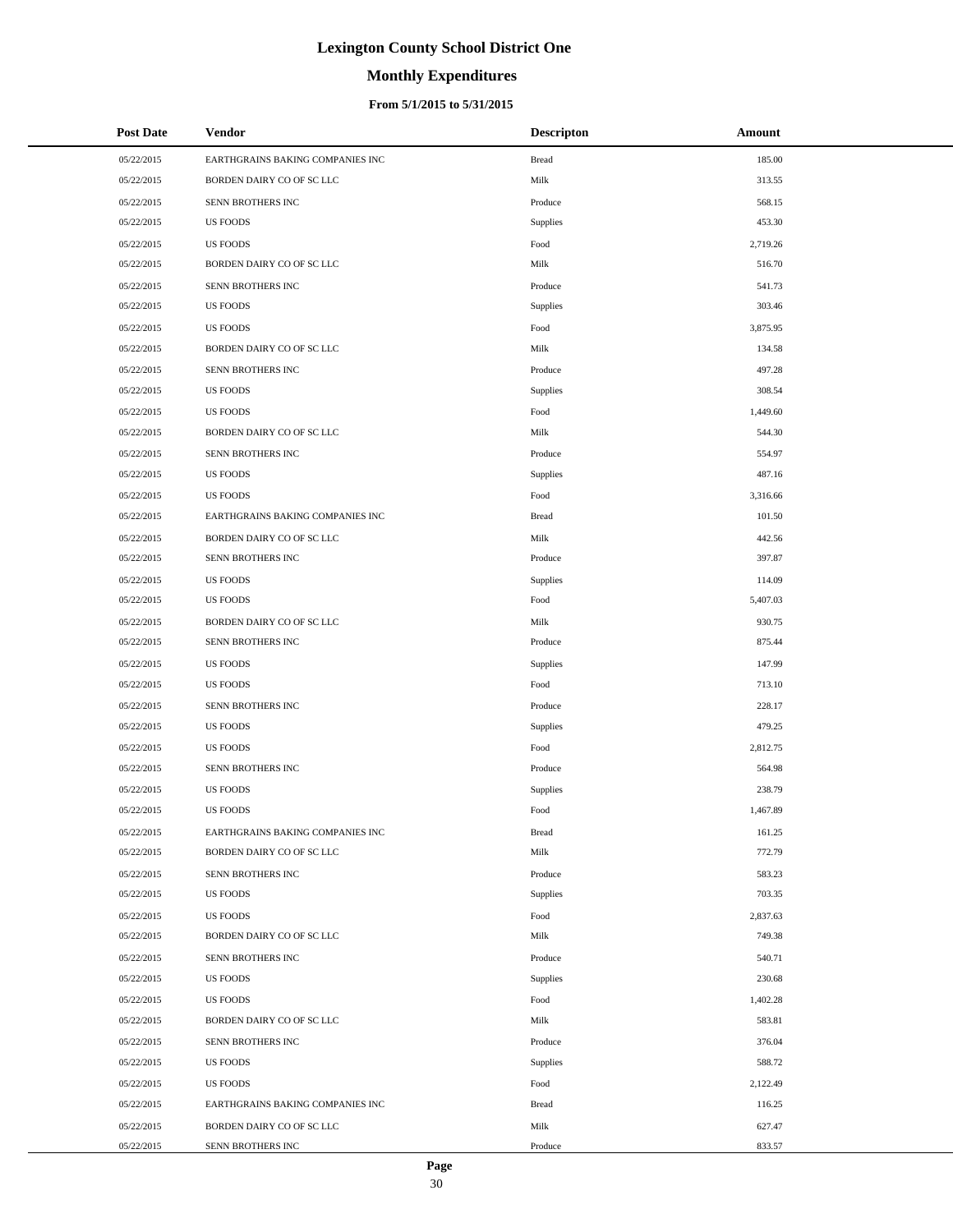# **Monthly Expenditures**

#### **From 5/1/2015 to 5/31/2015**

| <b>Post Date</b> | <b>Vendor</b>                    | <b>Descripton</b>       | Amount   |
|------------------|----------------------------------|-------------------------|----------|
| 05/22/2015       | <b>US FOODS</b>                  | Supplies                | 351.63   |
| 05/22/2015       | US FOODS                         | Food                    | 2,996.37 |
| 05/22/2015       | BORDEN DAIRY CO OF SC LLC        | Milk                    | 366.57   |
| 05/22/2015       | SENN BROTHERS INC                | Produce                 | 350.61   |
| 05/22/2015       | <b>US FOODS</b>                  | Supplies                | 664.28   |
| 05/22/2015       | <b>US FOODS</b>                  | Food                    | 6,359.81 |
| 05/22/2015       | EARTHGRAINS BAKING COMPANIES INC | <b>Bread</b>            | 163.75   |
| 05/22/2015       | BORDEN DAIRY CO OF SC LLC        | Milk                    | 647.71   |
| 05/22/2015       | SENN BROTHERS INC                | Produce                 | 581.30   |
| 05/22/2015       | <b>US FOODS</b>                  | Supplies                | 234.37   |
| 05/22/2015       | <b>US FOODS</b>                  | Food                    | 945.44   |
| 05/22/2015       | BORDEN DAIRY CO OF SC LLC        | Milk                    | 386.34   |
| 05/22/2015       | SENN BROTHERS INC                | Produce                 | 398.97   |
| 05/22/2015       | RUFUS ORNDUFF REF INC            | Repairs and Maintenance | 6,197.33 |
| 05/22/2015       | <b>US FOODS</b>                  | Supplies                | 359.68   |
| 05/22/2015       | <b>US FOODS</b>                  | Food                    | 3,245.29 |
| 05/22/2015       | BORDEN DAIRY CO OF SC LLC        | Milk                    | 302.87   |
| 05/22/2015       | SENN BROTHERS INC                | Produce                 | 538.09   |
| 05/22/2015       | <b>US FOODS</b>                  | Supplies                | 566.29   |
| 05/22/2015       | <b>US FOODS</b>                  | Food                    | 1,570.98 |
| 05/22/2015       | BORDEN DAIRY CO OF SC LLC        | Milk                    | 411.92   |
| 05/22/2015       | SENN BROTHERS INC                | Produce                 | 241.03   |
| 05/22/2015       | <b>US FOODS</b>                  | Supplies                | 164.99   |
| 05/22/2015       | <b>US FOODS</b>                  | Food                    | 494.46   |
| 05/22/2015       | BORDEN DAIRY CO OF SC LLC        | Milk                    | 261.85   |
| 05/22/2015       | SENN BROTHERS INC                | Produce                 | 439.30   |
| 05/22/2015       | <b>US FOODS</b>                  | Supplies                | 337.52   |
| 05/22/2015       | <b>US FOODS</b>                  | Food                    | 1,283.85 |
| 05/22/2015       | BORDEN DAIRY CO OF SC LLC        | Milk                    | 448.38   |
| 05/22/2015       | SENN BROTHERS INC                | Produce                 | 658.85   |
| 05/22/2015       | <b>US FOODS</b>                  | Supplies                | 500.43   |
| 05/22/2015       | <b>US FOODS</b>                  | Food                    | 3,630.48 |
| 05/22/2015       | BORDEN DAIRY CO OF SC LLC        | Milk                    | 104.82   |
| 05/22/2015       | SENN BROTHERS INC                | Produce                 | 475.55   |
| 05/22/2015       | <b>US FOODS</b>                  | Supplies                | 398.67   |
| 05/22/2015       | <b>US FOODS</b>                  | Food                    | 1,402.36 |
| 05/22/2015       | BORDEN DAIRY CO OF SC LLC        | Milk                    | 261.76   |
| 05/22/2015       | SENN BROTHERS INC                | Produce                 | 422.97   |
| 05/22/2015       | <b>US FOODS</b>                  | Supplies                | 460.01   |
| 05/22/2015       | <b>US FOODS</b>                  | Food                    | 4,057.48 |
| 05/22/2015       | BORDEN DAIRY CO OF SC LLC        | Milk                    | 240.45   |
| 05/22/2015       | SENN BROTHERS INC                | Produce                 | 575.88   |
| 05/22/2015       | <b>US FOODS</b>                  | Supplies                | 467.44   |
| 05/22/2015       | <b>US FOODS</b>                  | Food                    | 2,231.26 |
| 05/22/2015       | EARTHGRAINS BAKING COMPANIES INC | <b>Bread</b>            | 126.25   |
| 05/22/2015       | BORDEN DAIRY CO OF SC LLC        | Milk                    | 623.20   |
| 05/22/2015       | SENN BROTHERS INC                | Produce                 | 831.48   |
| 05/22/2015       | US FOODS                         | Supplies                | 457.96   |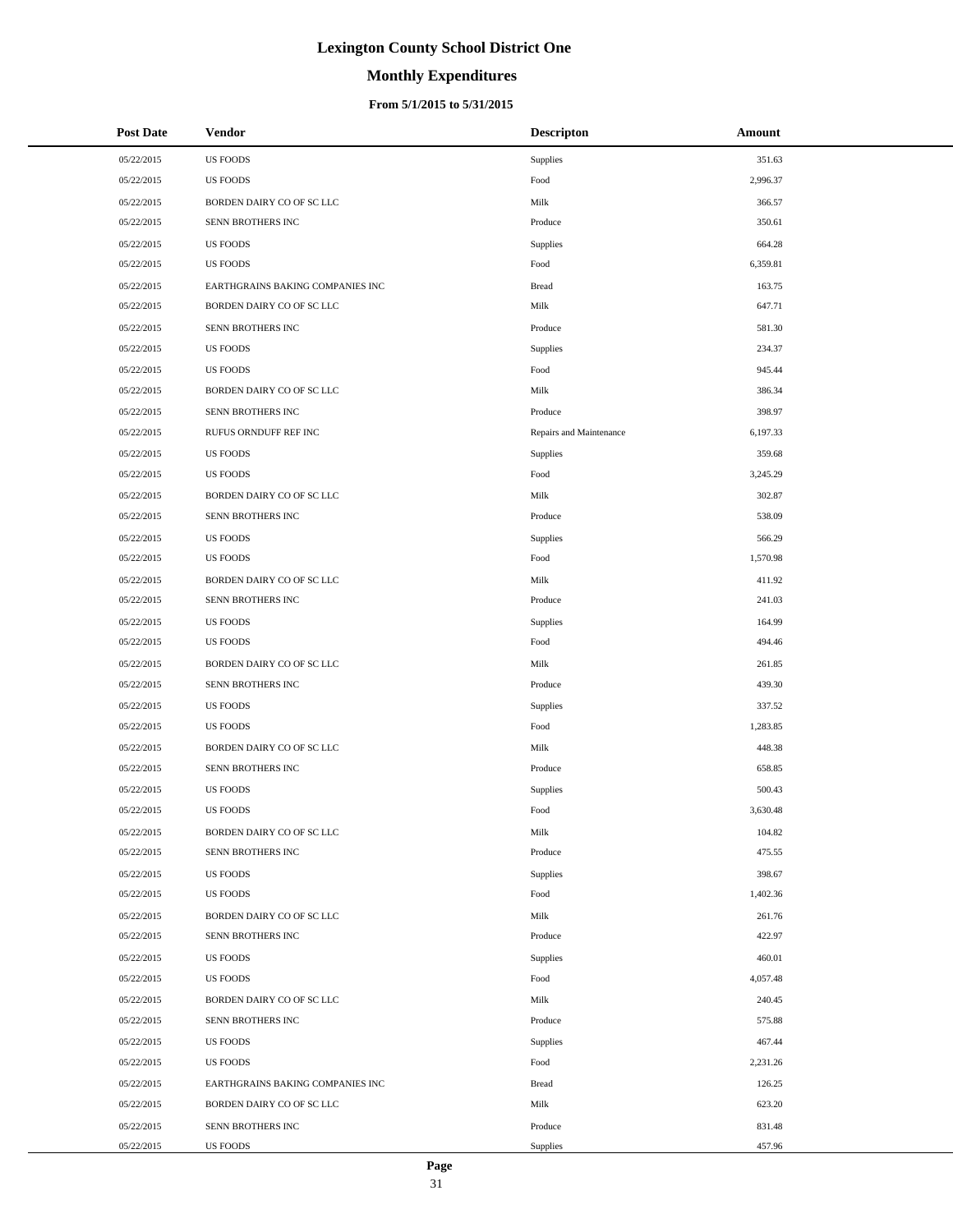# **Monthly Expenditures**

#### **From 5/1/2015 to 5/31/2015**

| <b>Post Date</b> | Vendor                                      | <b>Descripton</b>       | Amount    |
|------------------|---------------------------------------------|-------------------------|-----------|
| 05/22/2015       | <b>US FOODS</b>                             | Food                    | 2,826.00  |
| 05/22/2015       | BORDEN DAIRY CO OF SC LLC                   | Milk                    | 712.60    |
| 05/22/2015       | SENN BROTHERS INC                           | Produce                 | 727.91    |
| 05/22/2015       | <b>US FOODS</b>                             | Supplies                | 225.19    |
| 05/22/2015       | <b>US FOODS</b>                             | Food                    | 889.25    |
| 05/22/2015       | BORDEN DAIRY CO OF SC LLC                   | Milk                    | 248.93    |
| 05/22/2015       | SENN BROTHERS INC                           | Produce                 | 372.98    |
| 05/22/2015       | <b>US FOODS</b>                             | Supplies                | 262.06    |
| 05/22/2015       | <b>US FOODS</b>                             | Food                    | 1,174.79  |
| 05/22/2015       | BORDEN DAIRY CO OF SC LLC                   | Milk                    | 325.78    |
| 05/22/2015       | SENN BROTHERS INC                           | Produce                 | 319.66    |
| 05/22/2015       | <b>US FOODS</b>                             | Supplies                | 478.47    |
| 05/22/2015       | <b>US FOODS</b>                             | Food                    | 2,222.28  |
| 05/22/2015       | EARTHGRAINS BAKING COMPANIES INC            | <b>Bread</b>            | 113.75    |
| 05/22/2015       | BORDEN DAIRY CO OF SC LLC                   | Milk                    | 767.98    |
| 05/22/2015       | SENN BROTHERS INC                           | Produce                 | 1,010.74  |
| 05/22/2015       | <b>US FOODS</b>                             | <b>Supplies</b>         | 313.63    |
| 05/22/2015       | <b>US FOODS</b>                             | Food                    | 2,645.39  |
| 05/22/2015       | BORDEN DAIRY CO OF SC LLC                   | Milk                    | 329.33    |
| 05/22/2015       | SENN BROTHERS INC                           | Produce                 | 535.43    |
| 05/22/2015       | <b>US FOODS</b>                             | <b>Supplies</b>         | 323.38    |
| 05/22/2015       | <b>US FOODS</b>                             | Food                    | 4,965.08  |
| 05/22/2015       | EARTHGRAINS BAKING COMPANIES INC            | <b>Bread</b>            | 165.00    |
| 05/22/2015       | BORDEN DAIRY CO OF SC LLC                   | Milk                    | 452.50    |
| 05/22/2015       | SENN BROTHERS INC                           | Produce                 | 916.28    |
| 05/22/2015       | <b>US FOODS</b>                             | Supplies                | 137.08    |
| 05/22/2015       | <b>US FOODS</b>                             | Food                    | 932.22    |
| 05/22/2015       | BORDEN DAIRY CO OF SC LLC                   | Milk                    | 379.94    |
| 05/22/2015       | SENN BROTHERS INC                           | Produce                 | 458.95    |
| 05/22/2015       | <b>ALSCO INC</b>                            | <b>Supplies</b>         | 428.00    |
| 05/22/2015       | DODGE LEARNING RESOURCES                    | Pupil Activity          | 479.99    |
| 05/22/2015       | DRAMATISTS PLAY SERVICE INC                 | Pupil Activity          | 292.40    |
| 05/22/2015       | CAROLINA BIOLOGICAL SUPPLY CO               | Pupil Activity          | 150.23    |
| 05/22/2015       | SC DEPARTMENT OF REVENUE (SALES TAX RETURN) | Pupil Activity          | 131.01    |
| 05/22/2015       | TREETOP PRODUCTS CONSOLIDATED               | Pupil Activity          | 2,067.86  |
| 05/22/2015       | DENEGRI, GIANNI                             | Pupil Activity          | 4,000.00  |
| 05/22/2015       | RICHARDSON, EDWARD WILLIAM                  | Pupil Activity          | 120.00    |
| 05/26/2015       | BARNES & NOBLE BOOKSELLERS INC              | Supplies                | 311.08    |
| 05/26/2015       | MACGILL & CO                                | <b>Supplies</b>         | $-0.41$   |
| 05/26/2015       | AED SUPERSTORE ALLIED MEDICAL PRODUCTS      | Supplies                | 120.00    |
| 05/26/2015       | LEXINGTON PRINTING LLC                      | Printing and Binding    | 2,360.42  |
| 05/26/2015       | MIDCAROLINA ELEC COOP INC                   | <b>Public Utilities</b> | 121.00    |
| 05/26/2015       | NUIDEA SCHOOL SUPPLY CO                     | Supplies-Maintenace     | 262.69    |
| 05/26/2015       | MIDCAROLINA ELEC COOP INC                   | <b>Public Utilities</b> | 25,286.00 |
| 05/26/2015       | <b>WW GRAINGER</b>                          | Supplies                | 101.05    |
| 05/26/2015       | MIDCAROLINA ELEC COOP INC                   | <b>Public Utilities</b> | 15,941.00 |
| 05/26/2015       | MIDCAROLINA ELEC COOP INC                   | <b>Public Utilities</b> | 11,404.00 |
| 05/26/2015       | MIDCAROLINA ELEC COOP INC                   | <b>Public Utilities</b> | 7,252.00  |

 $\overline{a}$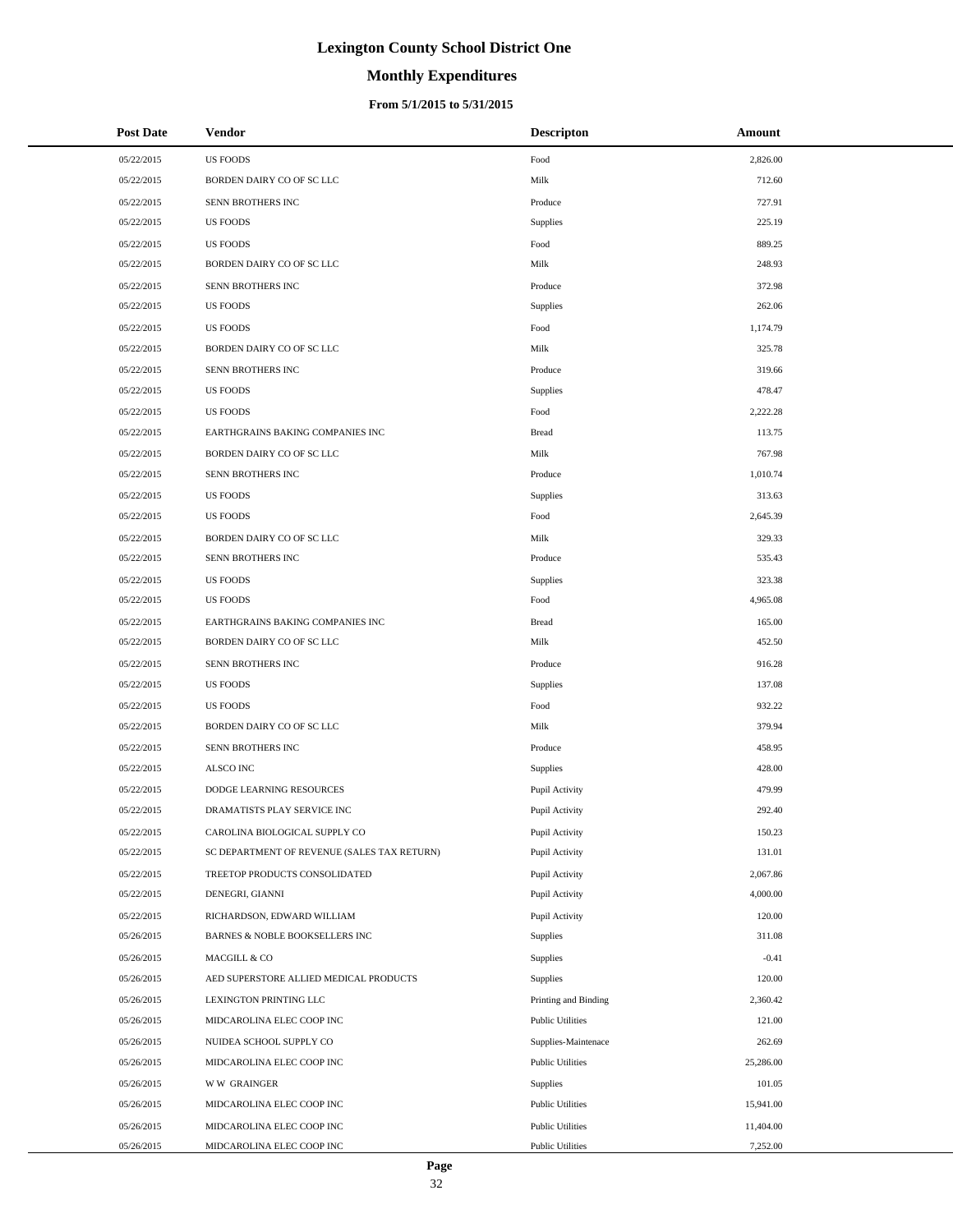# **Monthly Expenditures**

#### **From 5/1/2015 to 5/31/2015**

| <b>Post Date</b>         | Vendor                                            | <b>Descripton</b>                | Amount           |
|--------------------------|---------------------------------------------------|----------------------------------|------------------|
| 05/26/2015               | SPORTSFIELD SPECIALTIES INC                       | Supplies-Maintenace              | 950.00           |
| 05/26/2015               | DABKOWSKI, MEGHAN                                 | Other Prof & Tech Service        | 180.00           |
| 05/26/2015               | LIVINGSTON, HAYLI                                 | Other Prof & Tech Service        | 195.00           |
| 05/26/2015               | MCMANUS, JOHN-PATRICK A.                          | Other Prof & Tech Service        | 240.00           |
| 05/26/2015               | FRANKLIN, TIMOTHY WILLIAM                         | Other Prof & Tech Service        | 180.00           |
| 05/26/2015               | BLACK, CALEB JAMES                                | Other Prof & Tech Service        | 180.00           |
| 05/26/2015               | HINZ, BRIAN E                                     | Other Prof & Tech Service        | 180.00           |
| 05/26/2015               | MCMANUS, JOHN-PATRICK A.                          | Other Prof & Tech Service        | 180.00           |
| 05/26/2015               | PADULA, JOHN MATTHEW                              | Other Prof & Tech Service        | 180.00           |
| 05/26/2015               | FRONTLINE TECHNOLOGIES GROUP LLC                  | Software Renewal/Agreemen        | 3,092.77         |
| 05/26/2015               | SOUTHMED INC                                      | <b>Technology Supplies</b>       | 1,754.80         |
| 05/26/2015               | DIGITAL OFFICE SOLUTIONS INC                      | Repairs and Maintenance          | 1,209.56         |
| 05/26/2015               | DIGITAL OFFICE SOLUTIONS INC                      | Repairs and Maintenance          | 274.84           |
| 05/26/2015               | COMPUTER DESIGN CONSULTING SERVICE LLC            | Printing and Binding             | 327.99           |
| 05/26/2015               | SCHOOL SPECIALTY INC                              | Supplies                         | 522.12           |
| 05/26/2015               | UNIVERSITY OF SC SPEECH HEARING RESEARCH CENTER   | <b>Pupil Services</b>            | 225.00           |
| 05/26/2015               | PORKCHOP PRODUCTIONS                              | <b>Instructional Services</b>    | 830.00           |
| 05/26/2015               | SOUTHMED INC                                      | <b>Technology Supplies</b>       | 18,392.40        |
| 05/26/2015               | DTC WORLDWIDE                                     | <b>Technology Supplies</b>       | 18,096.50        |
| 05/26/2015               | SC DEPARTMENT OF REVENUE (SALES TAX RETURN)       | <b>Technology Supplies</b>       | 1,266.76         |
| 05/26/2015               | DTC WORLDWIDE                                     | Technology Equipment D F         | 19,780.00        |
| 05/26/2015               | SC DEPARTMENT OF REVENUE (SALES TAX RETURN)       | Technology Equipment D F         | 1,384.60         |
| 05/26/2015               | SOUTHMED INC                                      | <b>Technology Supplies</b>       | 12,351.00        |
| 05/26/2015               | VSA INC                                           | <b>Technology Supplies</b>       | 3,976.12         |
| 05/26/2015               | EDUCATION MANAGEMENT SYSTEMS INC                  | Software Renewal/Agreemen        | 1,000.00         |
| 05/26/2015               | SMITH AND JONES JANITORIAL SUPPLIES AND EQUIP INC | Supplies                         | 323.14           |
| 05/26/2015               | SMITH AND JONES JANITORIAL SUPPLIES AND EQUIP INC | Supplies                         | 394.83           |
| 05/26/2015               | SMITH AND JONES JANITORIAL SUPPLIES AND EQUIP INC | Supplies                         | 511.46           |
| 05/26/2015               | SMITH AND JONES JANITORIAL SUPPLIES AND EQUIP INC | Supplies                         | 143.38           |
| 05/26/2015               | SMITH AND JONES JANITORIAL SUPPLIES AND EQUIP INC | Supplies                         | 143.38           |
| 05/26/2015               | SMITH AND JONES JANITORIAL SUPPLIES AND EQUIP INC | Supplies                         | 224.70           |
| 05/26/2015               | RUFUS ORNDUFF REF INC                             | Repairs and Maintenance          | 226.92           |
| 05/26/2015               | MACTASTIC LLC DBA MACTASTIC IREPAIR               | Pupil Activity                   | 4,355.50         |
| 05/26/2015               | SMARTPHONE MEDIC LLC                              | Pupil Activity                   | 893.00           |
| 05/26/2015               | MACTASTIC LLC DBA MACTASTIC IREPAIR               | Pupil Activity                   | 968.00           |
| 05/26/2015               | MACTASTIC LLC DBA MACTASTIC IREPAIR               | Pupil Activity                   | 1,542.00         |
| 05/26/2015               | MACTASTIC LLC DBA MACTASTIC IREPAIR               | Pupil Activity                   | 1,111.50         |
| 05/26/2015               | MACTASTIC LLC DBA MACTASTIC IREPAIR               | Pupil Activity                   | 5,553.00         |
| 05/26/2015               | MACTASTIC LLC DBA MACTASTIC IREPAIR               | Pupil Activity                   | 3,834.50         |
| 05/26/2015               | MACTASTIC LLC DBA MACTASTIC IREPAIR               | Pupil Activity                   | 107.00           |
| 05/26/2015               | MACTASTIC LLC DBA MACTASTIC IREPAIR               | Pupil Activity                   | 1,004.50         |
| 05/26/2015               | MACTASTIC LLC DBA MACTASTIC IREPAIR               | Pupil Activity                   | 5,962.85         |
| 05/26/2015               | US INK AND TONER INC                              | Pupil Activity                   | 207.64           |
| 05/26/2015               | US INK AND TONER INC                              | Pupil Activity                   | 309.54           |
| 05/26/2015               | MUSICIAN SUPPLY                                   | Pupil Activity                   | 344.54           |
| 05/26/2015               | SCHOOL SPECIALTY INC                              | Pupil Activity                   | 110.91           |
| 05/26/2015<br>05/26/2015 | US INK AND TONER INC<br>PIONEER MANUFACTURING CO  | Pupil Activity<br>Pupil Activity | 309.54<br>513.60 |
|                          |                                                   |                                  |                  |

L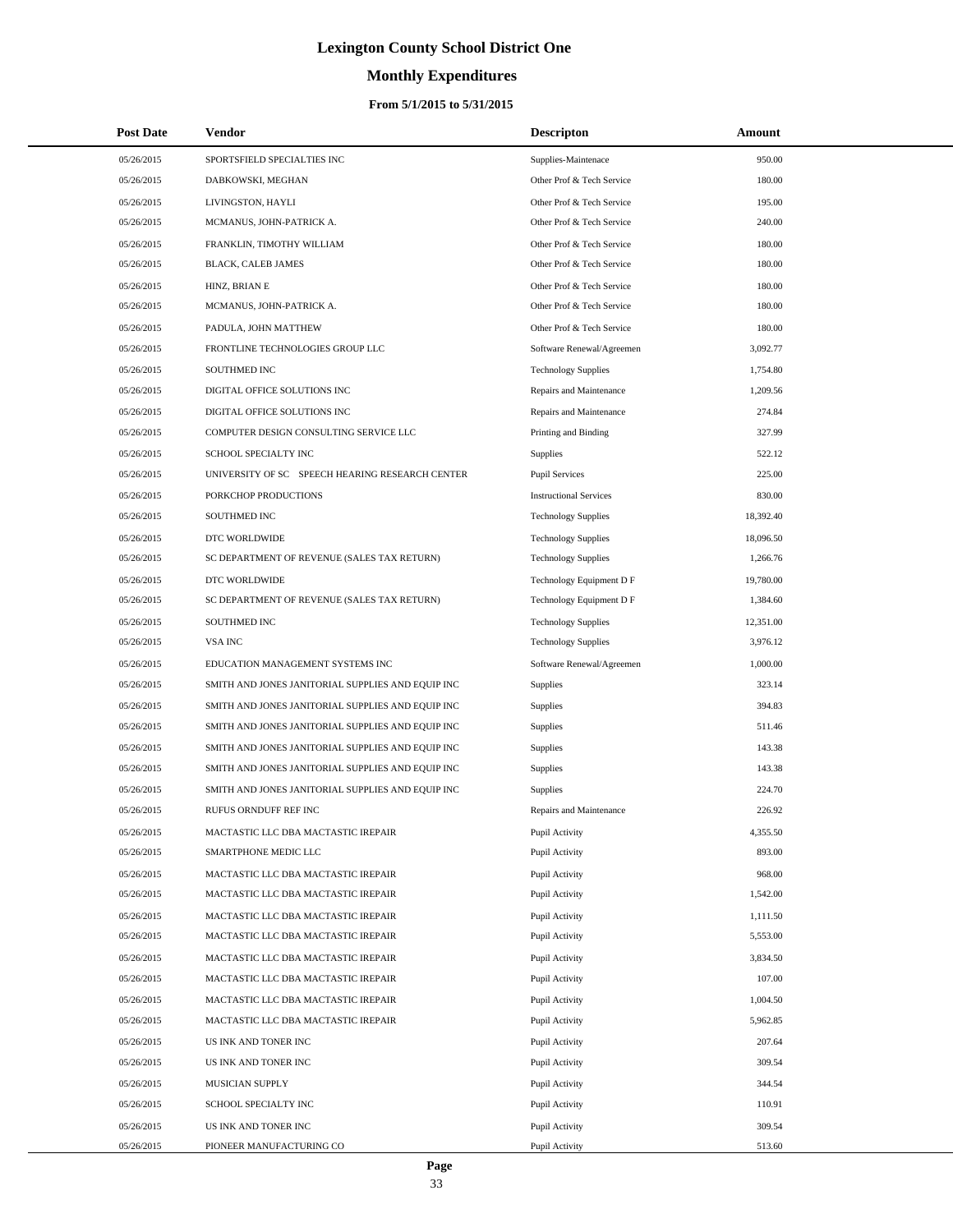# **Monthly Expenditures**

#### **From 5/1/2015 to 5/31/2015**

| <b>Post Date</b> | Vendor                                        | <b>Descripton</b>             | Amount     |
|------------------|-----------------------------------------------|-------------------------------|------------|
| 05/26/2015       | FORMS AND SUPPLY INC (FSI)                    | Pupil Activity                | 205.59     |
| 05/26/2015       | T AND T SPORTS                                | Pupil Activity                | 1,082.84   |
| 05/26/2015       | <b>GILMAN GEAR</b>                            | Pupil Activity                | 720.00     |
| 05/26/2015       | SPRING VALLEY HIGH SCHOOL ATHLETIC DEPARTMENT | Pupil Activity                | 342.50     |
| 05/26/2015       | SC HIGH SCHOOL LEAGUE                         | Pupil Activity                | 101.40     |
| 05/26/2015       | JAMES ISLAND CHARTER HIGH SCHOOL              | Pupil Activity                | 413.70     |
| 05/26/2015       | SC HIGH SCHOOL LEAGUE                         | Pupil Activity                | 1,020.00   |
| 05/26/2015       | SUMMERVILLE HIGH SCHOOL                       | Pupil Activity                | 474.90     |
| 05/26/2015       | SUMTER HIGH SCHOOL                            | Pupil Activity                | 324.15     |
| 05/26/2015       | WANDO HIGH SCHOOL                             | Pupil Activity                | 834.60     |
| 05/26/2015       | SWEET MAGNOLIAS CATERING                      | Pupil Activity                | 1,423.10   |
| 05/27/2015       | THE CENTER FOR ADVANCED TECHNICAL STUDIES     | Travel                        | 1,050.38   |
| 05/27/2015       | <b>SCHOLASTIC INC</b>                         | Supplies                      | 615.00     |
| 05/27/2015       | MANAGEDPRINT                                  | Supplies                      | 571.38     |
| 05/27/2015       | <b>LEXINGTON PRINTING LLC</b>                 | Printing and Binding          | 2,514.50   |
| 05/27/2015       | <b>APPLE INC</b>                              | <b>Technology Supplies</b>    | 6,131.10   |
| 05/27/2015       | TRADEWINDS ISLAND GRAND RESORTS               | Travel-Teacher Staff Dev      | 2,661.12   |
| 05/27/2015       | SIMPLY SOUTHERN CATERING LLC                  | Other Objects                 | 162.64     |
| 05/27/2015       | <b>BARNES PROPANE</b>                         | Energy                        | 229.40     |
| 05/27/2015       | OSWALD WHOLESALE LUMBER INC                   | Supplies-Maintenace           | 128.52     |
| 05/27/2015       | FERGUSON ENTERPRISES INC FEI 27               | Supplies-Maintenace           | 609.90     |
| 05/27/2015       | TUCKER MATERIALS                              | Supplies-Maintenace           | 924.99     |
| 05/27/2015       | CAROLINA TURFGRASS SALES & LANDSCAPE SUPPLY   | Supplies-Maintenace           | 1,926.00   |
| 05/27/2015       | PADULA, JOHN MATTHEW                          | Other Prof & Tech Service     | 180.00     |
| 05/27/2015       | LANEY, BILLY RAY                              | Other Prof & Tech Service     | 120.00     |
| 05/27/2015       | WILFONG, MICHAEL BRIAN                        | Other Prof & Tech Service     | 240.00     |
| 05/27/2015       | FOSTER, CHARLES RICHARD                       | Other Prof & Tech Service     | 120.00     |
| 05/27/2015       | LIVINGSTON, HAYLI                             | Other Prof & Tech Service     | 180.00     |
| 05/27/2015       | HART, MICHAEL JOSEPH                          | Other Prof & Tech Service     | 180.00     |
| 05/27/2015       | <b>CAMCOR</b>                                 | Supplies                      | 585.23     |
| 05/27/2015       | PERC EDUCATION JOB FAIR                       | Travel                        | 395.00     |
| 05/27/2015       | <b>DELL COMPUTERS</b>                         | Supplies                      | 731.84     |
| 05/27/2015       | DELL COMPUTERS                                | <b>Technology Supplies</b>    | 758.90     |
| 05/27/2015       | DIGITAL OFFICE SOLUTIONS INC                  | Repairs and Maintenance       | 6,316.45   |
| 05/27/2015       | DIGITAL OFFICE SOLUTIONS INC                  | Repairs and Maintenance       | 181.75     |
| 05/27/2015       | MCGRAW HILL EDUCATION                         | Supplies                      | 118.36     |
| 05/27/2015       | SCHOLASTIC INC                                | Supplies                      | 1,608.86   |
| 05/27/2015       | FRANKLIN COVEY CO (EDUCATION DIV )            | Inst Prog Improvement         | 112.11     |
| 05/27/2015       | PORKCHOP PRODUCTIONS                          | <b>Instructional Services</b> | 830.00     |
| 05/27/2015       | SHERATON PHOENIX DOWNTOWN                     | Travel                        | 454.69     |
| 05/27/2015       | NUIDEA SCHOOL SUPPLY CO                       | Supplies                      | 1,122.42   |
| 05/27/2015       | MARCHANT CONTRACT LLC                         | Supplies                      | 2,375.00   |
| 05/27/2015       | <b>APPLE INC</b>                              | <b>Technology Supplies</b>    | 173,527.25 |
| 05/27/2015       | <b>US FOODS</b>                               | Supplies                      | 497.34     |
| 05/27/2015       | <b>US FOODS</b>                               | Food                          | 922.03     |
| 05/27/2015       | PINE PRESS OF LEXINGTON INC                   | Pupil Activity                | 177.63     |
| 05/27/2015       | WHITE KNOLL MIDDLE SCHOOL                     | Pupil Activity                | 145.66     |
| 05/27/2015       | SCHOOL SPECIALTY INC                          | Pupil Activity                | 675.73     |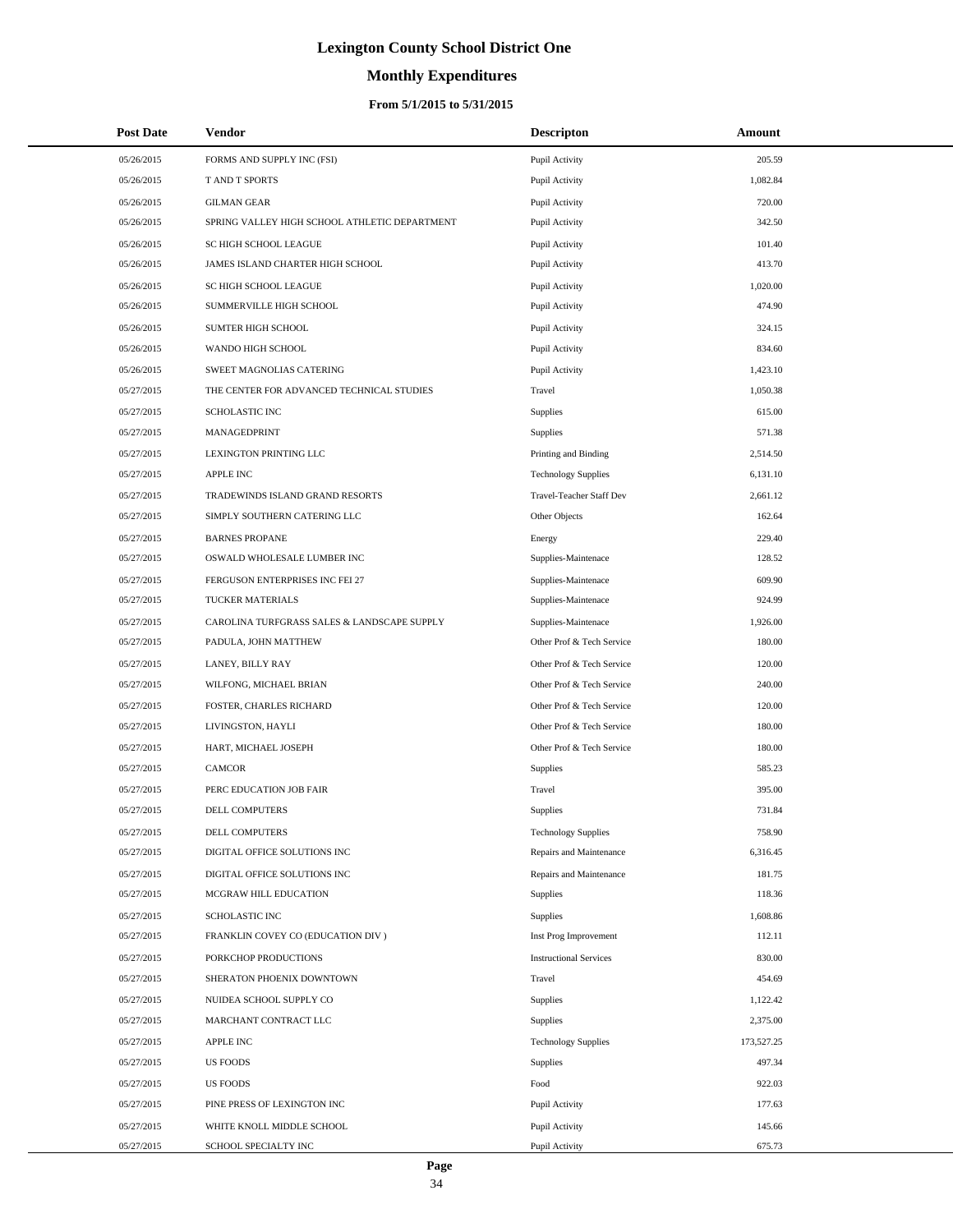# **Monthly Expenditures**

| <b>Post Date</b> | Vendor                                      | <b>Descripton</b>             | Amount   |
|------------------|---------------------------------------------|-------------------------------|----------|
| 05/27/2015       | <b>ENTERPRISE RENTACAR</b>                  | Pupil Activity                | 349.48   |
| 05/27/2015       | SCHOOL SPECIALTY INC                        | Supplies                      | 178.16   |
| 05/27/2015       | <b>BOOKSOURCE</b>                           | Supplies                      | 1,544.15 |
| 05/28/2015       | CAMBIUM LEARNING                            | Supplies                      | 118.94   |
| 05/28/2015       | PURCHASED SERVICE                           | Travel                        | 110.40   |
| 05/28/2015       | FORMS AND SUPPLY INC (FSI)                  | Supplies                      | 1,818.04 |
| 05/28/2015       | MCGRAW HILL EDUCATION                       | Supplies                      | 161.58   |
| 05/28/2015       | PURCHASED SERVICE                           | Travel                        | 248.06   |
| 05/28/2015       | <b>APPLE INC</b>                            | <b>Technology Supplies</b>    | 6,131.10 |
| 05/28/2015       | PURCHASED SERVICE                           | Other Prof & Tech Service     | 139.00   |
| 05/28/2015       | SC SCHOOL BOARD ASSOCIATION                 | Travel                        | 125.00   |
| 05/28/2015       | A MOBILE STORAGE CO INC                     | Rentals                       | 560.16   |
| 05/28/2015       | PURCHASED SERVICE                           | Travel                        | 122.48   |
| 05/28/2015       | <b>PURCHASED SERVICE</b>                    | Travel                        | 475.53   |
| 05/28/2015       | PURCHASED SERVICE                           | Travel                        | 102.93   |
| 05/28/2015       | PURCHASED SERVICE                           | Travel                        | 116.73   |
| 05/28/2015       | PURCHASED SERVICE                           | Travel                        | 129.95   |
| 05/28/2015       | PALMETTO TESOL LLC                          | Travel                        | 396.00   |
| 05/28/2015       | THE READING WAREHOUSE INC                   | Pupil Activity                | 659.09   |
| 05/28/2015       | <b>US AWARDS INC</b>                        | Pupil Activity                | 165.00   |
| 05/28/2015       | HARTSVILLE HIGH SCHOOL                      | Pupil Activity                | 522.60   |
| 05/28/2015       | SC HIGH SCHOOL LEAGUE                       | Pupil Activity                | 514.80   |
| 05/28/2015       | SC HIGH SCHOOL LEAGUE                       | Pupil Activity                | 1,593.00 |
| 05/28/2015       | WANDO HIGH SCHOOL                           | Pupil Activity                | 2,301.90 |
| 05/28/2015       | MID CAROLINA CLUB                           | Pupil Activity                | 252.00   |
| 05/28/2015       | POOLE, JOSEPH AARON                         | Pupil Activity                | 105.00   |
| 05/28/2015       | BROOKLANDCAYCE HIGH SCHOOL                  | Pupil Activity                | 450.00   |
| 05/28/2015       | MASTERCRAFT RENOVATION SYSTEMS LLC          | Pupil Activity                | 2,432.00 |
| 05/28/2015       | SC DEPARTMENT OF REVENUE (SALES TAX RETURN) | Pupil Activity                | 170.24   |
| 05/28/2015       | GOLDEN HILLS GOLF AND COUNTRY CLUB          | Pupil Activity                | 2,280.00 |
| 05/28/2015       | MASTERCRAFT RENOVATION SYSTEMS LLC          | Pupil Activity                | 561.00   |
| 05/28/2015       | <b>BADEN SPORTS</b>                         | Pupil Activity                | 1,026.20 |
| 05/28/2015       | CAMP OF CHAMPIONS PRESBYTERIAN COLLEGE      | Pupil Activity                | 4,620.00 |
| 05/28/2015       | FRANK MARTIN ENTERPRISES LLC                | Pupil Activity                | 250.00   |
| 05/28/2015       | SANTA CLARA COUNTY OFFICE OF EDUCATION      | Inst Prog Improvement         | 450.00   |
| 05/28/2015       | APPALACHIA INTERMEDIATE UNIT 8              | Travel                        | 1,300.00 |
| 05/29/2015       | H L SHEALY CO                               | Supplies                      | 1,045.13 |
| 05/29/2015       | HEWLETT PACKARD BUSINESS STORE              | <b>Technology Supplies</b>    | 815.16   |
| 05/29/2015       | UNIVERSITY OF SC COLLEGE OF EDUCATION       | Travel                        | 110.00   |
| 05/29/2015       | ORIGO EDUCATION INC                         | Supplies                      | 224.00   |
| 05/29/2015       | PORKCHOP PRODUCTIONS                        | <b>Instructional Services</b> | 3,510.00 |
| 05/29/2015       | AMERICAN SCHOOL COUNSELOR ASSOCIATION       | Travel                        | 379.00   |
| 05/29/2015       | FOLLETT SCHOOL SOLUTIONS INC                | Library Books                 | 105.72   |
| 05/29/2015       | FOLLETT SCHOOL SOLUTIONS INC                | Library Books                 | 321.15   |
| 05/29/2015       | LEXINGTON PRINTING LLC                      | Printing and Binding          | 2,096.13 |
| 05/29/2015       | PURCHASED SERVICE                           | Other Prof & Tech Service     | 139.00   |
| 05/29/2015       | PURCHASED SERVICE                           | Other Prof & Tech Service     | 139.00   |
| 05/29/2015       | PURCHASED SERVICE                           | Travel                        | 366.40   |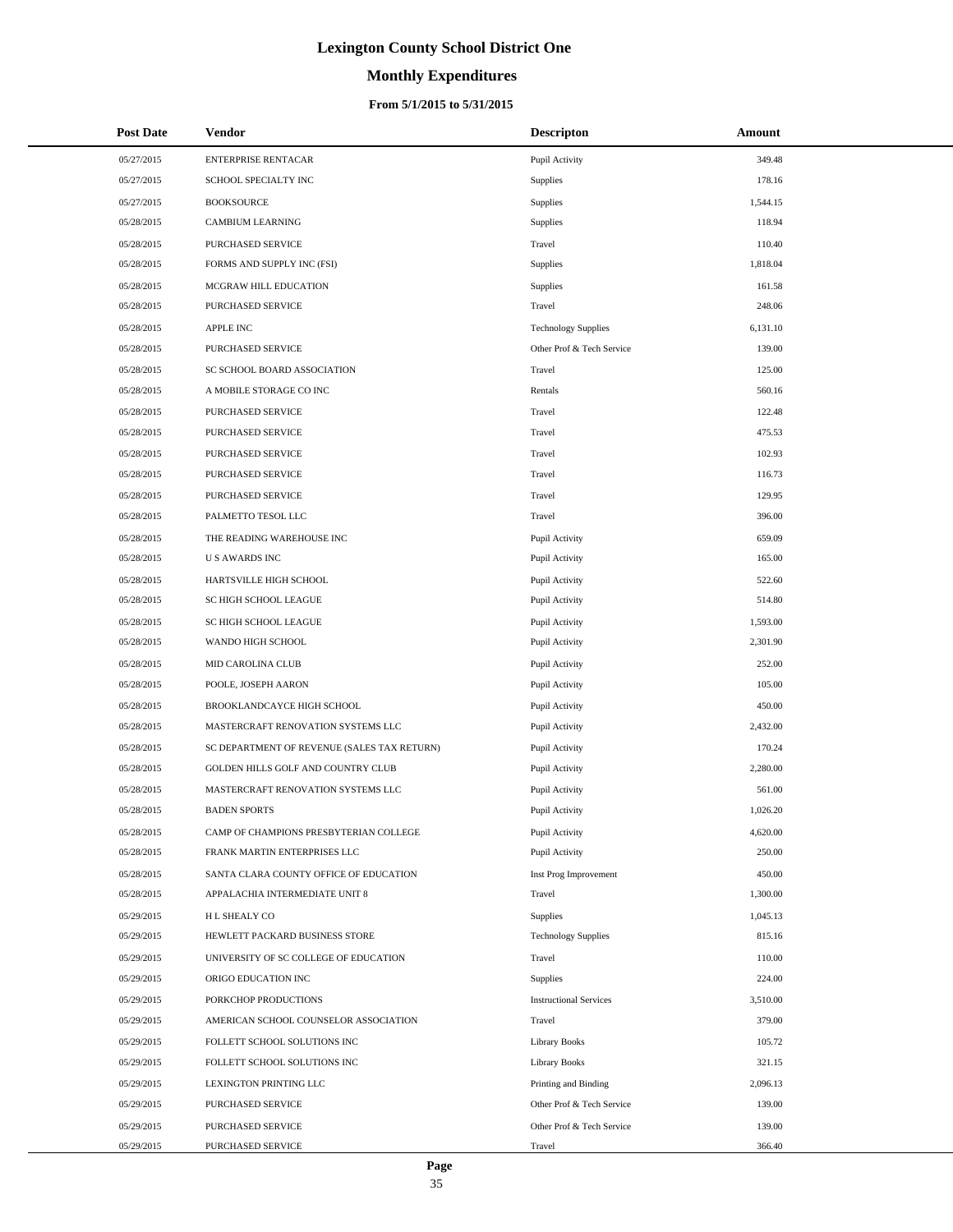# **Monthly Expenditures**

| <b>Post Date</b> | <b>Vendor</b>                               | <b>Descripton</b>         | Amount    |
|------------------|---------------------------------------------|---------------------------|-----------|
| 05/29/2015       | PURCHASED SERVICE                           | Travel                    | 326.45    |
| 05/29/2015       | GILBERTSUMMIT RURAL WATER DISTRICT          | <b>Public Utilities</b>   | 1,307.00  |
| 05/29/2015       | GILBERTSUMMIT RURAL WATER DISTRICT          | <b>Public Utilities</b>   | 1,065.60  |
| 05/29/2015       | FERGUSON ENTERPRISES INC FEI 27             | Supplies-Maintenace       | 347.75    |
| 05/29/2015       | GILBERTSUMMIT RURAL WATER DISTRICT          | <b>Public Utilities</b>   | 454.73    |
| 05/29/2015       | GILBERTSUMMIT RURAL WATER DISTRICT          | <b>Public Utilities</b>   | 1,028.42  |
| 05/29/2015       | GILBERTSUMMIT RURAL WATER DISTRICT          | <b>Public Utilities</b>   | 488.85    |
| 05/29/2015       | HALLMAN, JACOB                              | Other Prof & Tech Service | 180.00    |
| 05/29/2015       | HAIGLER III, THOMAS I                       | Other Prof & Tech Service | 180.00    |
| 05/29/2015       | CANNON, WALLACE C                           | Other Prof & Tech Service | 180.00    |
| 05/29/2015       | <b>INFOSNAP</b>                             | Software Renewal/Agreemen | 51,060.00 |
| 05/29/2015       | SC DEPARTMENT OF REVENUE (SALES TAX RETURN) | Software Renewal/Agreemen | 3,722.14  |
| 05/29/2015       | <b>US POSTAL SERVICE</b>                    | Supplies                  | 902.00    |
| 05/29/2015       | PURCHASED SERVICE                           | Travel                    | 110.98    |
| 05/29/2015       | COMMUNITY PLAYTHINGS                        | Supplies                  | 260.00    |
| 05/29/2015       | WINTHROP UNIVERSITY                         | Travel                    | 200.00    |
| 05/29/2015       | PURCHASED SERVICE                           | Travel                    | 155.48    |
| 05/29/2015       | ALFRED WILLIAMS AND CO                      | <b>Supplies</b>           | 1,286.14  |
| 05/29/2015       | ALFRED WILLIAMS AND CO                      | Supplies                  | 3,454.47  |
| 05/29/2015       | <b>US FOODS</b>                             | Supplies                  | 526.22    |
| 05/29/2015       | <b>US FOODS</b>                             | Food                      | 4,423.33  |
| 05/29/2015       | BORDEN DAIRY CO OF SC LLC                   | Milk                      | 219.43    |
| 05/29/2015       | SENN BROTHERS INC                           | Produce                   | 498.99    |
| 05/29/2015       | <b>US FOODS</b>                             | Supplies                  | 494.97    |
| 05/29/2015       | <b>US FOODS</b>                             | Food                      | 817.71    |
| 05/29/2015       | BORDEN DAIRY CO OF SC LLC                   | Milk                      | 548.65    |
| 05/29/2015       | SENN BROTHERS INC                           | Produce                   | 397.33    |
| 05/29/2015       | <b>US FOODS</b>                             | Supplies                  | 323.53    |
| 05/29/2015       | <b>US FOODS</b>                             | Food                      | 2,510.11  |
| 05/29/2015       | BORDEN DAIRY CO OF SC LLC                   | Milk                      | 182.70    |
| 05/29/2015       | SENN BROTHERS INC                           | Produce                   | 718.44    |
| 05/29/2015       | <b>US FOODS</b>                             | Supplies                  | 230.50    |
| 05/29/2015       | <b>US FOODS</b>                             | Food                      | 976.81    |
| 05/29/2015       | EARTHGRAINS BAKING COMPANIES INC            | <b>Bread</b>              | 112.50    |
| 05/29/2015       | BORDEN DAIRY CO OF SC LLC                   | Milk                      | 691.47    |
| 05/29/2015       | SENN BROTHERS INC                           | Produce                   | 913.67    |
| 05/29/2015       | <b>US FOODS</b>                             | Supplies                  | 139.45    |
| 05/29/2015       | <b>US FOODS</b>                             | Food                      | 1,738.51  |
| 05/29/2015       | BORDEN DAIRY CO OF SC LLC                   | Milk                      | 313.97    |
| 05/29/2015       | SENN BROTHERS INC                           | Produce                   | 594.98    |
| 05/29/2015       | <b>US FOODS</b>                             | Supplies                  | 494.25    |
| 05/29/2015       | <b>US FOODS</b>                             | Food                      | 2,980.34  |
| 05/29/2015       | EARTHGRAINS BAKING COMPANIES INC            | <b>Bread</b>              | 120.00    |
| 05/29/2015       | BORDEN DAIRY CO OF SC LLC                   | Milk                      | 817.31    |
| 05/29/2015       | SENN BROTHERS INC                           | Produce                   | 1,597.45  |
| 05/29/2015       | <b>US FOODS</b>                             | Supplies                  | 107.09    |
| 05/29/2015       | <b>US FOODS</b>                             | Food                      | 697.42    |
| 05/29/2015       | BORDEN DAIRY CO OF SC LLC                   | Milk                      | 104.82    |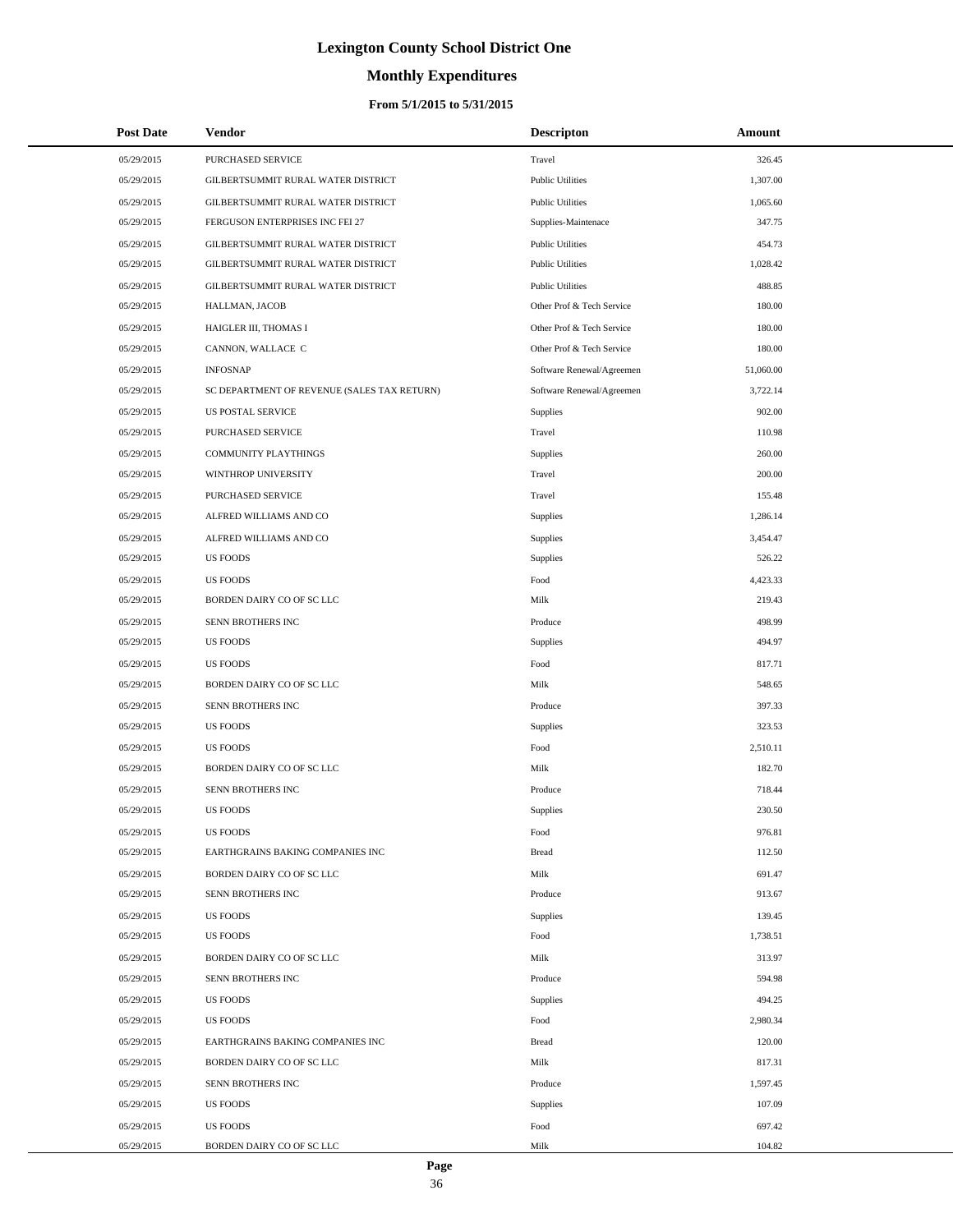# **Monthly Expenditures**

#### **From 5/1/2015 to 5/31/2015**

| <b>Post Date</b> | <b>Vendor</b>                    | <b>Descripton</b>             | Amount   |
|------------------|----------------------------------|-------------------------------|----------|
| 05/29/2015       | SENN BROTHERS INC                | Produce                       | 317.61   |
| 05/29/2015       | <b>US FOODS</b>                  | Supplies                      | 135.63   |
| 05/29/2015       | <b>US FOODS</b>                  | Food                          | 2,077.49 |
| 05/29/2015       | SENN BROTHERS INC                | Produce                       | 645.43   |
| 05/29/2015       | <b>US FOODS</b>                  | Supplies                      | 437.22   |
| 05/29/2015       | <b>US FOODS</b>                  | Food                          | 931.13   |
| 05/29/2015       | BORDEN DAIRY CO OF SC LLC        | Milk                          | 383.46   |
| 05/29/2015       | SENN BROTHERS INC                | Produce                       | 329.36   |
| 05/29/2015       | <b>US FOODS</b>                  | Supplies                      | 995.08   |
| 05/29/2015       | <b>US FOODS</b>                  | Food                          | 2,464.78 |
| 05/29/2015       | EARTHGRAINS BAKING COMPANIES INC | <b>Bread</b>                  | 162.50   |
| 05/29/2015       | BORDEN DAIRY CO OF SC LLC        | Milk                          | 642.21   |
| 05/29/2015       | SENN BROTHERS INC                | Produce                       | 597.26   |
| 05/29/2015       | <b>US FOODS</b>                  | Commodity Distribution Charge | 146.28   |
| 05/29/2015       | <b>US FOODS</b>                  | Food                          | 1,504.14 |
| 05/29/2015       | BORDEN DAIRY CO OF SC LLC        | Milk                          | 604.61   |
| 05/29/2015       | SENN BROTHERS INC                | Produce                       | 523.56   |
| 05/29/2015       | <b>US FOODS</b>                  | Supplies                      | 727.31   |
| 05/29/2015       | <b>US FOODS</b>                  | Food                          | 2,473.00 |
| 05/29/2015       | BORDEN DAIRY CO OF SC LLC        | Milk                          | 679.76   |
| 05/29/2015       | SENN BROTHERS INC                | Produce                       | 575.39   |
| 05/29/2015       | <b>US FOODS</b>                  | Food                          | 456.09   |
| 05/29/2015       | BORDEN DAIRY CO OF SC LLC        | Milk                          | 537.04   |
| 05/29/2015       | SENN BROTHERS INC                | Produce                       | 435.78   |
| 05/29/2015       | RUFUS ORNDUFF REF INC            | Repairs and Maintenance       | 325.54   |
| 05/29/2015       | <b>US FOODS</b>                  | Supplies                      | 946.86   |
| 05/29/2015       | <b>US FOODS</b>                  | Food                          | 4,399.49 |
| 05/29/2015       | EARTHGRAINS BAKING COMPANIES INC | <b>Bread</b>                  | 223.25   |
| 05/29/2015       | BORDEN DAIRY CO OF SC LLC        | Milk                          | 657.80   |
| 05/29/2015       | SENN BROTHERS INC                | Produce                       | 479.38   |
| 05/29/2015       | <b>US FOODS</b>                  | Supplies                      | 476.86   |
| 05/29/2015       | <b>US FOODS</b>                  | Food                          | 967.63   |
| 05/29/2015       | BORDEN DAIRY CO OF SC LLC        | Milk                          | 149.70   |
| 05/29/2015       | SENN BROTHERS INC                | Produce                       | 230.50   |
| 05/29/2015       | <b>US FOODS</b>                  | Supplies                      | 185.77   |
| 05/29/2015       | <b>US FOODS</b>                  | Food                          | 1,402.75 |
| 05/29/2015       | BORDEN DAIRY CO OF SC LLC        | Milk                          | 136.11   |
| 05/29/2015       | SENN BROTHERS INC                | Produce                       | 778.72   |
| 05/29/2015       | <b>US FOODS</b>                  | Food                          | 1,270.64 |
| 05/29/2015       | BORDEN DAIRY CO OF SC LLC        | Milk                          | 240.35   |
| 05/29/2015       | SENN BROTHERS INC                | Produce                       | 645.97   |
| 05/29/2015       | <b>US FOODS</b>                  | Supplies                      | 287.16   |
| 05/29/2015       | <b>US FOODS</b>                  | Food                          | 602.74   |
| 05/29/2015       | SENN BROTHERS INC                | Produce                       | 358.47   |
| 05/29/2015       | RUFUS ORNDUFF REF INC            | Repairs and Maintenance       | 1,547.99 |
| 05/29/2015       | US FOODS                         | Supplies                      | 571.06   |
| 05/29/2015       | <b>US FOODS</b>                  | Food                          | 1,538.50 |
| 05/29/2015       | EARTHGRAINS BAKING COMPANIES INC | <b>Bread</b>                  | 110.00   |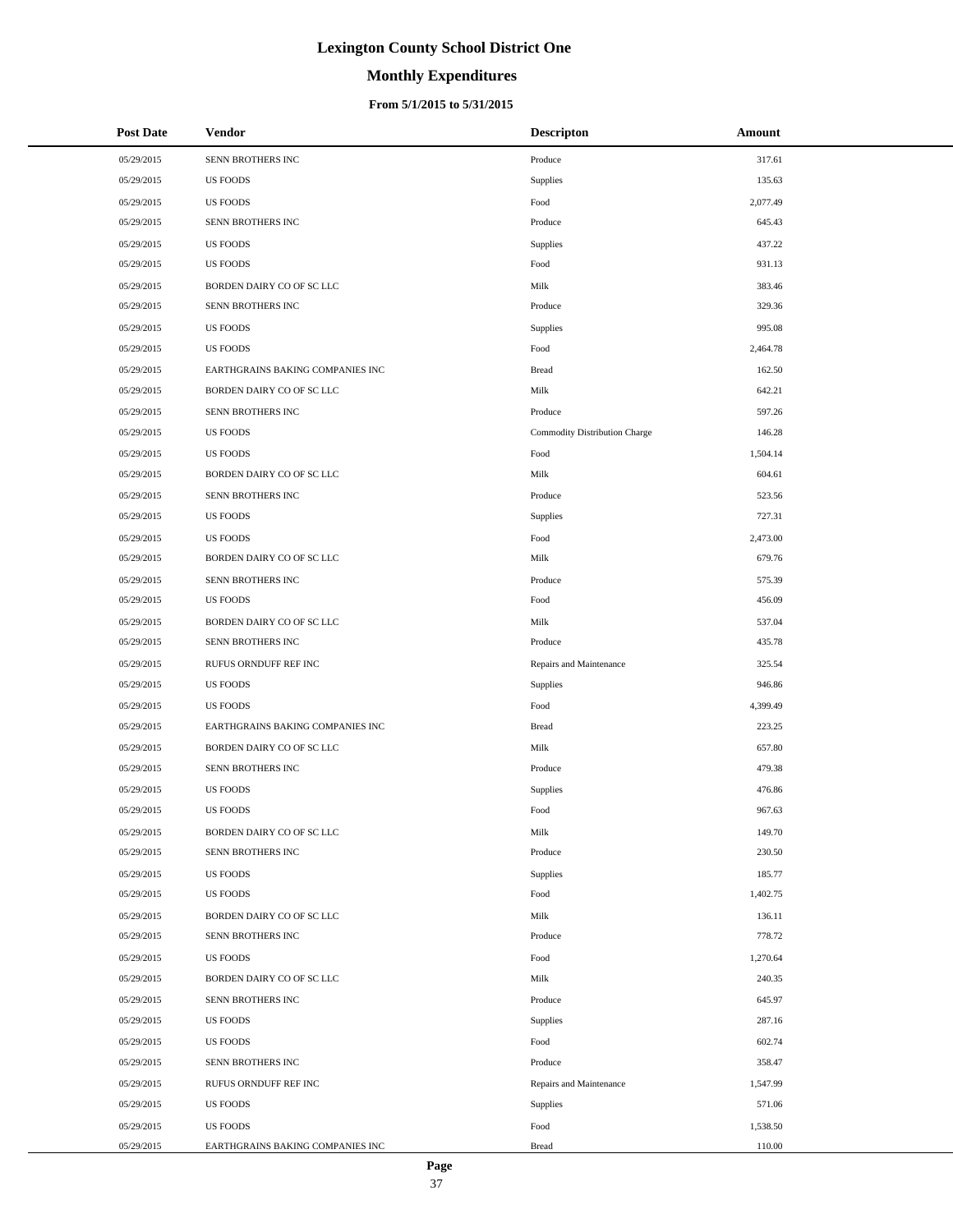# **Monthly Expenditures**

#### **From 5/1/2015 to 5/31/2015**

| <b>Post Date</b> | Vendor                    | <b>Descripton</b>       | Amount   |
|------------------|---------------------------|-------------------------|----------|
| 05/29/2015       | BORDEN DAIRY CO OF SC LLC | Milk                    | 575.13   |
| 05/29/2015       | SENN BROTHERS INC         | Produce                 | 795.11   |
| 05/29/2015       | <b>US FOODS</b>           | Supplies                | 381.81   |
| 05/29/2015       | <b>US FOODS</b>           | Food                    | 3,872.17 |
| 05/29/2015       | BORDEN DAIRY CO OF SC LLC | Milk                    | 115.25   |
| 05/29/2015       | SENN BROTHERS INC         | Produce                 | 657.71   |
| 05/29/2015       | <b>US FOODS</b>           | Supplies                | 280.61   |
| 05/29/2015       | <b>US FOODS</b>           | Food                    | 759.56   |
| 05/29/2015       | BORDEN DAIRY CO OF SC LLC | Milk                    | 439.34   |
| 05/29/2015       | SENN BROTHERS INC         | Produce                 | 321.36   |
| 05/29/2015       | RUFUS ORNDUFF REF INC     | Repairs and Maintenance | 103.13   |
| 05/29/2015       | <b>US FOODS</b>           | Supplies                | 232.30   |
| 05/29/2015       | <b>US FOODS</b>           | Food                    | 2,058.44 |
| 05/29/2015       | BORDEN DAIRY CO OF SC LLC | Milk                    | 407.72   |
| 05/29/2015       | SENN BROTHERS INC         | Produce                 | 834.99   |
| 05/29/2015       | <b>US FOODS</b>           | Supplies                | 491.03   |
| 05/29/2015       | <b>US FOODS</b>           | Food                    | 1,768.60 |
| 05/29/2015       | BORDEN DAIRY CO OF SC LLC | Milk                    | 668.10   |
| 05/29/2015       | SENN BROTHERS INC         | Produce                 | 490.37   |
| 05/29/2015       | RUFUS ORNDUFF REF INC     | Repairs and Maintenance | 307.25   |
| 05/29/2015       | <b>US FOODS</b>           | Supplies                | 235.81   |
| 05/29/2015       | <b>US FOODS</b>           | Food                    | 2,544.45 |
| 05/29/2015       | BORDEN DAIRY CO OF SC LLC | Milk                    | 568.70   |
| 05/29/2015       | SENN BROTHERS INC         | Produce                 | 1,642.60 |
| 05/29/2015       | <b>US FOODS</b>           | Supplies                | 157.64   |
| 05/29/2015       | <b>US FOODS</b>           | Food                    | 996.05   |
| 05/29/2015       | BORDEN DAIRY CO OF SC LLC | Milk                    | 507.62   |
| 05/29/2015       | SENN BROTHERS INC         | Produce                 | 326.54   |
| 05/29/2015       | <b>US FOODS</b>           | Supplies                | 402.32   |
| 05/29/2015       | <b>US FOODS</b>           | Food                    | 1,116.76 |
| 05/29/2015       | BORDEN DAIRY CO OF SC LLC | Milk                    | 431.46   |
| 05/29/2015       | <b>SENN BROTHERS INC</b>  | Produce                 | 543.68   |
| 05/29/2015       | <b>US FOODS</b>           | Supplies                | 782.66   |
| 05/29/2015       | <b>US FOODS</b>           | Food                    | 2,703.58 |
| 05/29/2015       | BORDEN DAIRY CO OF SC LLC | Milk                    | 579.24   |
| 05/29/2015       | SENN BROTHERS INC         | Produce                 | 478.38   |
| 05/29/2015       | ALSCO INC                 | Repairs and Maintenance | $-46.01$ |
| 05/29/2015       | <b>US FOODS</b>           | Supplies                | 299.84   |
| 05/29/2015       | <b>US FOODS</b>           | Food                    | 2,315.26 |
| 05/29/2015       | BORDEN DAIRY CO OF SC LLC | Milk                    | 166.76   |
| 05/29/2015       | SENN BROTHERS INC         | Produce                 | 347.48   |
| 05/29/2015       | <b>US FOODS</b>           | Supplies                | 486.48   |
| 05/29/2015       | <b>US FOODS</b>           | Food                    | 4,339.68 |
| 05/29/2015       | BORDEN DAIRY CO OF SC LLC | Milk                    | 471.29   |
| 05/29/2015       | SENN BROTHERS INC         | Produce                 | 818.99   |
| 05/29/2015       | <b>US FOODS</b>           | Supplies                | 211.67   |
| 05/29/2015       | <b>US FOODS</b>           | Food                    | 555.38   |
| 05/29/2015       | SENN BROTHERS INC         | Produce                 | 155.09   |